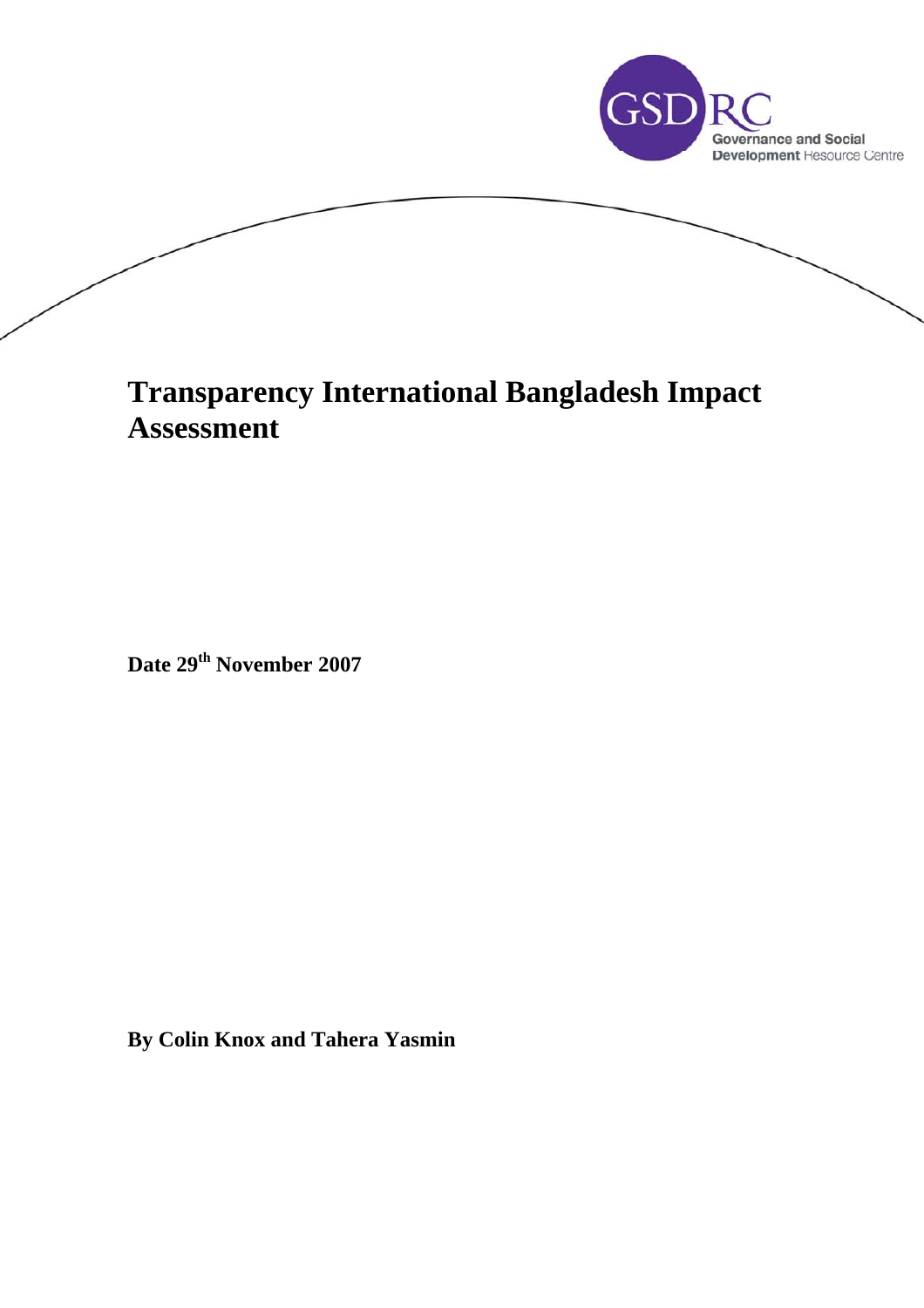This report has been prepared for the Department for International Development by Colin Knox, Consultant supplied by NICO through the Governance and Social Development Resource Centre Framework and Tahera Yasmin, Consultant supplied by the Department for International Development. The views expressed herein are those of the authors and do not necessarily represent the view of Coffey International Development Limited, the consortium members of GSDRC or DFID.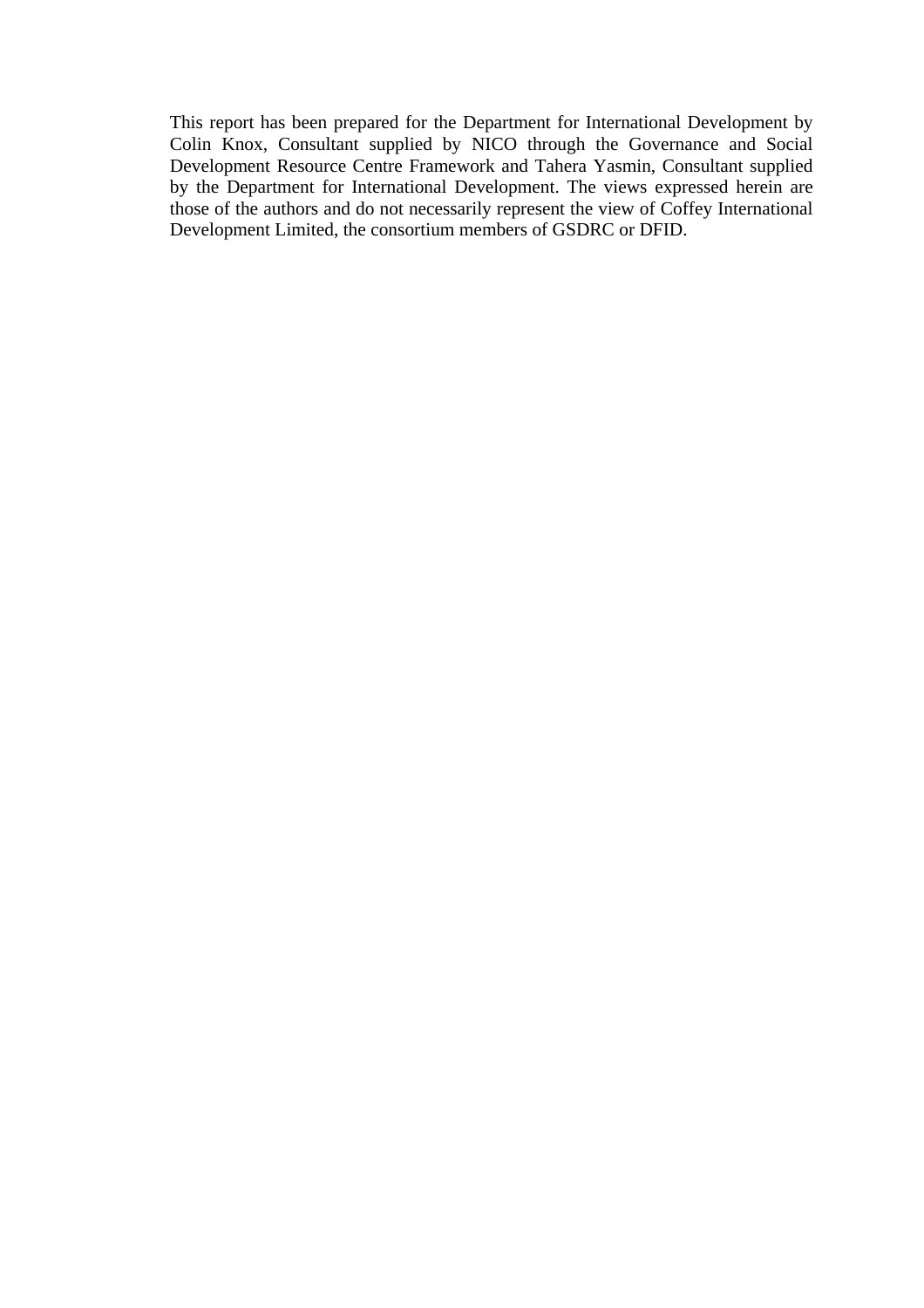### **TRANSPARENCY INTERNATIONAL BANGLADESH IMPACT ASSESSMENT**

29th November 2007

**Colin Knox and Tahera Yasmin** 

#### **Contact details:**

Colin Knox School of Policy Studies University of Ulster Newtownabbey Co Antrim Northern Ireland BT37 0QB

Telephone: +44 (0)2890 366667

Mobile: +44 (0) 7928208380<br>Email: cg.knox@ulster.ac.uk

Tahera Yasmin Apt. 401 House 38/A Road 103, Gulshan Dhaka-1212

(+88 02) 9884476 (+88) 01713032973

tahera.yasmin@googlemail.com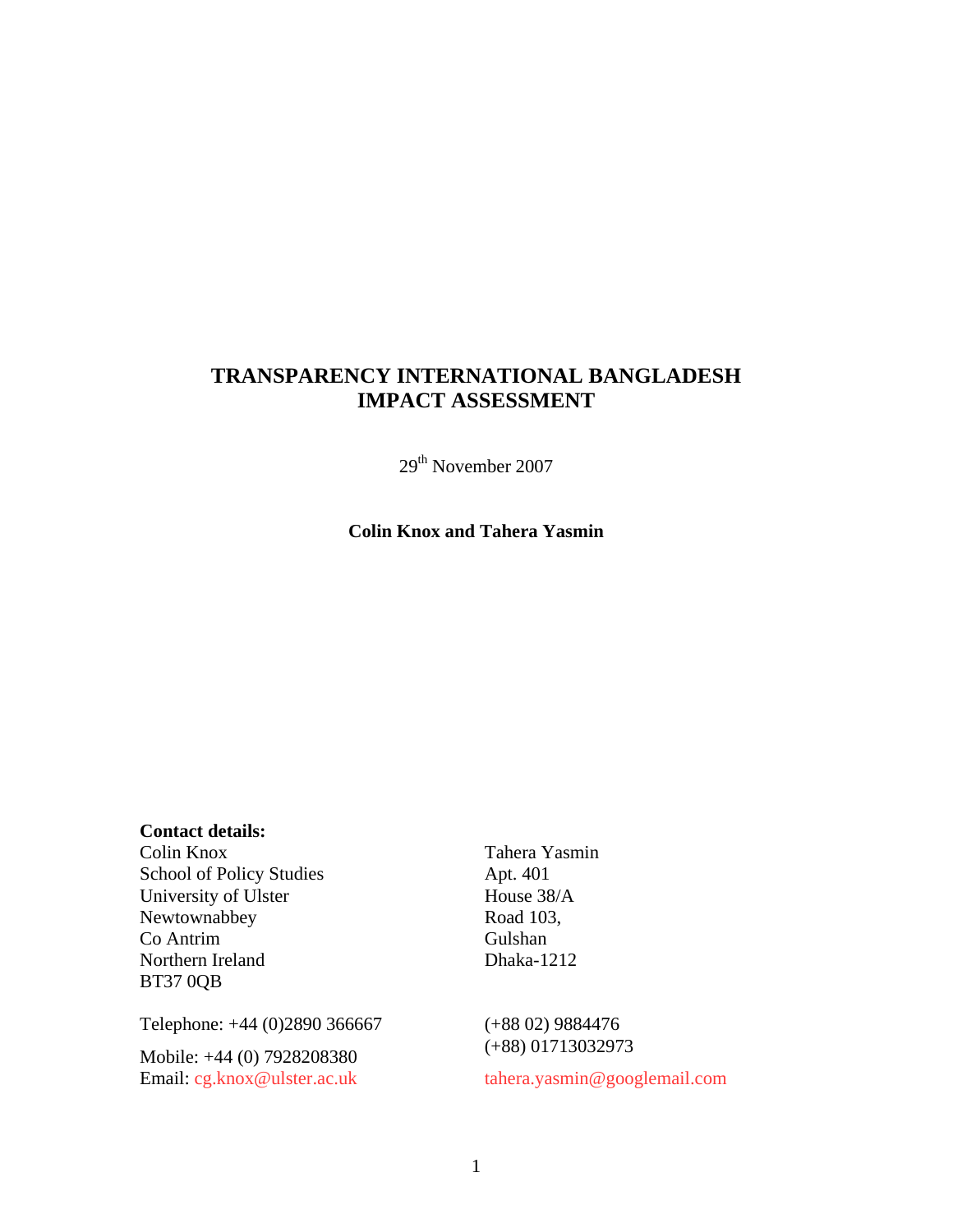### **CONTENTS**

| Contents                                                  |                |
|-----------------------------------------------------------|----------------|
| Acknowledgements                                          | $\frac{2}{3}$  |
| Abbreviations                                             | $\overline{4}$ |
| <b>Executive Summary</b>                                  | 5              |
| Section 1: Introduction                                   | $6 - 7$        |
| Section 2: Objectives of the Assignment                   | $7 - 8$        |
| Section 3: Making Waves Project                           | 8              |
| Section 4: Methodology                                    | $9 - 10$       |
| Section 5: Committees of Concerned Citizens               | $10 - 13$      |
| Section 6: Impact of Making Waves at the Local Level      | $13 - 14$      |
| Section 7: Type of Impacts                                | $14 - 17$      |
| Section 8: Scale of Impacts                               | $17 - 21$      |
| Section 9: Impact of Making Waves at National Government  | $21 - 25$      |
| Level                                                     |                |
| Section 10: Relative Nature of Impacts                    | $25 - 27$      |
| Section 11: Impact Assessment Findings                    | $28 - 32$      |
| Section 12: Recommendations                               | $33 - 34$      |
| Appendix 1: Impact Assessment Work Plan                   | $33 - 36$      |
| Appendix 2: Transparency International Bangladesh Budget  | $37 - 38$      |
| 2007                                                      |                |
| Appendix 3: Transparency International Bangladesh: CCC    | $39 - 41$      |
| activities 2003-2007                                      |                |
| Appendix 4: Impact Changes in Health, Education and Local | $42 - 54$      |
| <b>Government Sectors</b>                                 |                |
| Appendix 5: Good News Case Study                          | $55 - 56$      |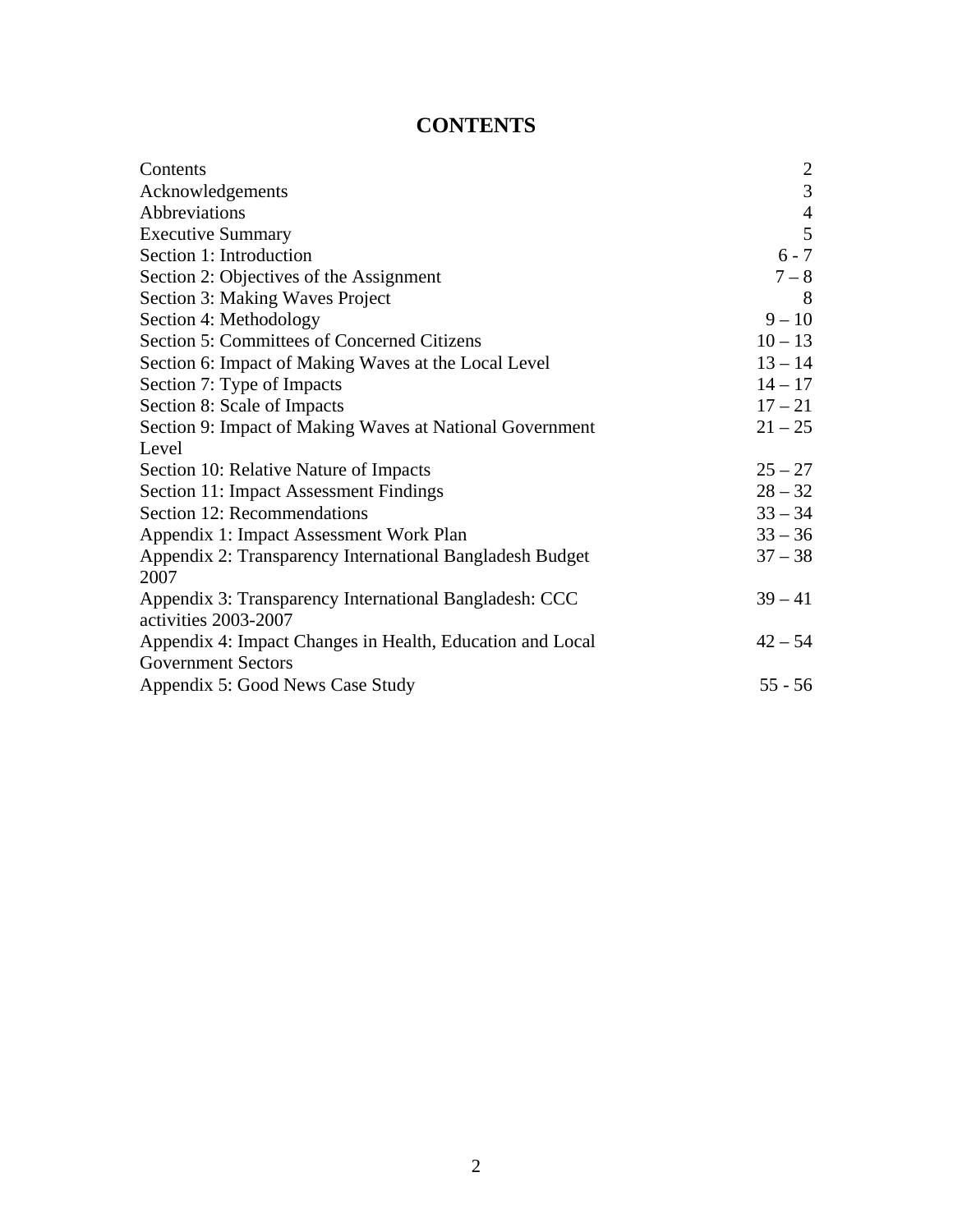#### **ACKNOWLEDGEMENTS**

The authors of this report received much assistance from many people too numerous to mention individually. We would like to express our gratitude to all of the staff at Transparency International Bangladesh for their patience in the face of the many requests for information, often at short notice. In particular, we are very grateful to Dr. Iftekharuzzaman and Mursalin Chowdhury (TIB) for their constant help during our work. Ms Shameem Akter Jahan (Wrina) assisted us during the project and with a number of follow-up queries. We would also like to thank Abul Moniruzzaman and David Osborne (DFID) for their support and encouragement throughout the project. Any omissions or errors remain the responsibility of the authors.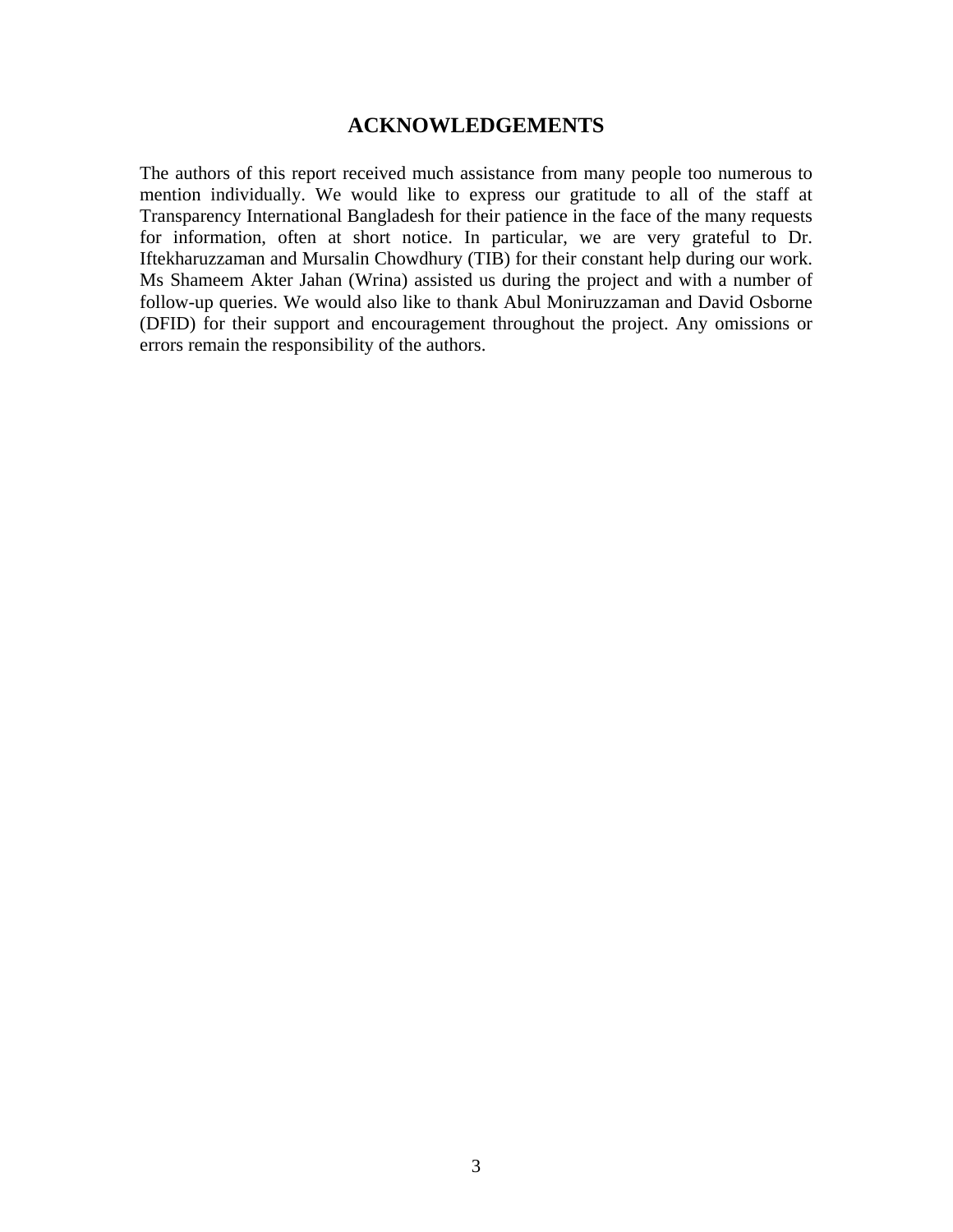### **ABBREVIATIONS**

| <b>ACC</b>  | <b>Anti-Corruption Commission</b>            |
|-------------|----------------------------------------------|
| AI-Desk     | <b>Advice and Information Desk</b>           |
| AL          | Bangladesh Awami League                      |
| <b>BAC</b>  | <b>Bureau of Anti Corruption</b>             |
| <b>BNP</b>  | <b>Bangladesh National Party</b>             |
| <b>CCC</b>  | <b>Committee of Concerned Citizens</b>       |
| <b>CE</b>   | Civic Engagement                             |
| <b>DFID</b> | Departments for International Development    |
| EC          | <b>Election Commission</b>                   |
| LG          | <b>Local Government</b>                      |
| M&E         | Monitoring and Evaluation                    |
| <b>MIS</b>  | <b>Management Information System</b>         |
| <b>NGO</b>  | Non Government Organisation                  |
| <b>NIP</b>  | <b>National Integrity System</b>             |
| <b>OPR</b>  | <b>Output to Purpose Review</b>              |
| PO          | Project Officer                              |
| <b>PSC</b>  | <b>Public Service Commission</b>             |
| <b>RPO</b>  | Representation of the People Order           |
| <b>SMC</b>  | <b>School Management Committee</b>           |
| TI          | <b>Transparency International</b>            |
| <b>TIB</b>  | <b>Transparency International Bangladesh</b> |
| <b>YES</b>  | <b>Youth Engagement and Support</b>          |
|             |                                              |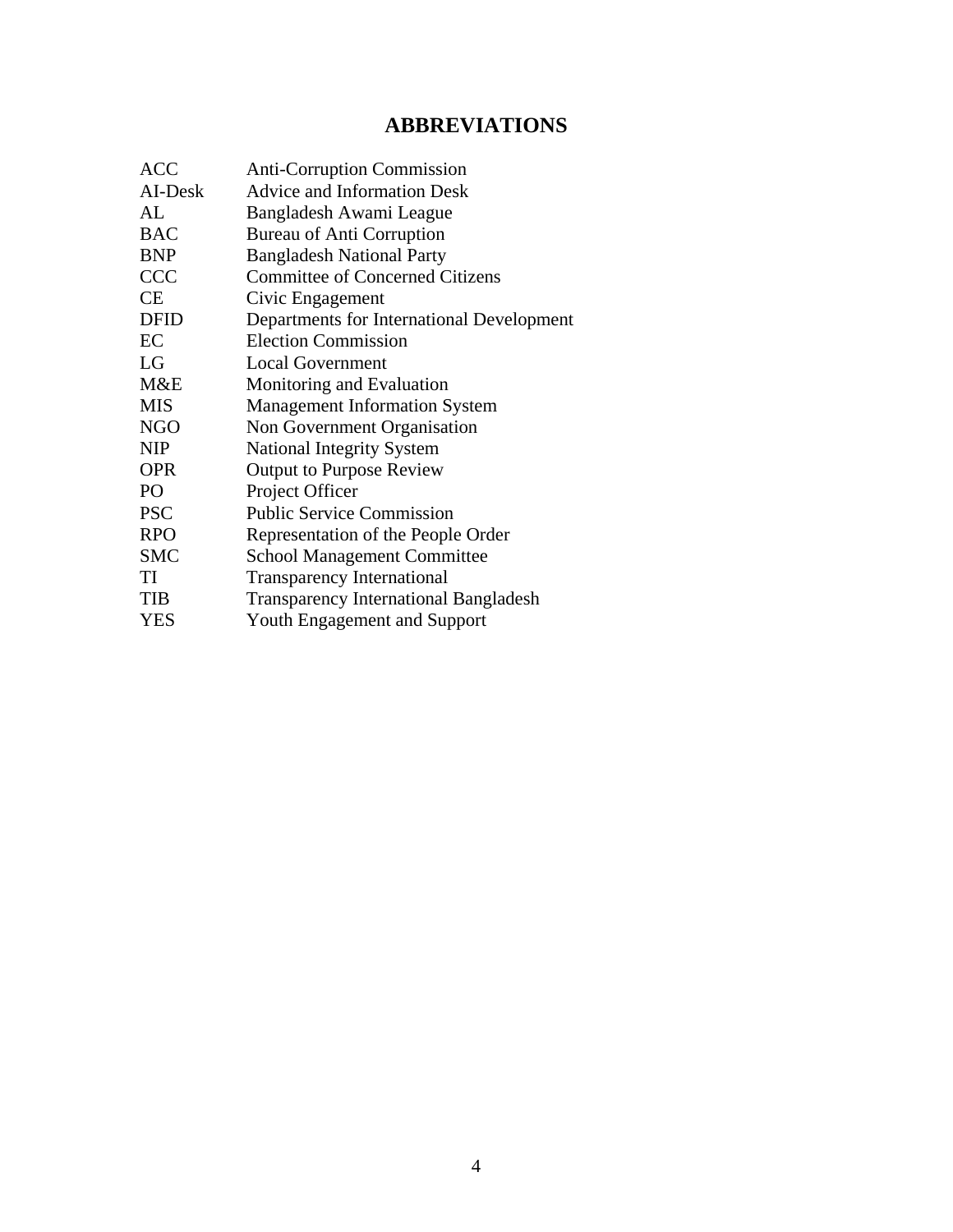### **Executive Summary: Transparency International Impact Assessment**

- I. Transparency International Bangladesh (TIB) is an accredited national chapter of the Berlin-based Transparency International, a global civil society organisation leading the fight against corruption. TIB began its activity as a trust in 1996 and became recognised by the Government of Bangladesh as an NGO in 1998. TIB works against corruption, not against the government of the day, nor any particular public sector department or named individual(s). Its work is broadly undertaken at two levels (macro and micro) through processes of civic engagement, research and advocacy.
- II. At the macro level its work is to strengthen, through encouraging transparency and accountability, the pillars of the National Integrity System (Executive, Legislature, Judiciary, Political Parties, Election Commission, Police, the Media etc). At the micro level TIB has established a network of 36 Committees of Concerned Citizens (CCCs) in 34 of Bangladesh 64 administrative districts. This is a social movement driven by volunteers who no longer accept that corruption must be part of their daily lives. This social movement features young people who form an essential and vibrant element of the CCCs organised around the mantra YES – youth engagement and support.
- III. TIB's activities have significant direct and indirect impacts. These can broadly be summarised as follows:
	- TIB is now identified as being synonymous with tackling corruption in Bangladesh and, through its work, anti-corruption is part of the public discourse and central to the public policy agenda.
	- **TIB** has catalysed or been directly involved in key institutional and policy changes, the most notably of which are: their work to reform the Anti-Corruption Commission; ongoing work to reform the electoral process with the Election Commission; exposing major corruption in Chittagong Port; and the Caretaker Government's ratification of the UN Convention on Anti Corruption.
	- Through TIB's research and advocacy work, legislation against corruption has now been strengthened in the form of the Anti Corruption Act 2004 and corruption is now a punishable offence. This has been powerful symbolically and substantively as a number of very high profile figures in Bangladesh are now being investigated for corrupt practices.
	- TIB's social movement in the 34 districts in which they work has created a mechanism through which the people at the grassroots in Bangladesh can channel their opposition to corruption. They do this by holding to account officials working in the delivery of public services in 3 sectors: health, education and local government where real changes can be observed in hospitals, schools and municipal services.
	- TIB has captured the social conscience of young people and provided them with a way of voicing their opposition to corruption, and engaging in volunteer work to improve transparency and accountability in their areas.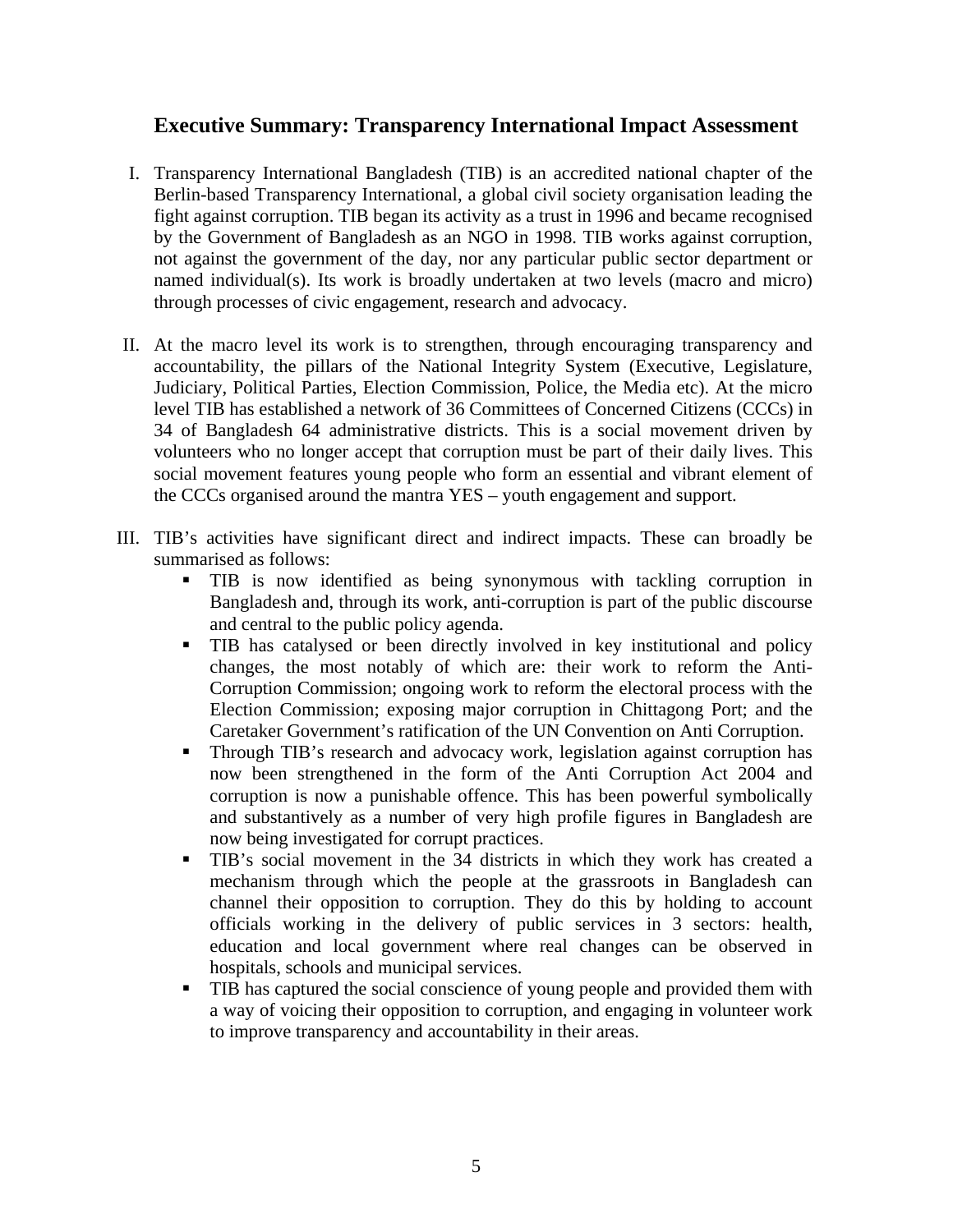IV. TIB started working under a political government which proved resistant to its activities and key messages on corruption. In this environment TIB exercised influence and exerted impact through engaging elites at the highest level and the general population in local level activities. Through their national research and advocacy work, TIB also made a significant contribution in moving Bangladesh to a situation where there is now a government which has anti-corruption as its headline agenda. In this supportive context at the national level, the impact of TIB's work has increased, with a positive response to their activities. The evidence shows that in both conducive and adverse political contexts, TIB can have and has had a significantly positive impact.

#### **1. Introduction**

1.1 Transparency International Bangladesh (TIB) is an accredited national chapter of Berlin-based Transparency International, a global civil society organisation leading the fight against corruption. TIB began its activities as a trust in 1996, and in 1998 the Government of Bangladesh approved its registration as an independent, non-partisan, not-for-profit, non-governmental organisation. TIB's vision for Bangladesh is a country in which government, politics, business, civil society and the daily lives of its citizens are free from corruption. To secure this vision, its mission statement is:

> To catalyse and strengthen a participatory social movement to promote and develop institutions, laws and practices for combating corruption in Bangladesh, and to establish an efficient and transparent system of governance, politics and business.

- 1.2 The 'social movement' described in its mission statement takes the form of the *Making Waves* project. After the successful implementation of the first phase of the project entitled *The National Integrity Plan* (NIP phase 1) for the period 2000 – 2003, the *Making Waves* project is being implemented as the second phase of NIP (2003 – 2008).
- 1.3 TIB works against corruption, not against the government of the day, nor any particular public sector department. As a social movement TIB's task is to create a demand for effective policy reform and institutional change conducive to the reduction in corruption. It has no mandate or capacity to investigate or take action against individual cases or allegations of corruption, whether large or small. TIB is a co-stakeholder and a source of support to initiatives for reducing corruption and establishing transparent and accountable governance in Bangladesh including those by Government.
- 1.4 The political context in which TIB operates has been turbulent. The October 2001 elections produced a Bangladesh National Party (BNP) victory in the form of a 4 party alliance. The opposition party, Bangladesh Awami League (AL), refused to accept the result and from 2001-2006 their attendance at Parliament was sporadic, claiming discrimination by the BNP speaker. Since summer 2006 opposition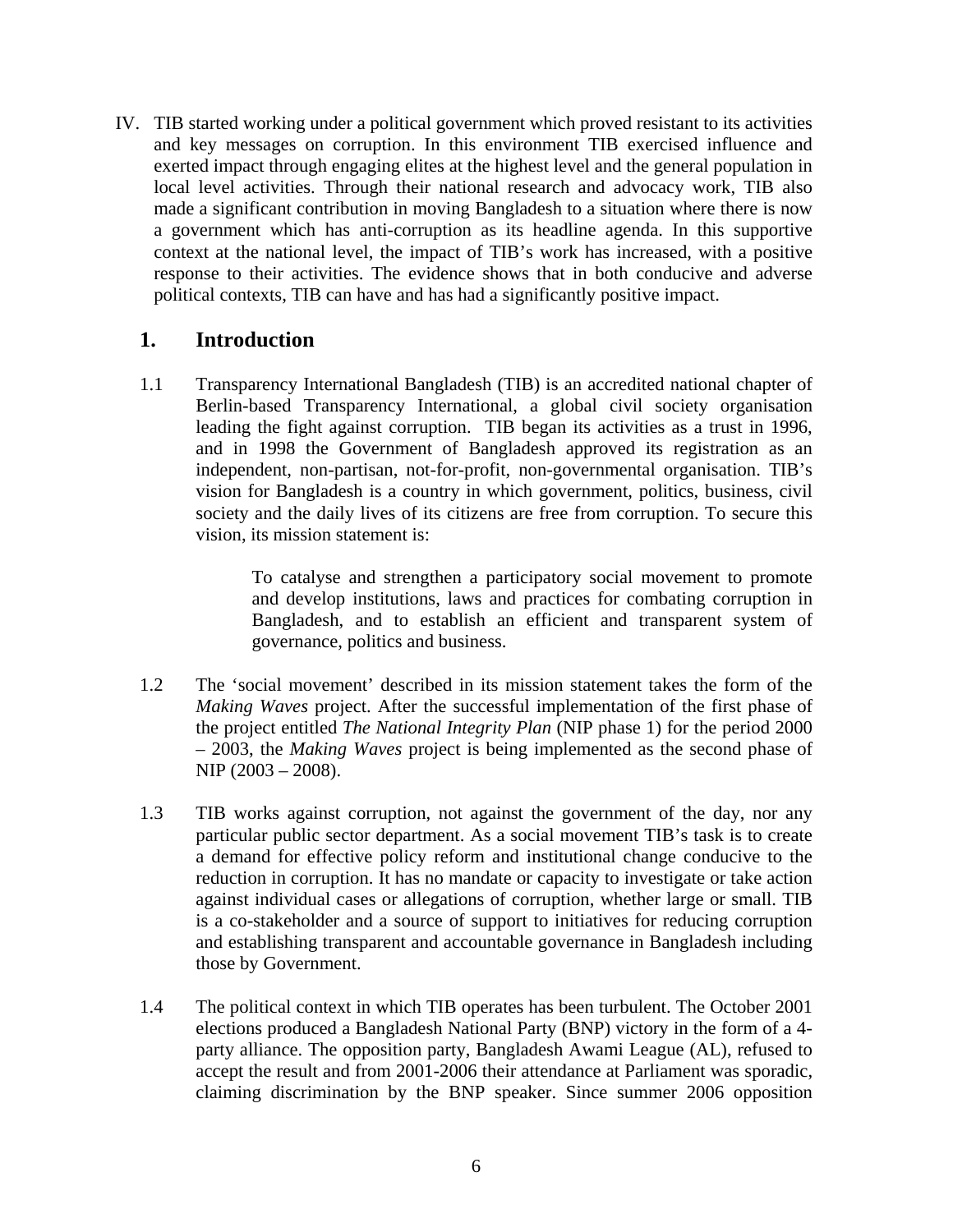parties, led by Awami League claimed that the BNP-led government was seeking to manipulate the electoral infrastructure and announced in January 2007 a boycott of the general election. On  $11<sup>th</sup>$  January 2007, the President declared a state of emergency and a reconstituted caretaker government was put in place. Violence, political strikes/hartals have accompanied the political turmoil. In August 2004, twenty people were killed and more than 100 injured in a grenade attack at the Bangladesh Awami League (AL) political rally. In January 2005 the former finance minister, Shah Kibria, was assassinated along with four colleagues and over 70 injured in an attack at an AL rally in Northern Bangladesh.

1.5 The position of Bangladesh in Transparency International's Corruption Perception Index provides evidence of the scale of the problem. The results on a scale of 0 – 10 (1 = highly corrupt;  $10 =$  highly clean) showed Bangladesh at the bottom of the list for 5 successive years from  $2001 - 2005$  (with a corruption index score of 1.7 in 2005). In 2006 and 2007 Bangladesh showed a marginal improvement with a corruption index score of 2.0. Data from worldwide governance indicators show Bangladesh less favourably.



1.6 Figure 1.1 shows the percentile rank of Bangladesh measured on one (of six) dimensions of governance used by the World  $\text{Bank}^1$ . The 'control of corruption' indicator measures the extent to which public power is exercised for private gain, including petty and grand forms of corruption, as well as 'capture' of the state by elites and private interests. Percentile rank indicates the percentage of countries worldwide that rate below these countries. Higher values indicate better governance arrangements. In the case of Bangladesh therefore, only 4.9% of countries rate worse on the control of corruption in 2006.

#### **2. Objectives of the Assignment**

 $\overline{a}$ 

2.1 The overall objective of the assignment is to inform TIB's emerging '*Strategy Paper*' by assessing:

<sup>1</sup> Source of data: Kaufmann, D. Kraay, A. and Mastruzzi, M. (2007) *Governance Matters VI: Governance Indicators for 1996-2006*. Washington: World Bank.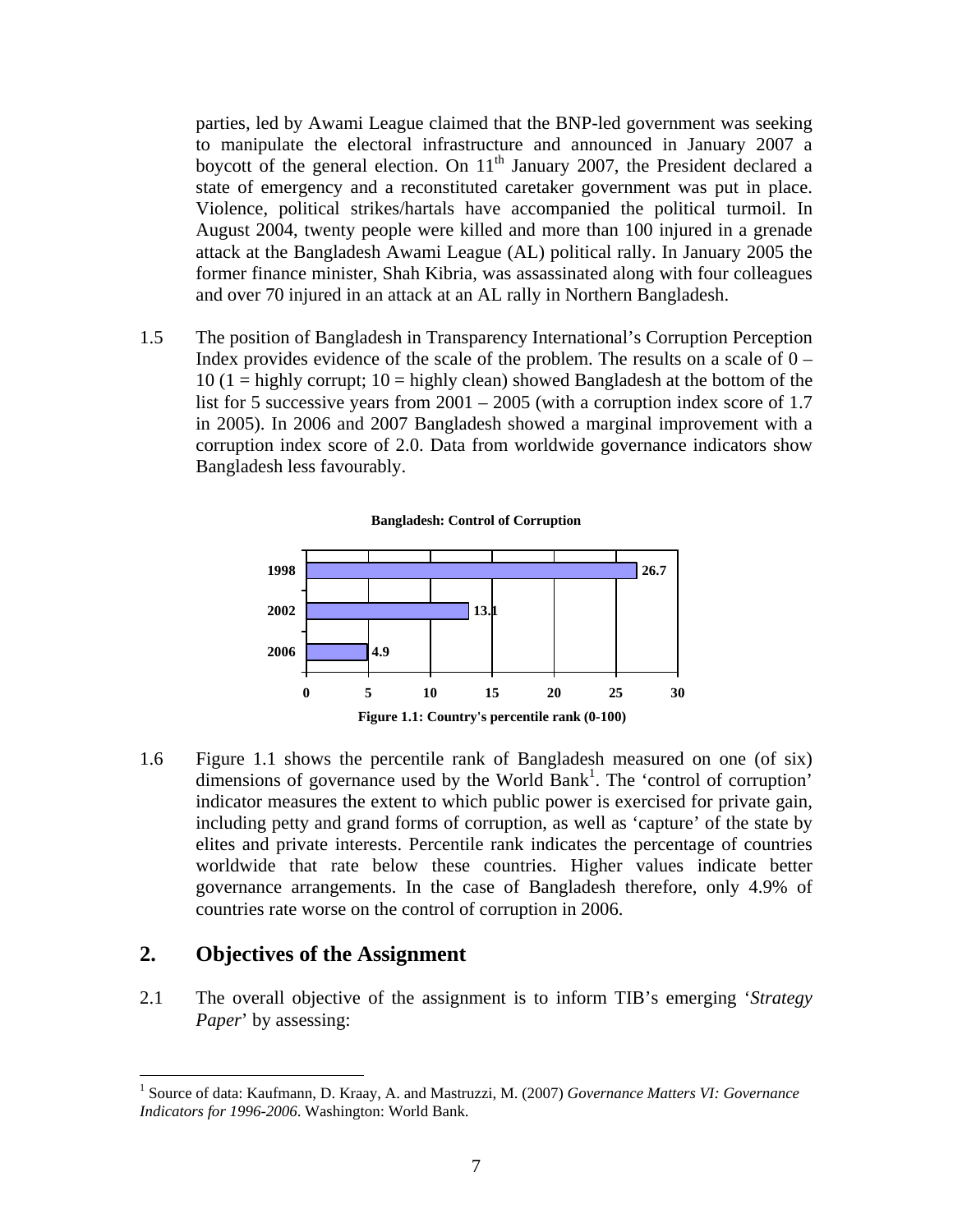- The impact of Making Waves on reducing corruption and generating accountability and transparency in service delivery institutions.
- The impact of Making Waves on accountability and transparency of Local and National Government
- Best practice interventions to reduce corruption in service delivery and raise accountability and transparency of local government.
- 2.2 The impact assessment will also guide a possible 5 year DFID funded '*Accountability*' intervention currently at the concept note.

### **3. Making Waves Project**

3.1 The Making Waves project is attempting to create circumstances in which participation in anti-corruption activities is substantially widened and strengthened. Ultimately the project is attempting to bring about conditions which will lead to poverty reduction and the enhancement in the quality of lives of vulnerable people in Bangladesh who tend to experience corruption most acutely. The **goal** of the *Making Waves* project, which commenced in January 2003, is:

> More accountable governance in Bangladesh at all levels through greater transparency in public, non-profit and private sector transactions, leading to sustainable poverty reduction.

 This is an ambitious and broadly cast goal which targets all sectors and makes explicit the link between corruption and poverty reduction.

3.2 To achieve this goal the **purpose** of the *Making Waves* project is:

 Increased demand by men and women for transparency and accountability in public, non-profit and private sector transactions.

 The stated purpose of *Making Waves* has a bottom-up orientation and fits well with TIB's mission statement of a participatory social movement at the vanguard of combating corruption across the public, private and not-for-profit sectors.

 The following five outputs are the means by which the purpose and goal of the project are expected to be achieved.

- 1. Citizens' voices raised for improved standards of transparent and accountable governance.
- 2. Channels opened for communicating voices between citizens and institutions.
- 3. Enhanced accountability in the use of allocated resources in key service delivery.
- 4. Enhanced transparency in the use of allocated resources in key sectors of public service delivery.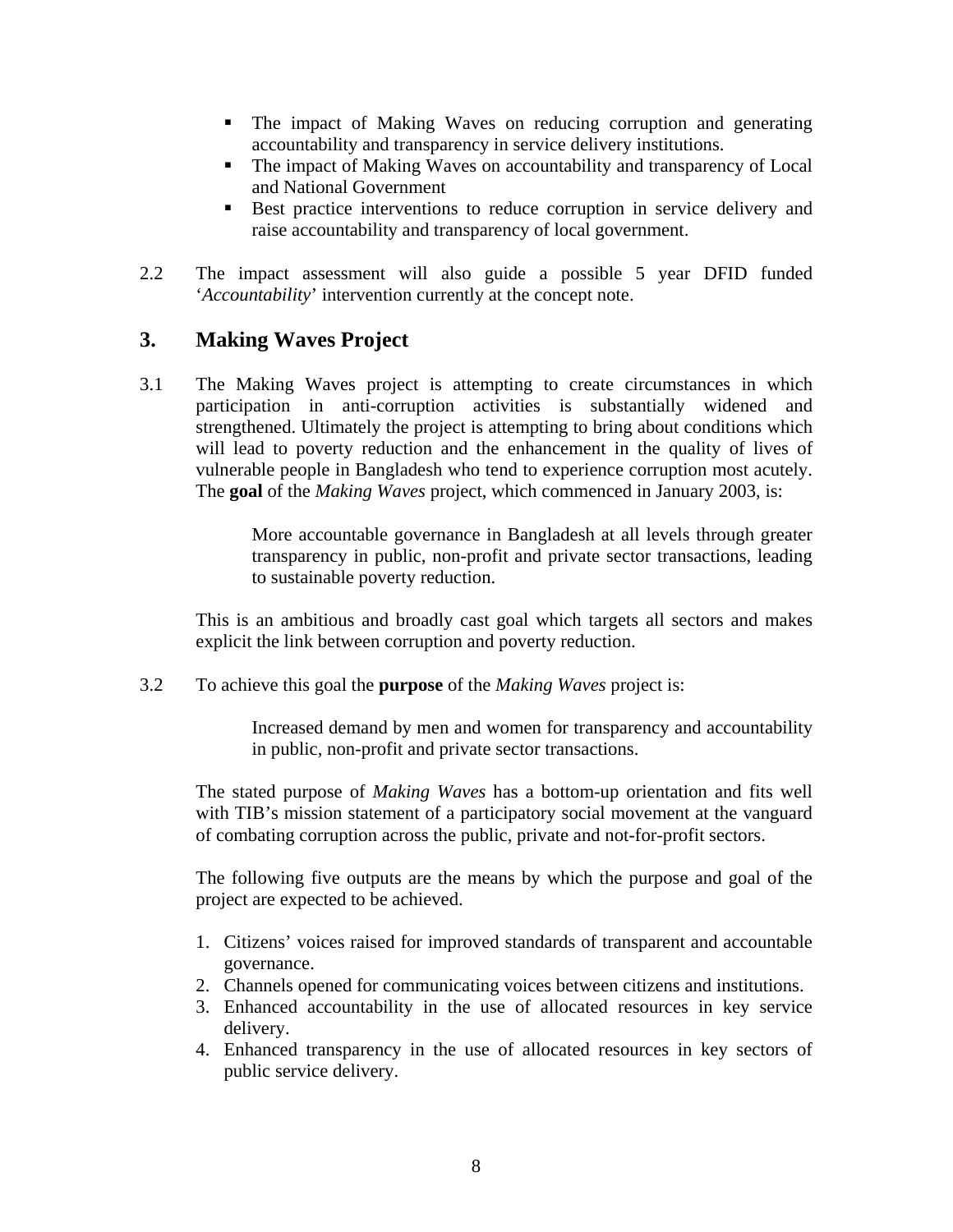5. Institutional capacity of TIB strengthened and its network enhanced towards a sustainable movement against corruption.

 In practical terms TIB uses a range of mechanisms to achieve these outputs broadly categorised as: civic engagement, research and advocacy.

### **4. Methodology**

- 4.1 The impact assessment adopted a mixed methods approach involving: secondary data analysis; interviews with key stakeholders; field work visits to, and case studies of, Committees of Concerned Citizens (CCCs); and focus group work with public service users and victims of corruption at case study locations (see schedule of activities: Appendix 1). Impact assessments are undertaken to estimate whether or not interventions produce their intended effects. In strict methodological terms, determining impact requires comparing, with as much rigour as is practicable, the conditions of targets/recipients that have experienced an intervention with those of equivalent targets/recipients who have not, using quantitative designs such as randomised experiments, quasi experiments, before and after studies and so on.
- 4.2 However, the revised *Making Waves* project proposal (Annex 4: pages 64 65) points assessors to a qualitative rather than quantitative design, noting:

 Due to the complex and often hidden nature of corruption, quantitative methods for measuring impact will be limited… Most impact assessment will rely on narrative accounts and case studies using qualitative methodologies. In assessing impact, efforts should be made to record failures and lessons learned, as well as successes, and attention be given to the development of a range of flexible impact assessment strategies at local levels.

 This advice therefore informed the work plan to complete the impact assessment of the Bangladesh *Making Waves* programme.

- 4.3 The selection of the CCC case study locations was a particularly important choice and we used the following criteria to inform the process:
	- Accessibility of CCC areas within the timescale to complete the project
	- The recent Output to Purpose Review (OPR) had conducted field work in South East Bangladesh – a different location was seen as preferable
	- CCCs perceived to be 'successful' through to 'less successful'
	- Gender diversity
	- Length of time CCCs had been established.

In addition, the terms of reference for the work required the assessors to 'select the counterfactual for comparison in assessing impact'.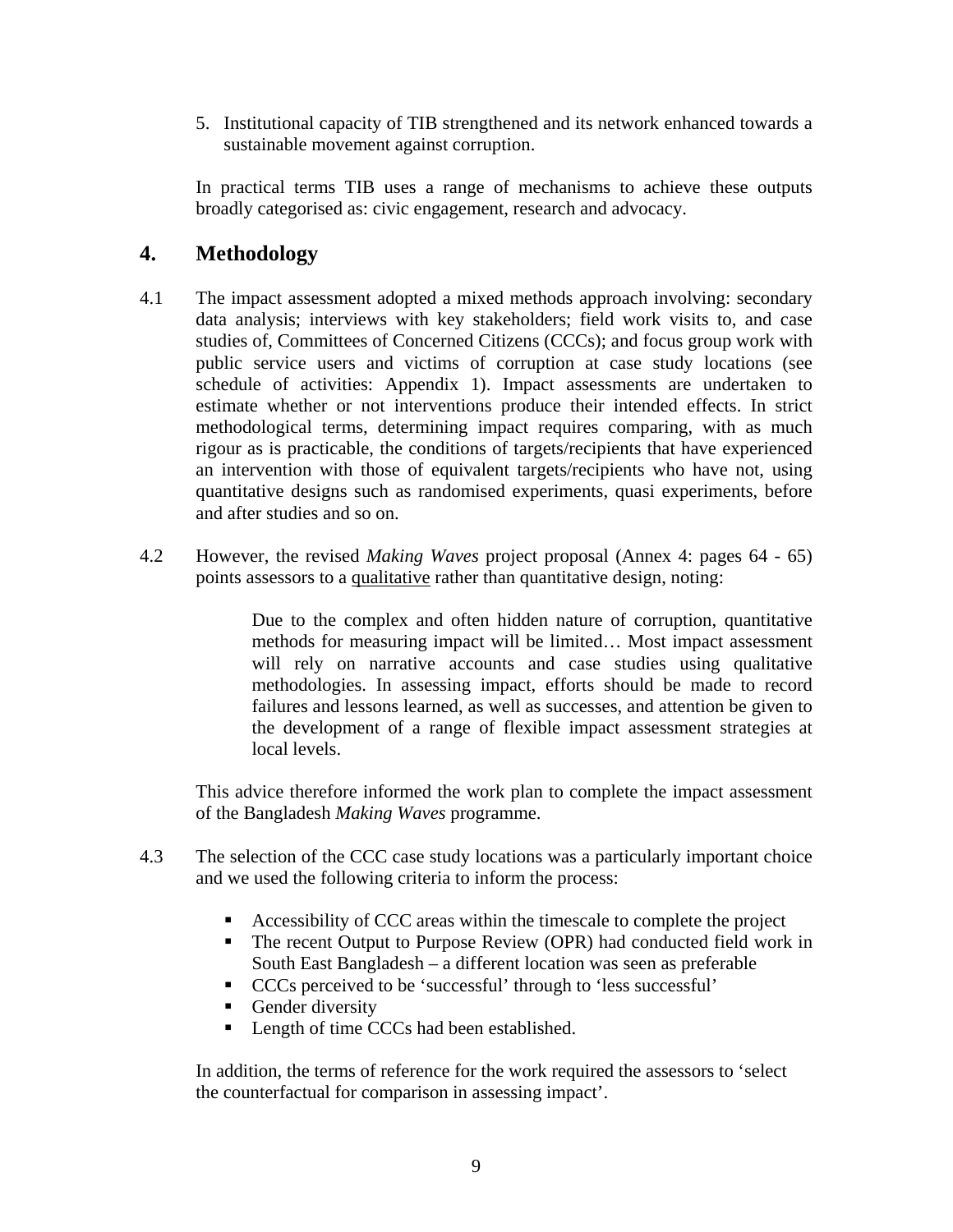- 4.4 The case study areas selected to gather evidence of impact were:
	- (1) Natore: Natore Sadar Hospital; Moshironnessa Government Primary School; and Laksmipur Union Parishad.
	- (2) Chapai Nawabgonj: Chapai Nawabgonj Sadar Hospital; Bidirpur Government Primary School; and Chapai Nawabgonj Municipality.
	- (3) Rajshahi: Rajshahi Municipality, Education Board and School Management Committee.
	- (4) Gazipur: Gazipur Municipality
	- (5) Naogaon: local hospital, primary school and NGO group (control area)
- 4.5 By its nature, a case study approach has inherent methodological weaknesses. The trade-off in securing depth and richness of qualitative information in 5 case study areas is lack of generalisability. That said, the selection of our case study areas was judicious and we used secondary data on CCCs which we did not visit to validate our findings. We have extrapolated financial estimates gathered in a select number of CCCs to all 36 areas. We do this with a health warning, stating the limitations of our analysis. In addition, researchers must be careful attributing changes/impacts to an intervention (before and after studies) without the benefit of an experimental design approach.

### **5. Committees of Concerned Citizens**

- 5.1 The key mechanisms through which Making Waves impacts on reducing corruption and generating accountability and transparency in service delivery institutions and municipalities at the local level are: committees of concerned citizens; volunteer youth groups (YES – youth engagement and support); advice and information desks; report cards; and people's theatre.
- 5.2 Committees of Concerned Citizens (CCCs) are local level watchdogs and a key pillar in TIB's social movement against corruption. The CCCs are groups of citizens with a high degree of moral and social standing/credibility who motivate and mobilise citizens in various activities designed to curb corruption and promote good governance. Once the committees are formed, they draw up their own programme priorities and annual plan of work. TIB provides the technical and financial support in implementing the programmes. In financial terms TIB spends approximately 70% of its budget on field level activities and the remainder in Dhaka (see appendix 2 for a breakdown of the 2007 budget).
- 5.3 Apart from various anti-corruption awareness activities, the focus of the CCCs' watchdog functions is normally on key public services such as education, health, and local government. Members of the CCCs are committed to the values, mission and code of ethics of TIB and work on a fully voluntary and non-partisan basis. Six Committees of Concerned Citizens were formed in the greater Mymensingh area in 2000. Based on their success, another 30 committees were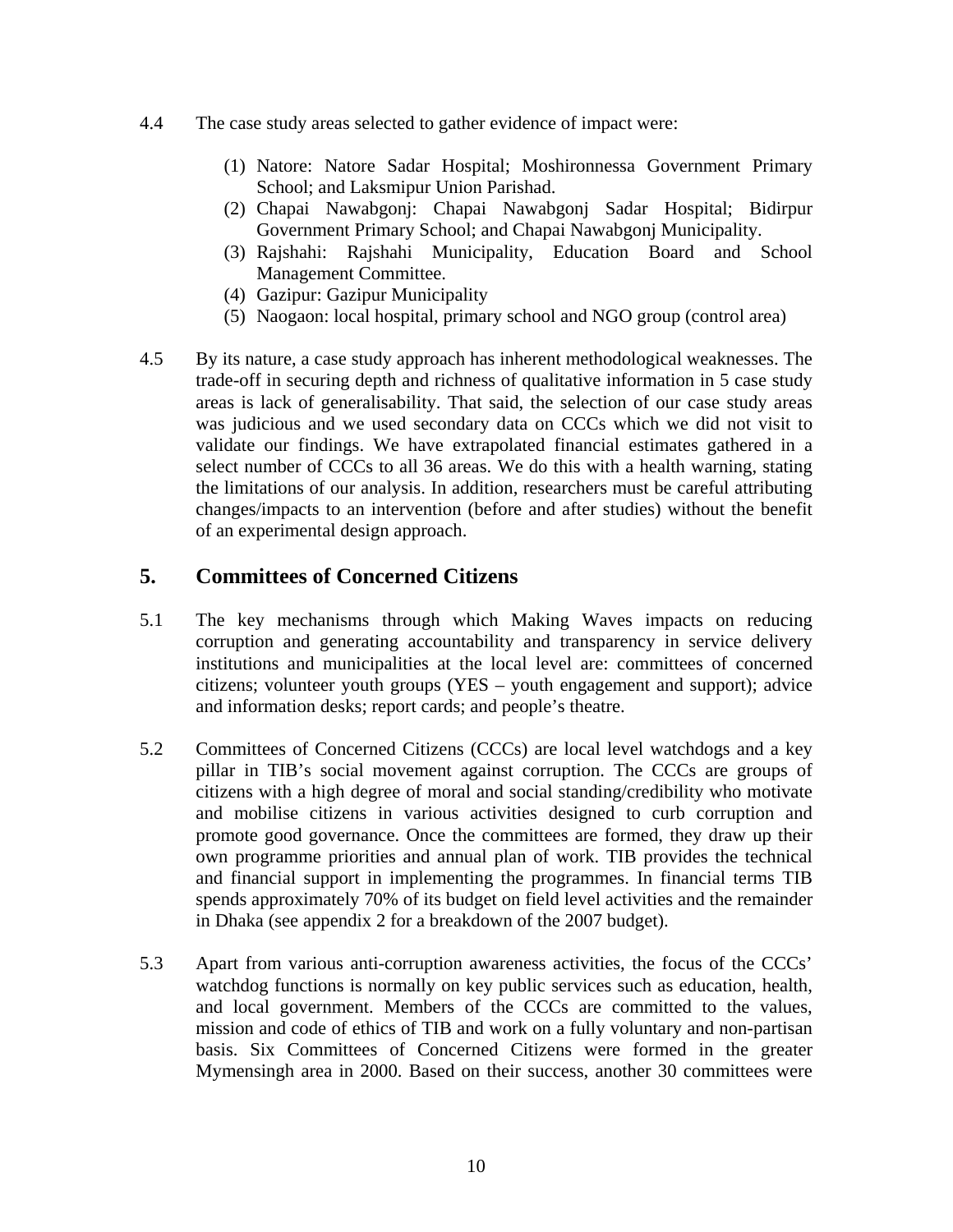formed in July 2006 – in total 36 CCCs are working in 34 districts across all 6 divisions in Bangladesh.

- 5.4 Volunteer youth groups of local students/young people (usually between 15 30 years old and unlimited in numbers) are mobilised and attached to the CCCs. They involve themselves in awareness raising activities. By undertaking various tailor-made programmes, these young people learn the core values of volunteerism and prepare themselves as future leaders of the anti-corruption social movement. They also develop the commitment and leadership qualities needed to expand and strengthen the anti-corruption constituency. The activities of these groups entitled *Youth Engagement and Support* (YES) include debating competitions, publications, anti-corruption campaigns, cycle rallies, human chains against corruption, and cartoon exhibitions.
- 5.5 Advice and Information Desks (AI desks) provide access to information which is key to creating awareness and helping people to resist and become victims of corruption. TIB has set up advice and information desks attached to the CCCs and in satellite format. Members of the public are provided access to basic information and advice on key areas of public service. A number of fact sheets on their basic rights are also available. AI desks provide the route through which information flows between TIB, the CCCs and vice versa.
- 5.6 CCC receives requests for information and assistance on issues that fall outside their remit. Many of these requests centre around domestic violence and land disputes and this has prompted the CCC to forge relations with other organizations specializing in legal aid, gender and women's rights, and land issues. This collaboration is usually at an informal level and CCCs maintain close contact with local representatives of BLAST, Mahila Parishad, BNWLA and ASK though BRAC, and with other locally based organizations such as MLAA and Rupantor. Most of these organizations have legal literacy and legal aid services including panel lawyers providing *pro bono* services. In many cases, CCC members have been instrumental in developing these collaborations and it was encouraging to meet a woman CCC member in Gazipur who was also a panel lawyer under BRAC's Human Rights and Legal Services Programme. Both CCC and YES members assist those making inquiries at AI desks by linking them to the above organizations. This allows CCCs to respond to local demand without extending their focus on issues other than those identified in health, education and local government sectors.
- 5.7 TIB has recently joined a network of national NGOs working on land rights issues. This is a positive development and will have long lasting implications for establishing linkages on problems which CCCs deal with at the local level. The next logical step in alliance building is for TIB to consider what additionality it brings to such an alliance and vice versa – what does this (or any other alliance) bring to TIB table. The areas where TIB is yet to build alliances is on local government, health and education, though these are the main areas of TIB's work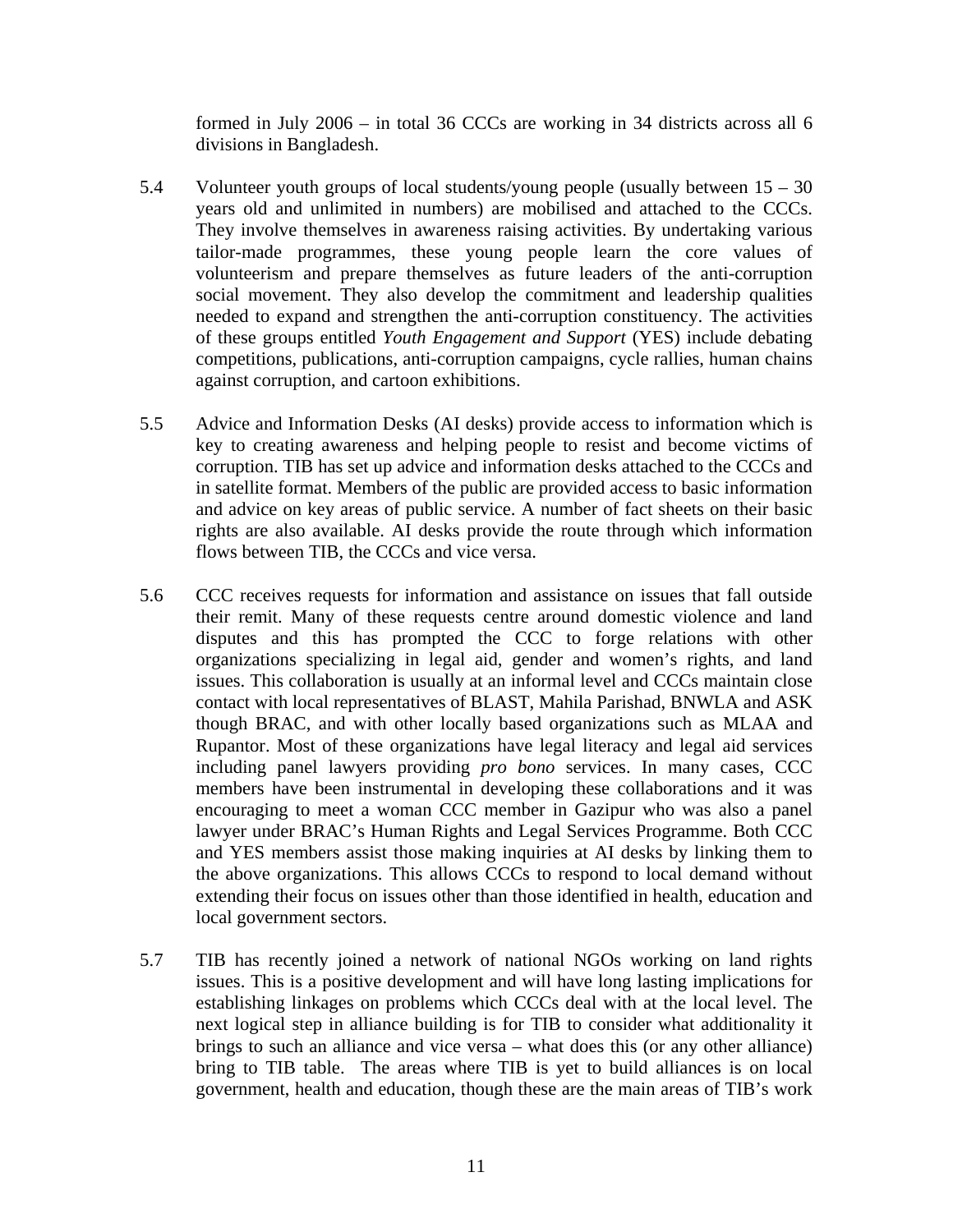at the local level. Given the substantive work CCCs and YES groups have undertaken to ensure transparency and accountability of these three sectors, it seems to be a missed opportunity not to establish linkages with existing NGOs in health, education and local government.

- 5.8 Report card surveys are a useful tool to assess the content and quality of public services provided to people, and the nature, process and implications of corruption at local levels. Report cards are also an important means of creating national level benchmarks on specific issue areas. TIB uses report cards as instruments in advocating and demanding public accountability and also in providing a credible database to facilitate proactive civil society response. Subjects of report card surveys are chosen by the CCCs in consultation with local people. In most cases issues that affect citizens' lives most closely, such as health, education, land administration and local government are among the chosen subjects. The reports are widely covered by media and generate an extensive response from the authorities as well as members of the public.
- 5.9 People's theatre is one of the major advocacy tools of TIB which is used at the local level to build awareness against corruption, particularly amongst the most vulnerable and illiterate. Theatre groups have been working in Mymensingh, Nalitabari and Muktagacha CCC areas which produced a number of theatre productions. Young local activists are working in these groups on voluntary basis.
- 5.10 Raising women's voices in anti-corruption movement is an objective of TIB and it recognizes that in doing so women's voices also have to be raised within its delivery mechanism viz the CCCs and YES groups. Currently the percentage of women in both the groups stands at 24 percent which is close to its target of 25 percent under the current project. The process of raising women's voices within the CCC is more systematic through the creation of a gender sub-group under each CCC to help focus and guide the its work. Most of the conveners of the gender sub-groups are women (only three men out of 36) thus ensuring women in leadership positions within CCCs. YES (which is only a year old) is yet to develop a strategy to ensure women in leadership positions and is concentrating on increasing the YES membership.
- 5.11 The conveners of the sub-groups carry out a number of activities such as seminars involving civil society on gender and anti-corruption movement. For the first time, TIB organized a workshop with all the conveners of the gender sub-group that focused on them carrying out a brief self-assessment of the strengths and weaknesses of their work and ended with an action plan. Discussions with the conveners of the gender sub-groups during the field trips for the impact assessment exercise made it clear that they were in the process of further developing the action plan with the CCC members.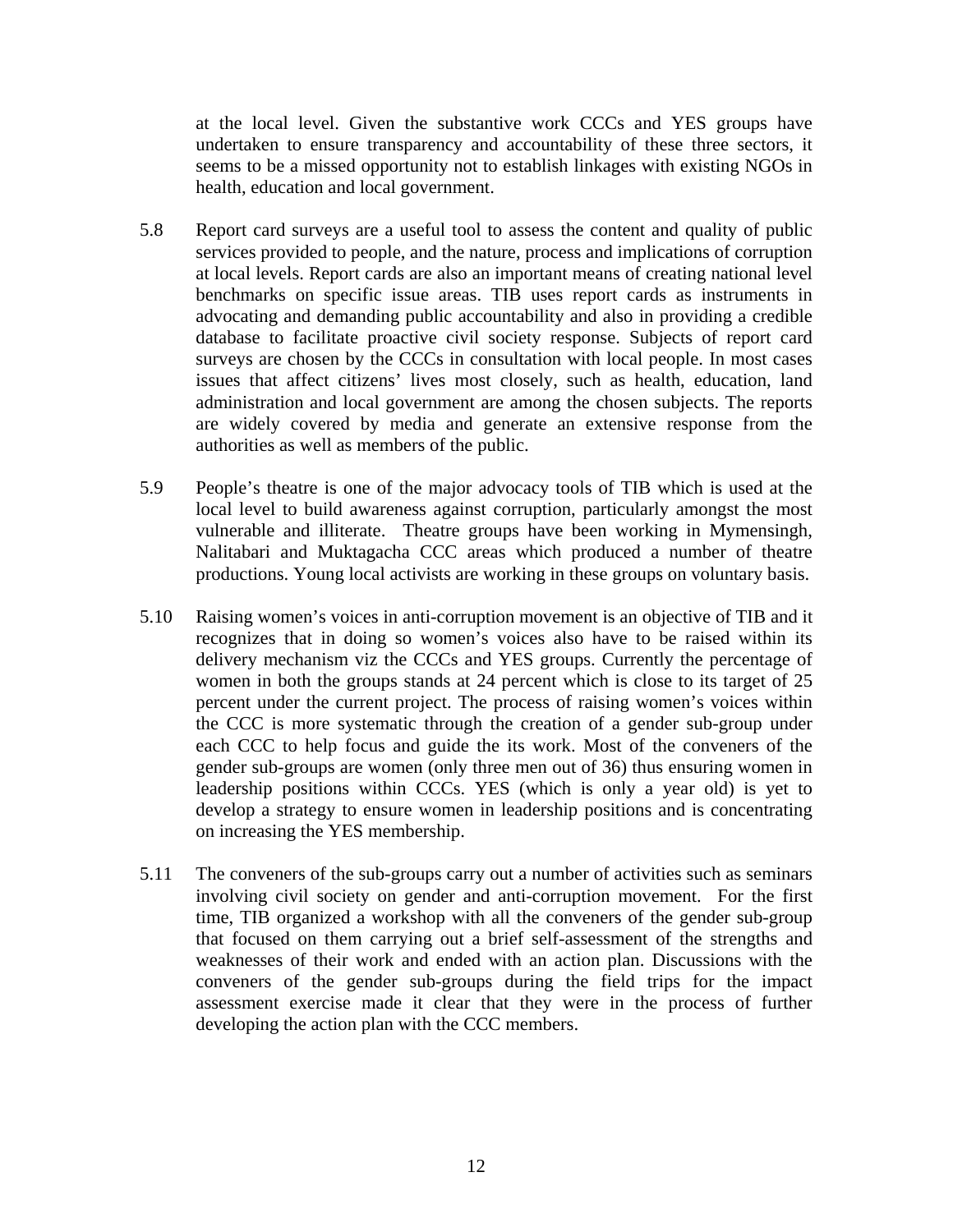5.12 During the course of our work we probed interviewees on what characterised an effective CCC. We list these features in box 5.1 below.

### **Box 5.1 A check list for effective CCCs**

- 1. **Inclusiveness**: The convenor of the CCC needs to exercise good democratic control over CCC members encouraging participation and sharing of views. CCC should not try to 'control' YES group members.
- 2. **Staffing**: Good TIB staff are necessary at Assistant Programme Officer or Programme Organiser levels.
- 3. **Convenor**: Respect with which the Convenor is held in the local community is hugely important to gaining acceptance in working with public bodies in health, education and local government.
- 4. **Members of CCC**: selecting the 'right' members of CCC who are beyond reproach and have some local standing.
- 5. **Local community**: engage with the local community. Make the community aware of report cards, fact sheets, and action plans to ensure ownership and raise the profile of the CCC.
- 6. **Sustainability**: efforts at raising some income to support the activities of the CCC create a much greater sense of independence and the prospects of long-term viability

### **6. Impact of Making Waves at the Local Level.**

- 6.1 We consider the impacts which TIB activities have at the local level under 3 broad headings.
	- (a) **Type of impacts**: We discuss how the work of TIB impacts on public service provision and delivery across the three sectors in which it works: local government, health and education. We do this by setting out in tabular form a short description of the services provided before and after interventions by the CCCs and the nature of key impacts resulting.
	- (b) **Scale of the impacts**: We set out our best estimates of the scale of impacts at local level. This covers both the range of activities and the estimated savings associated with interventions undertaken by TIB. We do this by selecting 5 quantifiable variables in each of the three sectors where the work of CCCs has led to measurable improvements in public services and estimate the savings associated with these interventions. In addition we list additional areas where improvements have resulted but where the benefits are more difficult to quantify.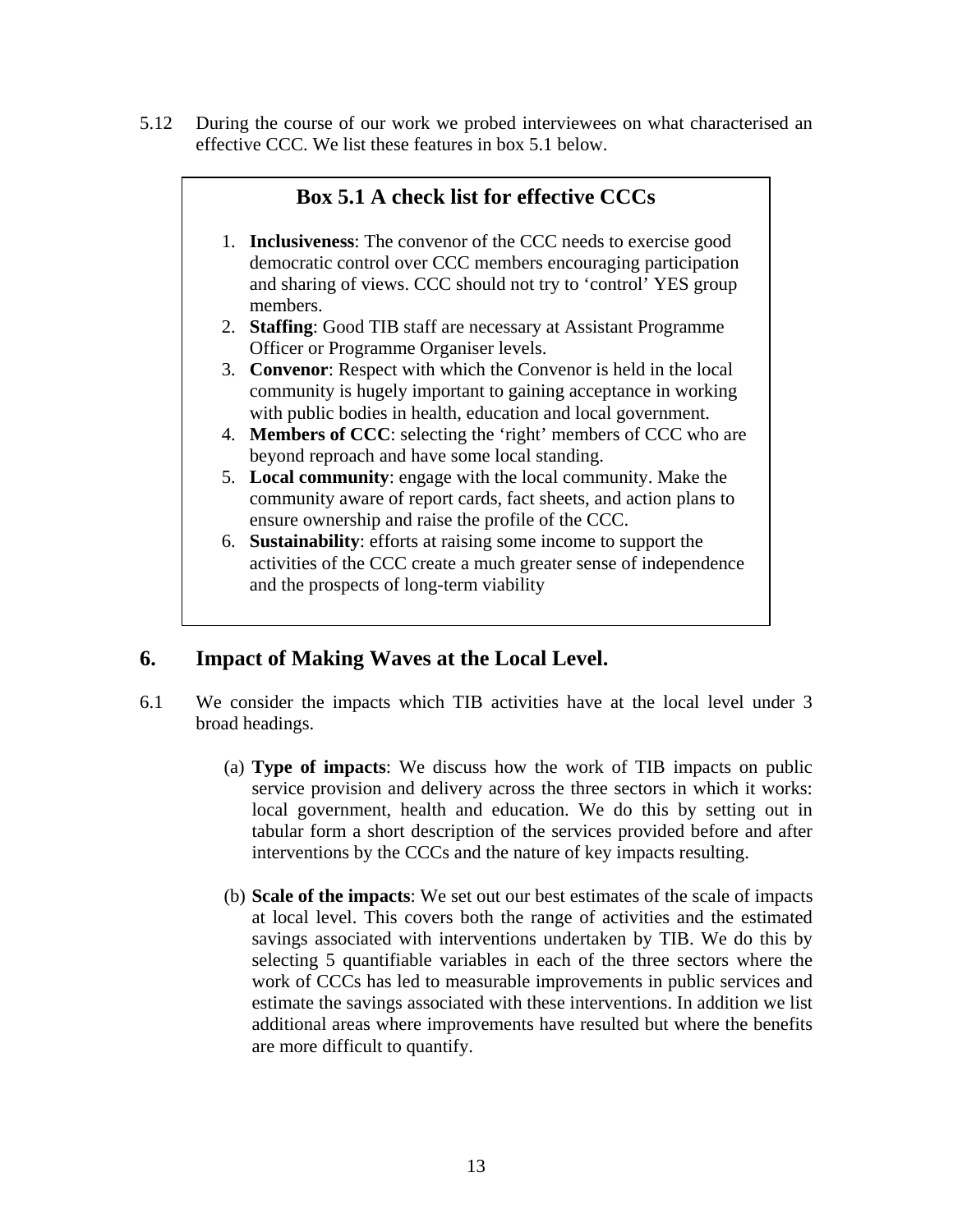(c) **Relative nature of impacts**: Finally, we set out a typology of the activities in TIB engage at both the local and national levels and list the relative contribution which each of the activities make to the overall impact of their work. This is based on our fieldwork, interviews with key stakeholders and our own judgement on the relative merits of each type of activity.

We consider each of these, in turn.

### **7. Type of Impacts**

- 7.1 Through the case studies we met with CCC and YES members in all areas (except the control area), and a mix of groups ranging across: teachers, school management committees and mothers of students, victims of corruption, hospital users and health watch groups. We also held meetings directly with health providers, nurses, doctors, civil surgeons, school principals and elected representatives in each of the case study areas. We summarise the findings from the qualitative data gathered through interviews, focus groups and non-participant observation under the broad categories of health, education and local government.
- 7.2 **The Health Sector**: CCC members and the YES group have worked consistently with hospitals in the case study areas to improve health services. They have met with the authorities and identified gaps in their provision. They prepared information booklets about the nature and types of health care services available which they distributed through satellite advice and information desks. In addition, the YES group members have organised public theatre shows and exchanged views with people from the hospitals' catchment areas. As a result, there have been some significant developments in health provision such as an improvement in the ticketing system. Previously the price of a ticket for services in the out patients department was 4.40 taka, but patients paid 5.00 taka due to 'lack of change' being available. Now a fund has been created for patients in poverty with the extra 60 paisa received from each ticket.
- 7.3 Medicine supplies were also very low. Following the intervention by CCC and YES members, supplies have increased and the list of medicines available is on public display. The behaviour of doctors, nurses and ancillary staff towards patients has also improved. An ambulance service is available for which patients do not make additional payments, patients tests are carried out in the pathology departments of the hospitals (as opposed to a private clinic) and toilet facilities have been significantly improved. Finally, the issue of cleanliness is a higher priority although has still some way to go. Interesting though, the control hospital visited was displaying information on prices and medicine in response to a Ministry of Health circular requesting this in all hospitals.
- 7.4 **The Education Sector**: The CCCs actively engaged with primary schools in the case study areas, a key improvement being the significant number of eligible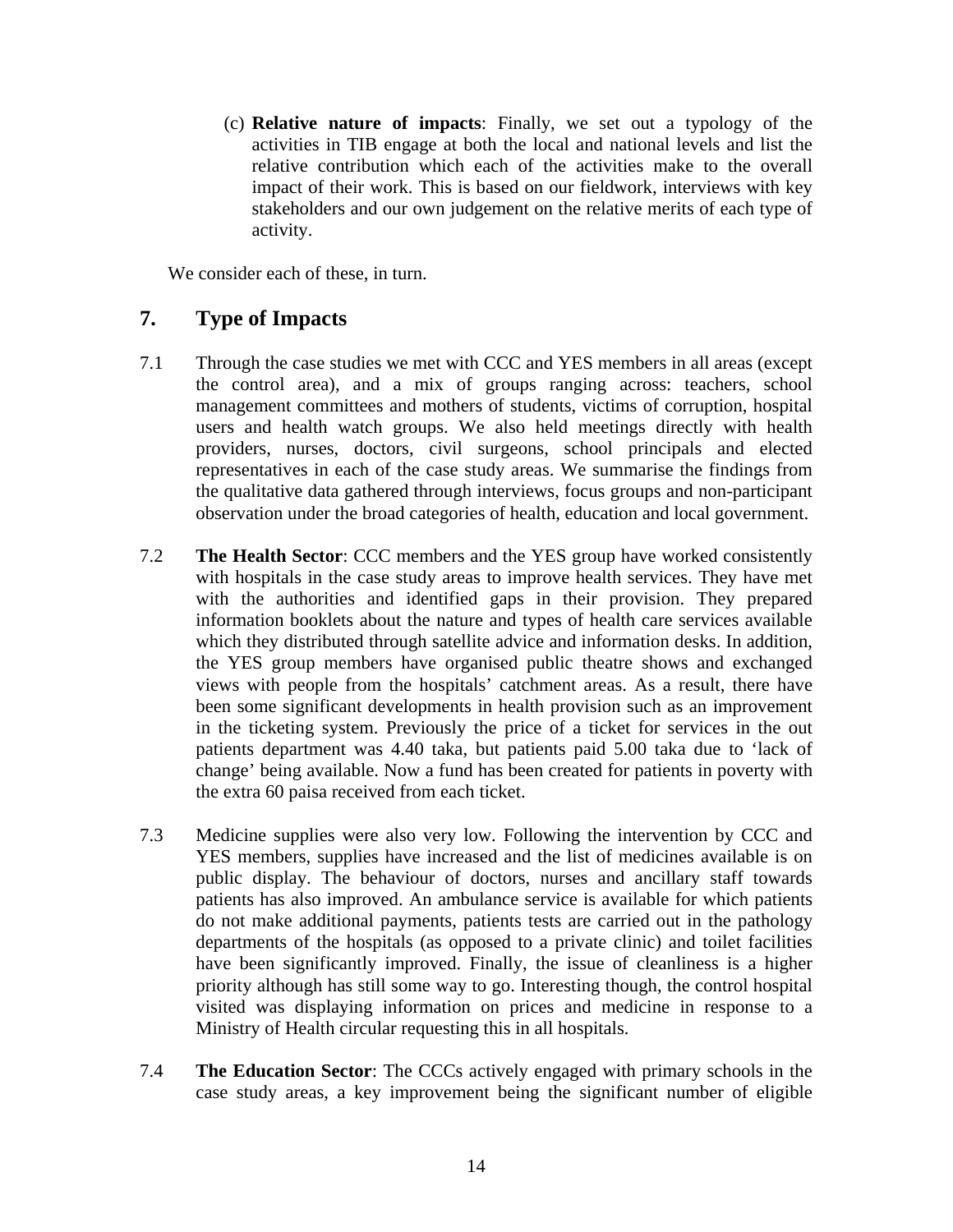students now enrolled. Student attendance had not been satisfactory and CCCs intervened to address this and other issues. They met with school management committees and guardians, organised workshops and promotional campaigns along with awards aimed at incentivising attendance. As a result, student enrolments have increased and text books are available for free distribution to students. The scholarship pass rate has also improved. Teachers, the school management committees and guardians are now jointly engaged in providing better education for the children in an accountable and transparent way. Teacher attendance and performance in their jobs are being closely monitored by CCCs.

- 7.5 **The Local Government Sector**: The work of CCCs in this sector tends to start with the publication of report cards which have highlighted mismanagement and attracted widespread and critical press coverage of local authorities. Following on from this, CCC members have actively engaged with elected bodies to take forward the recommendations outlined in the report cards. In addition, face-thepublic meetings have been organised between senior officials of the Union Parishad/Municipality and local citizens during which information leaflets were distributed containing details of service available to the public.
- 7.6 A number of significant changes were cited in local government. These were variously reported as follows: a number of roads in a bad state of disrepair have been fixed; new tube wells have been set up in some areas and the water is now arsenic free. Tax collection has increased and the number of social benefits improved for the disabled, free-fighters, the elderly and widows. Extra money had to be paid to obtain a trade licence which has been now been stopped. The Union Parishad/Municipality budgets have been published for the first time. Local citizens were dissatisfied with the opaque process of distribution of VGF and VGD cards. The CCCs became involved in this issue resulting an increase in the numbers distributed and much greater transparency in the process.
- 7.7 Beyond these individual case study areas we conducted a secondary data gathering exercise on education, health and local government services in the remaining CCCs. We summarise our findings in terms of pre and post intervention changes and include a commentary on the impacts in table 7.1.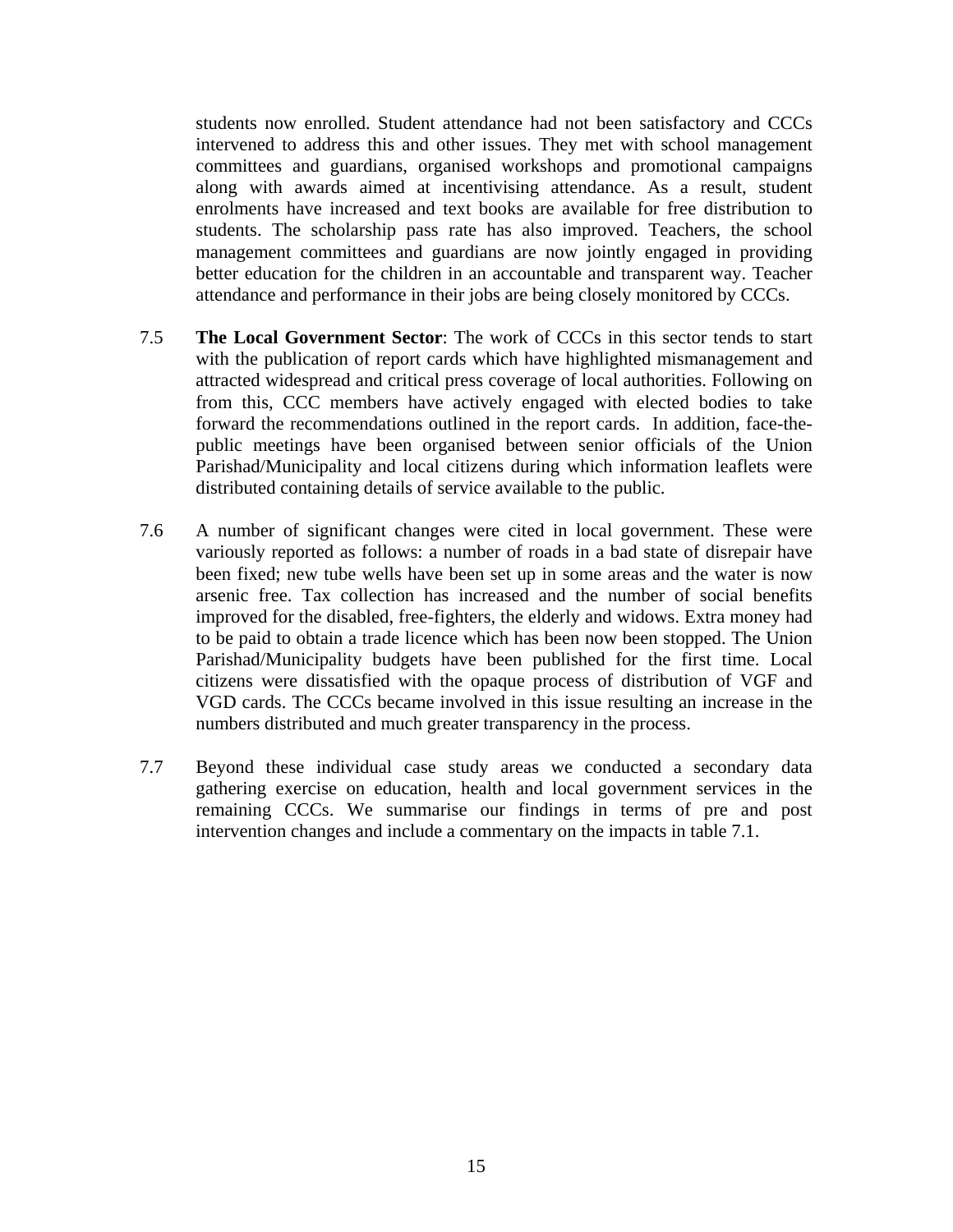## **Table 7.1: Pre and Post Intervention in Health, Education and Local Government**

|                | <b>Services before CCC</b><br><b>Current status - CCC</b> |                | <b>Impacts</b>                                |                |                                  |  |  |  |
|----------------|-----------------------------------------------------------|----------------|-----------------------------------------------|----------------|----------------------------------|--|--|--|
|                | intervention                                              |                | intervention                                  |                |                                  |  |  |  |
|                |                                                           |                | <b>Pre and Post Intervention in Health</b>    |                |                                  |  |  |  |
|                | High level of dissatisfaction                             |                | Doctors are coming to                         | ٠              | There has been a general         |  |  |  |
|                | over services of public                                   |                | hospitals on time                             |                | degree of co-operation           |  |  |  |
|                | hospitals/health complex                                  | $\blacksquare$ | The availability of doctors                   |                | following the release of the     |  |  |  |
| ٠              | Corruption by doctors in                                  |                | has increased                                 |                | report card and ongoing          |  |  |  |
|                | terms of time spent outside                               | $\blacksquare$ | Information on ticket fees,                   |                | engagement with the CCC          |  |  |  |
|                | hospitals on private work,                                |                | service charges, fees for                     | ٠              | Key health personnel such as     |  |  |  |
|                | irregular office hours,                                   |                | diagnostic tests etc are                      |                | the Civil Surgeon,               |  |  |  |
|                | referring patients to his/her                             |                | published on notice boards                    |                | superintendent, senior           |  |  |  |
|                | own private practice or                                   | $\blacksquare$ | Published notices that                        |                | medical staff and ancillary      |  |  |  |
|                | specialised diagnostic centres                            |                | patients should not pay extras                |                | staff participated in the report |  |  |  |
| П              | Money charged for free                                    |                | for free services                             |                | card press release and           |  |  |  |
|                | services and extra money                                  | ٠              | Extra money from fees for                     |                | answered questions from          |  |  |  |
|                | taken for different health                                |                | tickets is either deposited to                |                | journalists                      |  |  |  |
|                | services by doctors, nurses                               |                | welfare fund or returned to                   | ٠              | The report card findings         |  |  |  |
|                | and ancillary ward staff                                  |                | patients (e.g. Rangpur and                    |                | received extensive publicity     |  |  |  |
| п              | Inadequate medical facilities                             |                | Kurigram)                                     |                | in the media                     |  |  |  |
|                | such as beds, operating                                   | ٠              | Cleanliness improved                          | $\blacksquare$ | Volunteers of the CCC            |  |  |  |
|                | theatres, trolleys and                                    | ٠              | Health officials (surgeons                    |                | regularly visit hospitals to     |  |  |  |
|                | ambulances                                                |                | and doctors) are now more                     |                | monitor services and ensure      |  |  |  |
| Ξ              | Bribes demanded to issue                                  |                | helpful both in terms of                      |                | patients receive the necessary   |  |  |  |
|                | medical certificates                                      |                | information transparency and                  |                | support                          |  |  |  |
| ٠              | Medical representatives in                                |                | gradual improvements in                       |                |                                  |  |  |  |
|                | doctors' offices during clinic                            |                | health facilities                             |                |                                  |  |  |  |
|                | hours                                                     | $\blacksquare$ | Updated list of medicines,                    |                |                                  |  |  |  |
| п              | Lack of cleanliness and                                   |                | and doctors & nurses rota is                  |                |                                  |  |  |  |
|                | hygienic environment                                      |                | now on display                                |                |                                  |  |  |  |
| ٠              | Inadequate supply of                                      |                |                                               |                |                                  |  |  |  |
|                | medicines                                                 |                |                                               |                |                                  |  |  |  |
|                |                                                           |                | <b>Pre and Post Intervention in Education</b> |                |                                  |  |  |  |
| ٠              | Extra money collected under                               | $\blacksquare$ | Education authorities are                     | Ξ              | School management                |  |  |  |
|                | the guise of various fees                                 |                | aware of the anomalies                        |                | committees are more active       |  |  |  |
| ٠              | Lack of transparency in                                   |                | which exist and have sought                   |                | and willing to work with         |  |  |  |
|                | collecting money                                          |                | to address these                              |                | CCC to improve the quality       |  |  |  |
| П              | Anomalies in distributing                                 | ٠              | Teachers' performance has                     |                | of education services. In        |  |  |  |
|                | stipends among poor students                              |                | improved including their                      |                | some areas (such as              |  |  |  |
| п              | Teachers reluctant to take                                |                | time-keeping and                              |                | Sunamganj) they did not          |  |  |  |
|                | classes on time and to teach                              |                | maintaining class discipline                  |                | even know each other.            |  |  |  |
|                | allocated class times                                     |                |                                               | ٠              | Through events like              |  |  |  |
| п              | School Management                                         |                |                                               |                | Mothers' Gatherings and          |  |  |  |
|                | Committee inactive                                        |                |                                               |                | satellite AI-desks people        |  |  |  |
| ٠              | Absence of (or inactive)                                  |                |                                               |                | have become more aware of        |  |  |  |
|                | <b>Parents Teachers</b>                                   |                |                                               |                | their rights                     |  |  |  |
|                | Associations.                                             |                |                                               |                |                                  |  |  |  |
|                |                                                           |                | Pre and Post Intervention in Local Government |                |                                  |  |  |  |
| $\blacksquare$ | Low quality of services                                   | $\blacksquare$ | Municipality/UP Chairs are                    | $\blacksquare$ | CCCs are gaining co-             |  |  |  |
|                | provided by local                                         |                | more co-operative to civil                    |                | operation with                   |  |  |  |
|                | government                                                |                | society groups                                |                | Municipality/UP Chairs. The      |  |  |  |
|                | Misappropriation of money                                 | ٠              | Staff numbers increased                       |                | UP Chair of Khulna City          |  |  |  |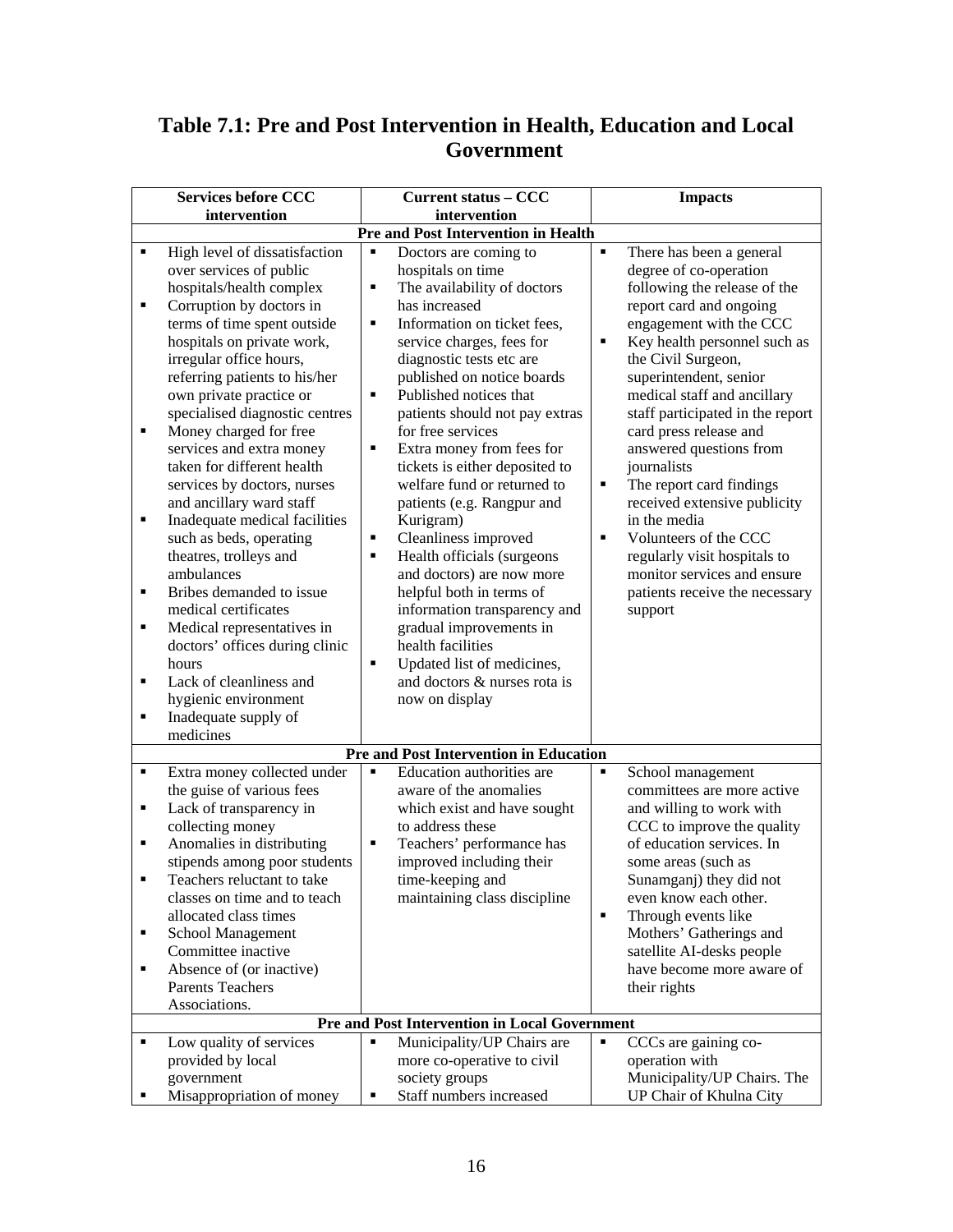| allocated for development of<br>the locality            | ٠ | Financial corruption appears<br>to be reducing                   |   | Corporation, for example,<br>has signed a Citizen's |
|---------------------------------------------------------|---|------------------------------------------------------------------|---|-----------------------------------------------------|
| Staff shortages to properly<br>provide local government | ٠ | Complaint boxes have been<br>installed                           |   | Charter prepared by the CCC<br>of Khulna            |
| services<br>Corruption in the tendering                 |   | <b>Elected Chairs interaction</b><br>with citizens has increased | ٠ | Widespread print and<br>electronic media coverage   |
| and procurement process                                 | ٠ | Elected politicians and                                          |   | which impacts on people's                           |
| Low level of monitoring,<br>supervision and quality     |   | officials acknowledge the<br>problems identified in              |   | awareness<br>People are demanding their             |
| control of development                                  |   | research reports and commit                                      |   | rights from local                                   |
| works                                                   |   | to working with CCC and                                          |   | government. There are early                         |
| Extreme suffering<br>experienced by vulnerable          |   | <b>TIB</b>                                                       |   | signs that elected<br>representatives will be held  |
| people                                                  |   |                                                                  |   | accountable at the polls if                         |
|                                                         |   |                                                                  |   | they fail to deliver                                |

#### **8. Scale of Impacts**

- 8.1 To establish the scale of the impacts associated with the work of TIB, we examine three key issues. First, we consider the mechanisms for delivery and the number of people involved as volunteers and beneficiaries. Second, we discuss the types of activities disaggregated by sector which the CCCs engage in to give some sense of the quantum of work involved at the local level. Third, we estimate the measurable savings associated with the work which TIB does across the 3 sectors.
- 8.2 Table 8.1 sets out the delivery mechanisms, for example, the number of groups through which TIB work, active members of the groups and the beneficiaries of their services. The table is a summary of CCCs' activities, at a glance. A more detailed breakdown is given in appendix 3.

|                                     | <b>CCCs</b> | YES<br>groups<br><i>(includes)</i><br>theatre) | <b>Swajon</b><br>$\text{groups}^2$ | YES<br>friends<br>groups | AI-<br><b>Desks</b><br>&<br>users | <b>Satellite</b><br>$AI-$<br><b>Desks</b><br>set up<br>& users | <b>Civic</b><br>engagement |
|-------------------------------------|-------------|------------------------------------------------|------------------------------------|--------------------------|-----------------------------------|----------------------------------------------------------------|----------------------------|
| <b>Number</b>                       | 36          | 36                                             | 3                                  | 3                        | 36                                | 209                                                            | Through                    |
| <b>Males</b>                        | 364         | 920 (76%)                                      | 97 (77%)                           | <b>Not</b>               | 6,029                             | 20,728                                                         | concerts.                  |
|                                     | (76%)       |                                                |                                    | available                | (85%)                             | (73%)                                                          | taking oaths,              |
| <b>Females</b>                      | 119         | 291 (24%)                                      | 28 (23%)                           | <b>Not</b>               | 1,093                             | 7,423                                                          | art, debates               |
|                                     | (24%)       |                                                |                                    | available                | (15%)                             | (27%)                                                          | and essay<br>competitions  |
| <b>Total</b><br>members<br>or users | 483         | 1,211                                          | 125                                | 186                      | 7,122                             | 28,345                                                         | 50,000<br>(approx.)        |

#### **Table 8.1: Summary of key CCC activities: January 2003 – November 2007**

<sup>2</sup> Swajon Groups = Citizens for Transparency

 $\overline{a}$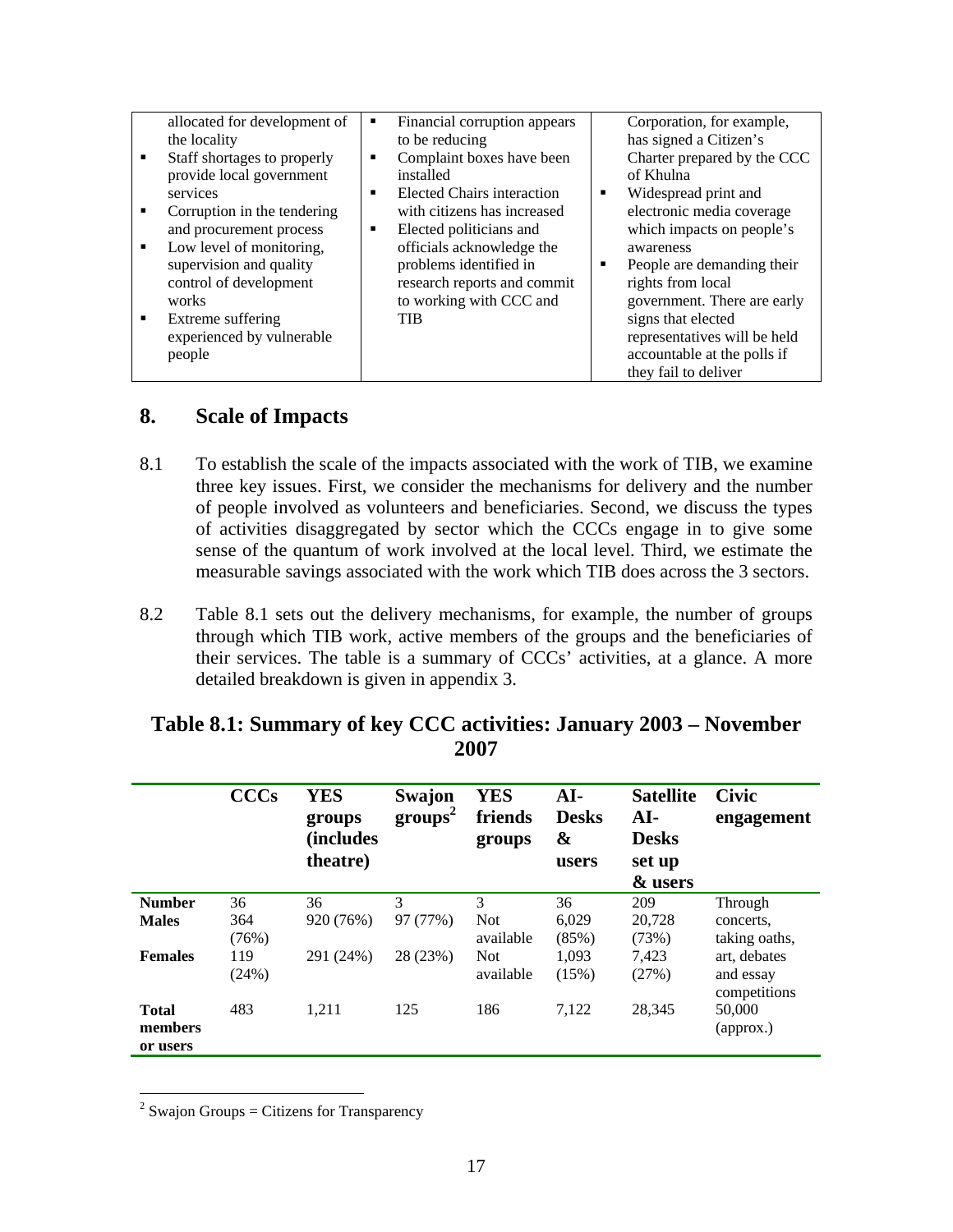8.3 The data in table 8.1 demonstrate the high level of usage experienced at advice and information desks within CCC offices and, more particularly, at the peripatetic or satellite advice and information desks. These desks act as a resource for citizens of Bangladesh on corruption issues and also provide a signposting facility for problems which CCC staff and volunteers cannot deal directly with, but refer to other NGOs and agencies. Because of the sheer volume and diversity of problems presented, the desks generate demand amongst CCC members to broaden the services they offer. This, however, must be balanced with the limited resource base available for their activities and the need to maintain a focus on their core business. The predominance of male activity across the groups and the beneficiaries is noteworthy. Figures for civic engagement activities are estimated. These activities have a high visibility and short-term impact but are particularly useful in raising awareness amongst the most vulnerable and illiterate who are unable to access written information.

| <b>Primary Education</b>          |    | <b>Health</b>                       |    | Local                                          |    | <b>Miscellaneous</b>            |     |
|-----------------------------------|----|-------------------------------------|----|------------------------------------------------|----|---------------------------------|-----|
|                                   |    |                                     |    | Government                                     |    |                                 |     |
| Report cards<br>released          | 22 | Report cards<br>released            | 21 | Report cards<br>released                       | 19 | <b>Seminars</b>                 | 38  |
| Report cards<br>pending           | 14 | Report cards<br>pending             | 15 | Report cards<br>pending                        | 2  | Workshops                       | 20  |
| SMC meetings                      | 83 | <b>Sat-AI</b> Desk                  | 25 | Face the public<br>on local<br>government      | 82 | Dialogue meetings<br>and groups | 126 |
| Mothers' gatherings               | 44 |                                     |    |                                                |    | Publications                    | 20  |
| Consultation<br>meetings          | 14 | Consultation<br>meetings            | 14 | Round tables                                   | 7  |                                 |     |
| Leaflets prepared on<br>education | 8  | Leaflets<br>prepared on<br>health   | 19 | Leaflets<br>prepared on<br>local<br>government | 9  |                                 |     |
| Changes effected<br>through CCCs  | 20 | Changes<br>effected<br>through CCCs | 19 | Changes<br>effected<br>through CCCs            | 14 |                                 |     |

#### **Table 8.2: CCC Activities by Sector: January 2003 – November 2007**

8.4 Table 8.2 disaggregates the activities of CCCs across each of the 3 main sectors. These data illustrate the high level of interaction between CCC/YES members and sectoral service providers. Engagement with school management committees, mothers' gatherings, face-the-public meetings in local government and dialogue groups testify to the proactivity of TIB at the local level. Our observations in the case studies field work demonstrated how effective this engagement process was. Local CCC members are well-known and respected. Their status within communities affords them access to each of the sectors at a high level of entry, and criticisms of public services, although unwelcome by providers, tend to be taken seriously. The data show that changes effected through CCCs are directly correlated with the publication of report cards highlighting deficiencies in services to the public.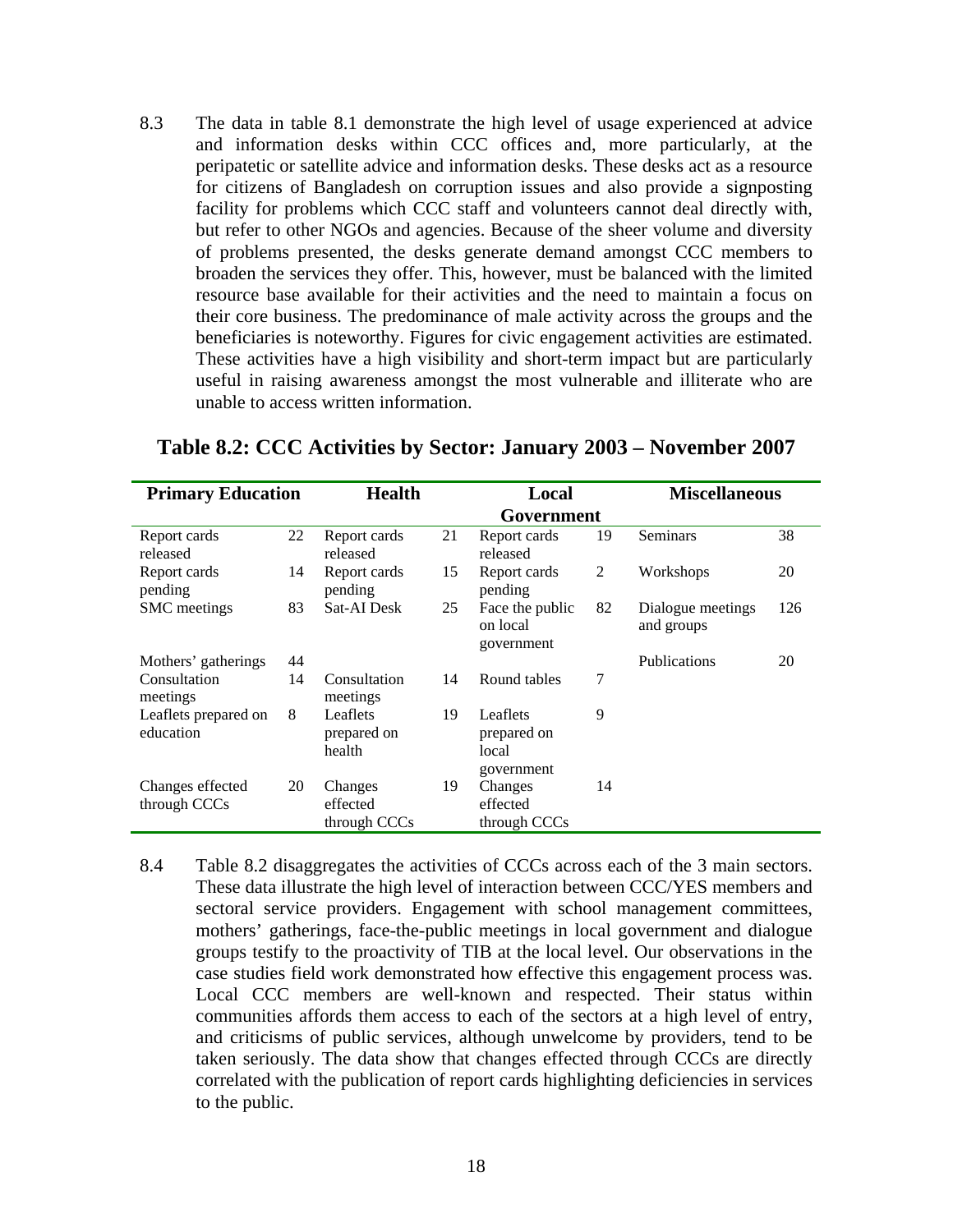- 8.5 In an attempt to quantify measurable changes in public services we selected 5 schools, 5 local government institutions and 9 hospitals to estimate savings achieved as a result of CCC activities on the ground. The figures assume that TIB's work will continue in three institutions (a school, hospital and municipality) in each of the 36 CCC areas during the period 2007 - 2015. This is a conservative assumption as CCCs are likely to expand their activities to other institutions within their geographical locations. We have selected 5 variables from each sector as the basis of our calculations from a longer list of benefits resulting from CCC interventions. The full list includes benefits which are more difficult to quantify. For example, in schools and hospitals there has been a noticeable improvement in cleanliness, safe water and toilet facilities following CCC interventions. For completeness we list the full list of variables from which we made our selection.
	- **Education variables**: student enrolment; student attendance; free books distribution; stipends; examination fees; decrease in student drop-out rates; teacher attendance; school management committee meetings held; cleanliness, safe water and toilet facilities; and awareness of the role and responsibilities of guardians.
	- **Health variables**: outdoor ticket fee; indoor admission fee; number of patients attended by doctors; medicines distributed; pathology tests; ambulance and trolley facilities; harassment by brokers; gynaecology facilities; cleanliness, safe water and toilet facilities; medical representatives delaying doctors; patient welfare funds; health education programme; patient/attendant awareness; complaint boxes; and information boards.
	- Local government variables: nationality certificate; death certificate; tax collection; VGF & VGD cards; trade licence; birth registration; roads repairs, street lighting and sewerage facilities; arbitration services; open/transparent budgeting; water and sanitation provision; cleanliness; equality of participation by women; education awareness programmes; allowances for the disabled, widows, elderly and freedom fighters; complaint boxes; and information boards.
- 8.6 A summary of the measurable savings for the period 2007 2015 is set out in table 8.3 – a more detailed break-down is provided in appendix 4. The detailed calculations start with the 5 selected variables for each sector (local government, health and education) and using 5 municipalities, 9 hospitals and 5 schools to project savings as a result on CCC interventions over an 8 year period. The data highlight some interesting issues. It is clear, for example, that CCCs' interventions over issuing VGF and VGD cards are very significant in monetary terms. Given the target beneficiaries of these cards this is a key impact for CCCs. Greater transparency in the way in which cards are issued and targeting the ultra poor is a significant outcome.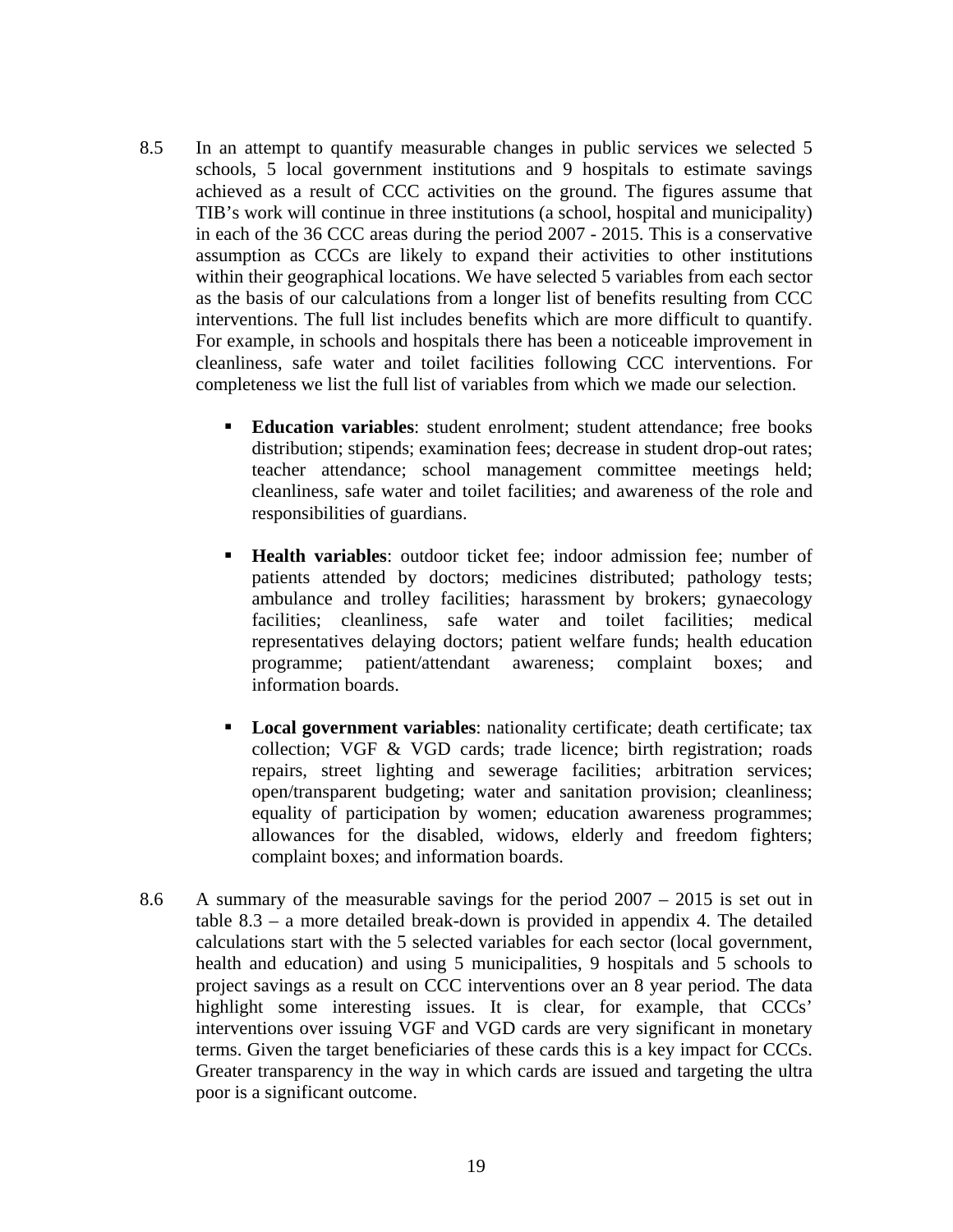8.7 Other impact areas in order of significance are: increased tax collection which, in turn, allows investment in public services; savings to hospital users on pathology services in hospitals; an increase in the number of patients seen by doctors; a reduction in the fees paid for outdoor tickets in hospitals and reinvestment in welfare funds; availability, transparency and distribution of medicines in hospitals; and an increase in student attendance at primary schools. Given the centrality of these services to the quality of peoples' lives in Bangladesh, these changes represent significant public sector improvements and are important outcomes from the work of the CCCs.

| <b>Institutions</b>   | <b>Variables</b>                                                        | <b>Savings</b>          | <b>Beneficiaries</b> | Projected           |  |  |  |  |  |  |  |  |  |
|-----------------------|-------------------------------------------------------------------------|-------------------------|----------------------|---------------------|--|--|--|--|--|--|--|--|--|
|                       |                                                                         | range per               | per month            | savings             |  |  |  |  |  |  |  |  |  |
|                       |                                                                         | Unit                    |                      | $(8 \text{ years})$ |  |  |  |  |  |  |  |  |  |
|                       | Health (figures based on 9 hospitals)                                   |                         |                      |                     |  |  |  |  |  |  |  |  |  |
| <b>Hospitals</b>      | Outdoor ticket fee                                                      | $0.50 - 0.60$           | 4,260                | 6,194,073           |  |  |  |  |  |  |  |  |  |
| Kushtia General       | Indoor admission fee                                                    | 0.30                    | 2,347                | 1,757,433           |  |  |  |  |  |  |  |  |  |
| Rangpur Medical       | No. of patient                                                          | 5                       | 814                  | 10,143,369          |  |  |  |  |  |  |  |  |  |
| College               | attended by Doctors                                                     |                         |                      |                     |  |  |  |  |  |  |  |  |  |
| Chapai Sadar          | Distributed medicine                                                    | $0.40 - 0.55$           | 3,840                | 4,571,548           |  |  |  |  |  |  |  |  |  |
| Natore Sadar          | (in Taka)                                                               |                         |                      |                     |  |  |  |  |  |  |  |  |  |
| Jessore Sadar         | Pathological facilities                                                 | $\overline{25 - 52.50}$ | 292                  | 24,785,280          |  |  |  |  |  |  |  |  |  |
| Khulna Sadar          | (X-Ray charged in                                                       |                         |                      |                     |  |  |  |  |  |  |  |  |  |
| Satkhira Sadar        | Taka)                                                                   |                         |                      |                     |  |  |  |  |  |  |  |  |  |
| <b>Bagerhat Sadar</b> |                                                                         |                         |                      |                     |  |  |  |  |  |  |  |  |  |
| Rajbari Sadar         |                                                                         |                         |                      |                     |  |  |  |  |  |  |  |  |  |
|                       | Extrapolation: Total savings over 8 years on 36 health centres          |                         |                      | 160,269,158         |  |  |  |  |  |  |  |  |  |
|                       |                                                                         |                         |                      |                     |  |  |  |  |  |  |  |  |  |
|                       | Local Government (figures based on 5 municipalities)                    |                         |                      |                     |  |  |  |  |  |  |  |  |  |
| <b>Municipalities</b> | National certificate                                                    | $1 - 10$                | 1,310                | 1,076,160           |  |  |  |  |  |  |  |  |  |
|                       | (cost of service)                                                       |                         |                      |                     |  |  |  |  |  |  |  |  |  |
| Baulai Union          | Death registration                                                      | $20 - 150$              | 24                   | 208,320             |  |  |  |  |  |  |  |  |  |
| Parishad, Kishoreganj | (charge)                                                                |                         |                      |                     |  |  |  |  |  |  |  |  |  |
| Gazipur Pourashava,   | Tax collection                                                          | $\frac{1}{2}$           | 386,450 pop.         | 81,380,120          |  |  |  |  |  |  |  |  |  |
| Gazipur               | VGF/VGD (No.)                                                           | $27 - 233$              | 2,040                | 20,189,260,800      |  |  |  |  |  |  |  |  |  |
| Machhihata Union      | <b>Trade Licence</b>                                                    |                         | 386,450 pop.         | 1,249,600           |  |  |  |  |  |  |  |  |  |
| Parishad,             |                                                                         |                         |                      |                     |  |  |  |  |  |  |  |  |  |
| Brahmanbaria          |                                                                         |                         |                      |                     |  |  |  |  |  |  |  |  |  |
| Kushtia Pourashava,   |                                                                         |                         |                      |                     |  |  |  |  |  |  |  |  |  |
| Kushtia               |                                                                         |                         |                      |                     |  |  |  |  |  |  |  |  |  |
| Ranagachha Union      |                                                                         |                         |                      |                     |  |  |  |  |  |  |  |  |  |
| Parishad, Jamalpur    |                                                                         |                         |                      |                     |  |  |  |  |  |  |  |  |  |
|                       | <b>Extrapolation: Total savings over 8 years in 36 local government</b> |                         |                      | 145,966,860,000     |  |  |  |  |  |  |  |  |  |
| institutions          |                                                                         |                         |                      |                     |  |  |  |  |  |  |  |  |  |
|                       | <b>Education (figures based on 5 schools)</b>                           |                         |                      |                     |  |  |  |  |  |  |  |  |  |
| <b>Schools</b>        | Student enrolment                                                       | $\frac{40-150}{ }$      | 2,589                | 99,312              |  |  |  |  |  |  |  |  |  |
|                       | (no.)                                                                   |                         |                      |                     |  |  |  |  |  |  |  |  |  |
| Jafarganj Govt.       | Student attendance                                                      | $75 - 233$              | 565                  | 2,214,878           |  |  |  |  |  |  |  |  |  |

### **Table 8.3: Measurable Impacts by Sector**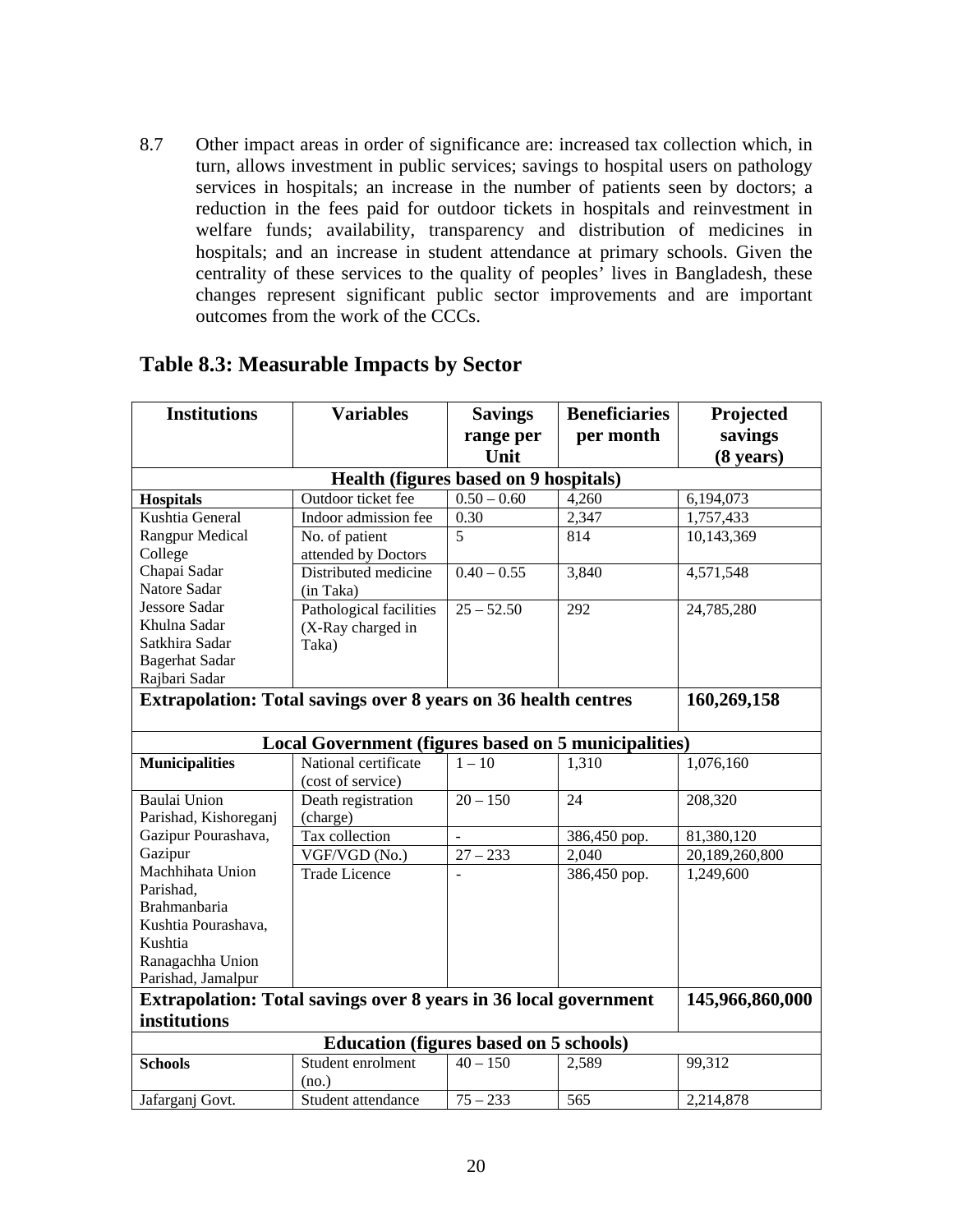| Primary School                                                           | (no.)              |            |       |         |
|--------------------------------------------------------------------------|--------------------|------------|-------|---------|
| Rangpur.                                                                 | Free text book     | $40 - 150$ | 2,589 | 96,432  |
| Bharaura Govt.                                                           | distribution (no.) |            |       |         |
| Primary School                                                           | Stipend (no. of    | $47 - 151$ | 375   | 298.944 |
| Sunamganj.                                                               | recipients)        |            |       |         |
| West Chandana Govt.                                                      | Examination fee    | $3 - 5$    | 2,589 | 310,680 |
| Primary School                                                           | (taka)             |            |       |         |
| Gazipur.                                                                 |                    |            |       |         |
| Baulai Govt. Primary                                                     |                    |            |       |         |
| School, Kishoreganj.                                                     |                    |            |       |         |
| North Govindi Govt.                                                      |                    |            |       |         |
| Primary School,                                                          |                    |            |       |         |
| Chandpur.                                                                |                    |            |       |         |
| <b>Extrapolation: Total savings over 8 years in 36 education centres</b> |                    | 21,745,774 |       |         |

#### **9. Impact of Making Waves at National Government level**

- 9.1 The key mechanisms through which *Making Waves* impact on reducing corruption and generating accountability and transparency in service delivery institutions at the national level are: diagnostic studies/research, Parliament Watch, a corruption data base, a nationwide household survey, advocacy and media campaigning. We expand on these activities.
- 9.2 Diagnostic studies are in-depth analytical research on issues or institutions in which, through TIB's corruption database or other sources, the level of corruption is perceived to be high. Diagnostic studies usually determine the nature, extent and implications of corruption in a particular sector or institution and make specific recommendations for policy reform and/or institutional change.
- 9.3 Parliament Watch is one of the basic pillars of the National Integrity System. The key function of Parliament is to ensure accountability of the Government. Under Parliament Watch TIB has been monitoring the various activities of parliament, with an emphasis on its effectiveness as a whole but, in particular, its parliamentary committees. The main purpose is to facilitate greater awareness and sense of responsibility among Members of the Parliament as elected representatives of the people.
- 9.4 The corruption database is an on-going round-the-year effort by TIB to create a bank of information on the nature, magnitude, form, depth, spread and implications of corruption in Bangladesh. Reports on corruption in leading daily news papers published from Dhaka and outside are the key sources of information for the database. Analytical reports on the collected information are prepared on a half-yearly basis and reported for public information through roundtable conferences involving civil society, media, public officials and other stakeholders.
- 9.5 Household surveys on corruption in Bangladesh are nationwide surveys of the direct experiences of respondents regarding corruption. These are not about perception or opinion, but factual information provided by households on how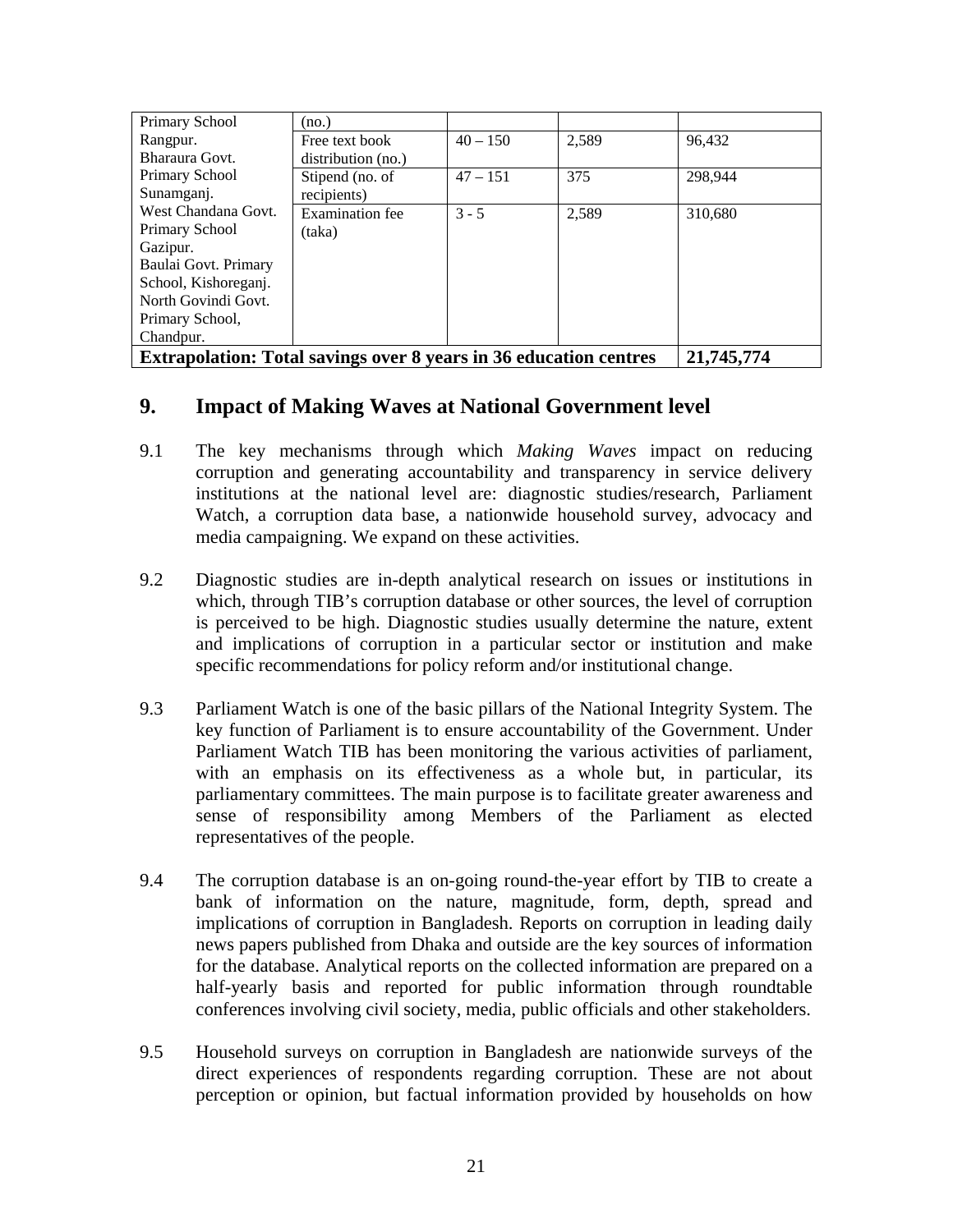they have experienced corruption, its nature, dimension, types and implications. TIB has conducted four such corruption surveys so far. The first survey was conducted in 1997 on 10 public service delivery institutions. The second survey was conducted on 8 public service delivery institutions in 2002 and the third survey was conducted in 2005 on 10 sectors. The 2007 survey has been completed and the data are being analysed for release in December of this year.

- 9.6 From the key intervention mechanisms outlined above we have selected the diagnostic reports conducted by TIB as having a significant impact on accountability and transparency of National Government. We highlight some examples as follows:
	- **Chittagong Port:** Chittagong Port's reputation has been tarnished from many years due to a number of irregularities arising from corruption, bureaucratic complexities and lack of safety for ships. It had become known as one of the most expensive and unsafe ports in the world. The port management had been held captive by an unscrupulous alliance of: corrupt officials, employees of the port and customs, dock workers, stevedores and others. In short, Chittagong Port Authority and the Customs Department of Bangladesh were systemically corrupt. Many of the retired dockers were still being paid and labour organisations were politically influenced. Up until 2007, almost 20% of land belonging to the port was under illegal possession. TIB's diagnostic study conducted in 2004/05 highlighted these irregularities and corrupt practices. As a consequence a team from the Anti-Corruption Commission visited the port. Since then there have been significant improvements.
	- **Passport Delivery Service:** Widespread corrupt practices existed in the process of obtaining a passport in Bangladesh. There was collusion amongst passport officials, middlemen and the police. The latter, for example, were paid bribes during the police verification process. The whole system of issuing passports lacked adequate the necessary administrative and logistical support required. TIB's diagnostic study on the corruption led to a radial shake-up. Almost 60 brokers were arrested and their general influence diminished. A computerised system has been introduced which makes the police verification process more transparent and signboards with information regarding the procedures involved are now displayed.
	- **Dhaka Medical College Hospital**: TIB diagnostic report on Dhaka Medical Hospital revealed many corrupt practices by doctors and misconduct by other staff. These included having to pay bribes to see a doctor, referrals to their private clinics, and poor attention to patients when in need of tests. Authorities had to be bribed to secure a bed in the hospital and free medicines were unavailable. TIB received little co-operation from the hospital during the research and afterwards. However a committee was formed by the Health Directorate and allegations of corruption made against 3 employees of the hospital, including taking bribes for recruitment and trading in dead bodies.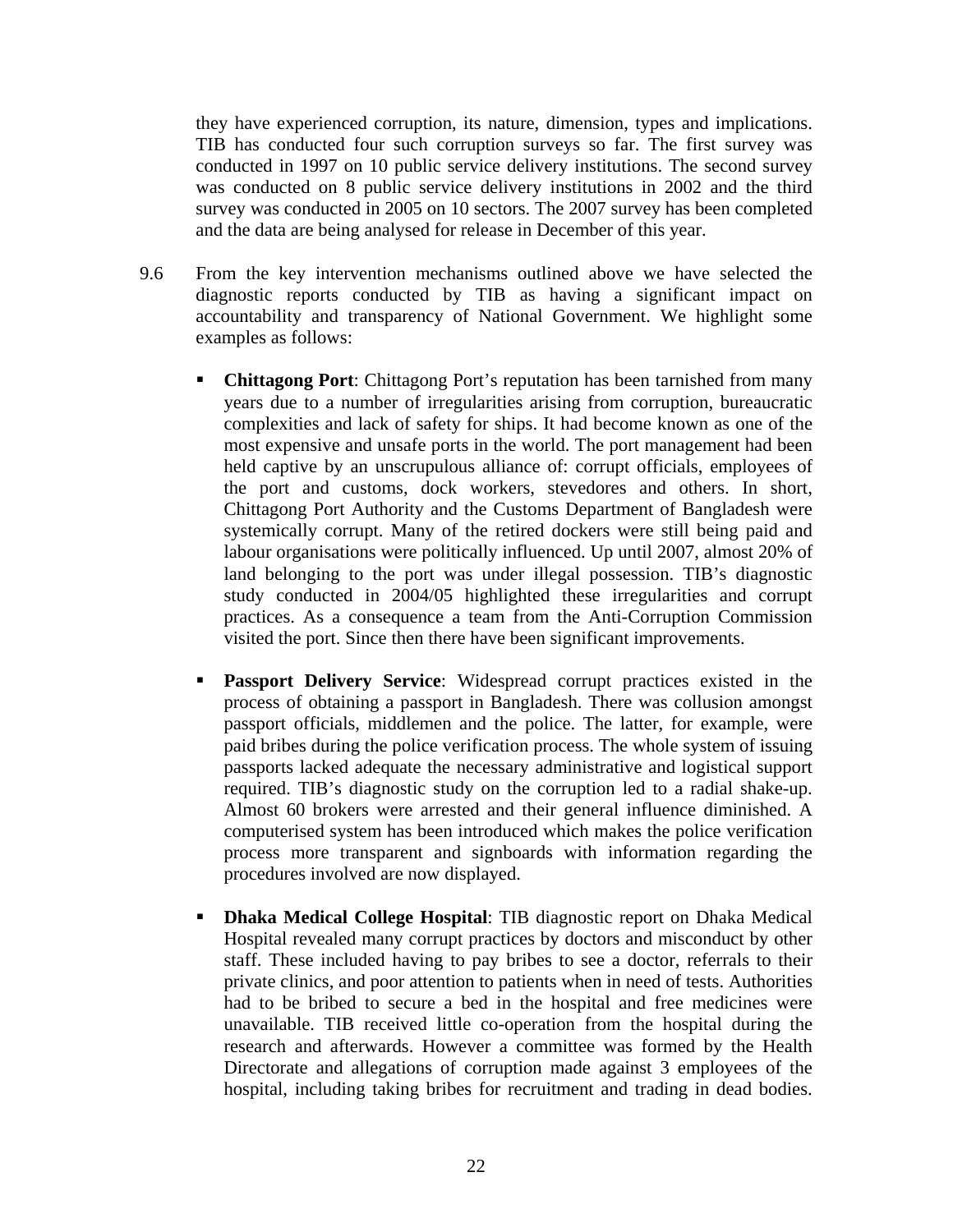- They have subsequently been transferred out of Dhaka. In addition, patient information is now well posted throughout the hospital and there has been an improvement in the quality of health care on offer by doctors.
- 9.7We summarise in tabular form some of the more high impact diagnostic reports in table 9.1.

### **Table 9.1: Pre and Post Intervention at National Government level**

|                | <b>Pre-intervention</b>                                                                                                                                                                                                                                                                                                                                                                                                                                                                                                                                                                        | <b>Post intervention</b>                                |                                                                                                                                                                                                                                                                                                                                                                                                                                                                                                                                                                                                              |                | <b>Impacts</b>                                                                                                                                                                                                                                                                                                                                                                                                                                                                                                                                                               |  |
|----------------|------------------------------------------------------------------------------------------------------------------------------------------------------------------------------------------------------------------------------------------------------------------------------------------------------------------------------------------------------------------------------------------------------------------------------------------------------------------------------------------------------------------------------------------------------------------------------------------------|---------------------------------------------------------|--------------------------------------------------------------------------------------------------------------------------------------------------------------------------------------------------------------------------------------------------------------------------------------------------------------------------------------------------------------------------------------------------------------------------------------------------------------------------------------------------------------------------------------------------------------------------------------------------------------|----------------|------------------------------------------------------------------------------------------------------------------------------------------------------------------------------------------------------------------------------------------------------------------------------------------------------------------------------------------------------------------------------------------------------------------------------------------------------------------------------------------------------------------------------------------------------------------------------|--|
|                |                                                                                                                                                                                                                                                                                                                                                                                                                                                                                                                                                                                                |                                                         | <b>Election Commission (EC)</b>                                                                                                                                                                                                                                                                                                                                                                                                                                                                                                                                                                              |                |                                                                                                                                                                                                                                                                                                                                                                                                                                                                                                                                                                              |  |
| $\blacksquare$ | Election manipulation and corruption in favour<br>of the ruling party lead to the erosion of trust in<br>the accountability, transparency and integrity<br>of the Election Commission.<br>Dependence of the Election Commission on<br>Prime Minister's Office and Ministry of<br>Finance<br>Lack of infrastructure and efficient manpower<br>Irregularities and corruption in recruitment,<br>promotion, and transfer<br>Financial misappropriation in procurement and<br>misuse of funds<br>No reform measures undertaken although voice<br>is raised by civil society and other stakeholders | $\blacksquare$<br>$\blacksquare$<br>$\blacksquare$<br>٠ | Allegedly partisan Chair of Election<br>Commissioners resigned<br>Controversial Secretary to the Election<br>Commission Secretariat was replaced<br>New Chair of Commission appointed<br>Appointment of 300 Upazila Election Officers<br>cancelled<br>Initiatives undertaken to amend RPO 1972 and<br>other electoral laws<br>Political party registration with Commission<br>has been made mandatory<br>Separation of Election Commission Secretariat<br>is under way<br>Project of providing national ID cards<br>undertaken<br>Commission to sit with political parties before<br>finalisation of reforms | $\blacksquare$ | A policy brief based on the study findings<br>provided to the Caretaker Government and the<br>Chair of the Election Commission<br>All key recommendations of the study are<br>either being implemented or considered by the<br><b>Caretaker Government and Election</b><br>Commission<br>Feedback provided on the RPO 1972<br>amendments proposed by the Commission with<br>consultation of experts<br>Participated in a meeting organised by<br>Commission on its reform<br>Commission is asking for help and assistance<br>from TIB<br>Received huge coverage in the media |  |
|                |                                                                                                                                                                                                                                                                                                                                                                                                                                                                                                                                                                                                |                                                         | <b>Public Service Commission (PSC)</b>                                                                                                                                                                                                                                                                                                                                                                                                                                                                                                                                                                       |                |                                                                                                                                                                                                                                                                                                                                                                                                                                                                                                                                                                              |  |
|                | Lack of transparency procedure for<br>appointment of chair and members. Lack of<br>eligibility criteria and lack of specific<br>accountability measures<br>Absence of any capacity development for its<br>staff                                                                                                                                                                                                                                                                                                                                                                                | ٠                                                       | The controversial Members resign<br>Newly appointed Chair has reshuffled<br>Commission and Secretariat<br>Joint force and team of corruption investigators<br>are now exploring the irregularities which<br>occurred                                                                                                                                                                                                                                                                                                                                                                                         | $\blacksquare$ | PSC and present Caretaker Government have<br>started implementing some of the key<br>recommendations of the study<br>TIB report and articles published in national<br>newspapers - these have drawn attention of<br>policy makers, candidates and the general                                                                                                                                                                                                                                                                                                                |  |
|                | Inadequate human resources                                                                                                                                                                                                                                                                                                                                                                                                                                                                                                                                                                     |                                                         | Government cancelled the viva voce result of                                                                                                                                                                                                                                                                                                                                                                                                                                                                                                                                                                 |                | public                                                                                                                                                                                                                                                                                                                                                                                                                                                                                                                                                                       |  |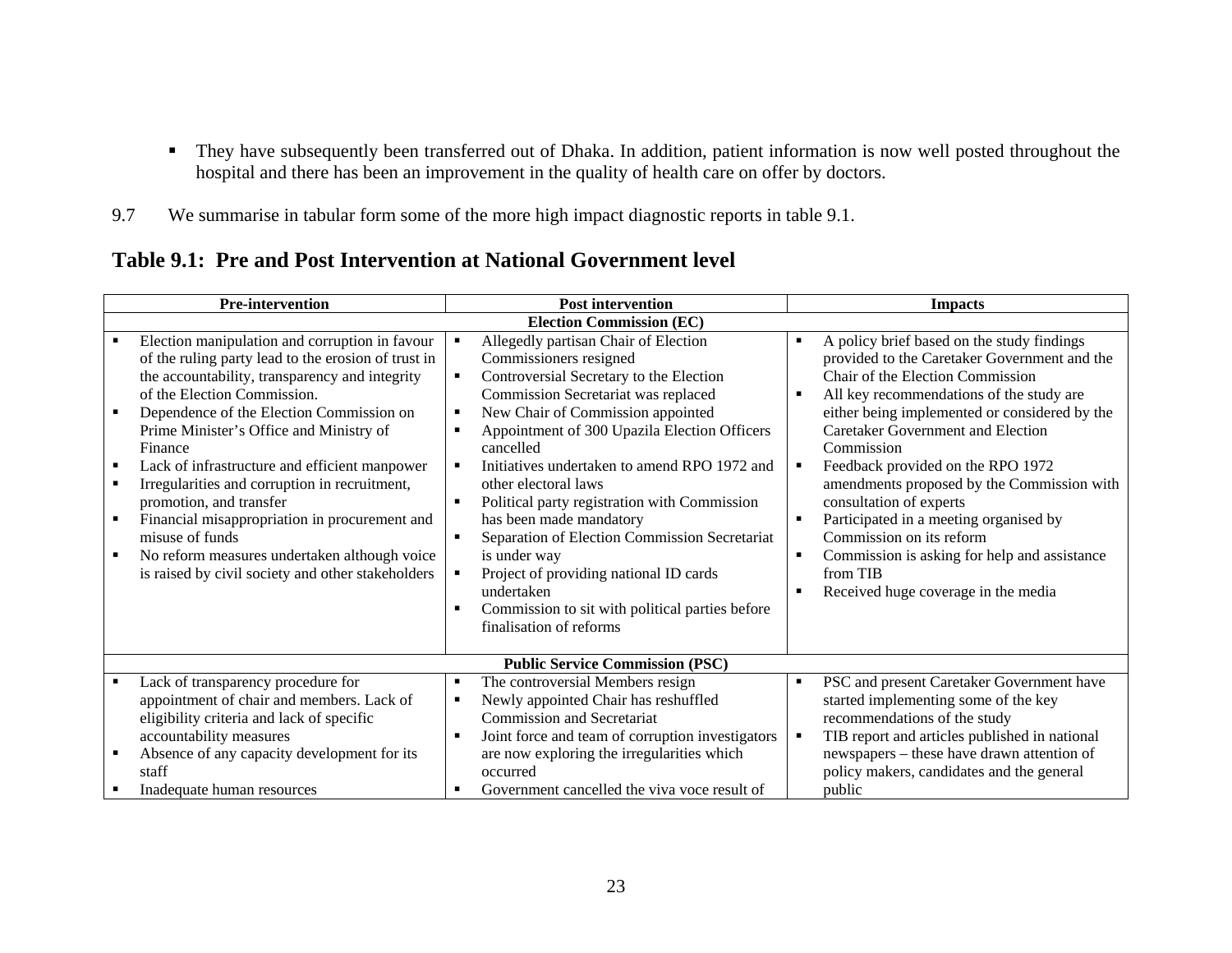| $\blacksquare$ | Lack of modern technical support                |                | the $27th$ Bangladesh Civil Service examination.            |                                                 |
|----------------|-------------------------------------------------|----------------|-------------------------------------------------------------|-------------------------------------------------|
|                | Internal recruitments, disciplinary and         |                | The viva voce was started afresh from 29 <sup>th</sup> July |                                                 |
|                | administrative issues of the PSC influenced by  |                | 2007                                                        |                                                 |
|                | the government                                  |                | PSC has taken the initiative to produce                     |                                                 |
| $\blacksquare$ | Archaic exam system lacking the scope of        |                | guidelines for conducing viva voce in a                     |                                                 |
|                | proper assessment of the competency of the      |                | credible way                                                |                                                 |
|                | candidates                                      | $\blacksquare$ | PSC authority has decided to give candidates                |                                                 |
|                | Examinations lacking transparency,              |                | the opportunity to challenge any decision                   |                                                 |
|                | accountability, and credibility, creating scope |                | related to exams conducted by it                            |                                                 |
|                | for irregularities and corruption               |                | Present Chair has declared that Commission                  |                                                 |
| п              | Candidates barred from appealing decisions      |                | candidates will get mark sheet by paying the                |                                                 |
|                | related to Commission or any other exam         |                | necessary fees                                              |                                                 |
|                | conducted by the Commission                     |                | The Secretariat of the PSC has been                         |                                                 |
|                | Absence of access to information by the         |                | reorganised                                                 |                                                 |
|                | candidates                                      | ٠              | Steps have been taken to make the exam                      |                                                 |
|                |                                                 |                | system more transparent and credible                        |                                                 |
|                |                                                 |                | Government has also decided to set up a                     |                                                 |
|                |                                                 |                | separate Commission (Civil Service                          |                                                 |
|                |                                                 |                | Commission) to manage and control civil                     |                                                 |
|                |                                                 |                | service related activities                                  |                                                 |
|                |                                                 |                | <b>Anti-Corruption Commission (ACC)</b>                     |                                                 |
|                | The Bureau of Anti-Corruption was proven to     |                | After a sustained advocacy campaign the ACC                 | On the basis of a study on the former Bureau of |
|                | be an inactive and discredited government       |                | was formed in November 2004 but it was                      | Anti-Corruption, TIB recommended the            |
|                | body                                            |                | handicapped by government                                   | establishment of an independent Anti-           |
|                | Corruption, mismanagement and irregularities    |                | influence/interference.                                     | Corruption Commission and the abolition of      |
|                | were widespread in this institution as it was   |                | TIB's advocacy campaign continued and in                    | the Bureau of Anti Corruption.                  |
|                | part of the Executive                           |                | February 2007, the ACC was reconstituted.                   | TIB put forward a draft law for establishment   |
|                |                                                 |                | Since then it has taken some tough high profile             | of the ACC                                      |
|                |                                                 |                | measures                                                    | ACC has sought collaboration with TIB (see      |
|                |                                                 |                |                                                             | extract from letter below*)                     |

**\*Extract** from letter written by Lt. General Hasan Mashhud Chowdhury (Retired) Chairman of the Anti-Corruption Commission to

Dr. Iftekharuzzaman, Executive Director TIB (dated 15<sup>th</sup> May 2007):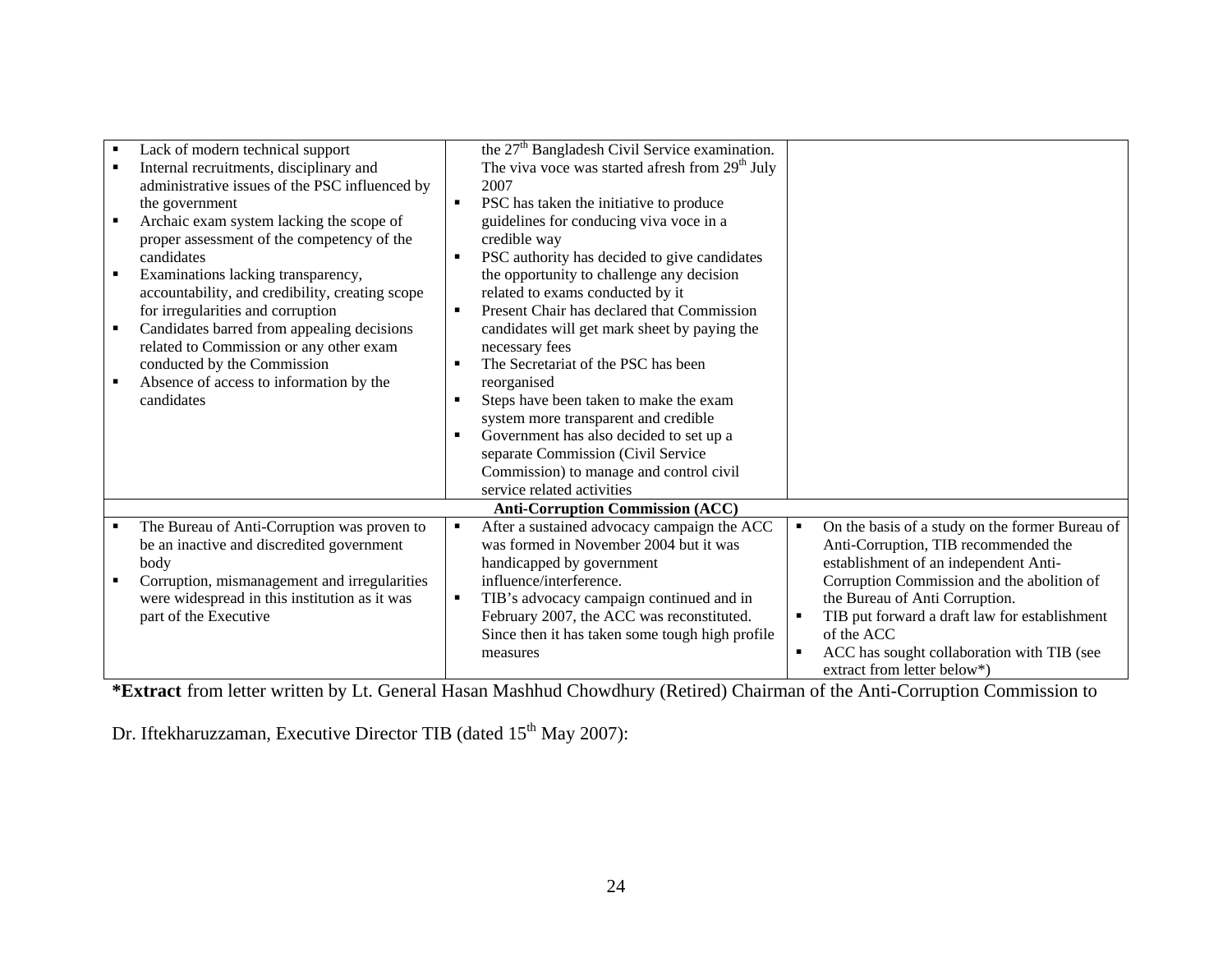The Anti Corruption Commission is keen to launch a multi-pronged nation-side communication, outreach and citizens' engagement initiative. Prevention of corruption being the ultimate goal, the main objective of the initiative is to contribute to building a robust and sustainable anti-corruption edifice based on social resistance against the menace.

In view of the TIB's thrust on social movement against corruption we would welcome any opportunities of working with your organisation at national and local levels that may facilitate and complement this initiative. Your support in the form of sharing technical and organisational experience and expertise related to the above would be valuable. But we would also be keen to explore the possibility of joint programming and sponsorship of the above initiative in full or components.

### **10. Relative nature of impacts**

- 10.1 One aspect of assessing the impact of the work of TIB is to provide some understanding of the relative contribution their various activities make to the log frame outcomes. During the course of our work we were asked 'which activities have most impact' on the outcomes of TIB's work? We have struggled to answer this question. At the broader level, for example, it is even difficult to make a judgement call on whether TIB's top-down (macro level) work is more or less effective than the bottom-up (micro level) CCC work.
- 10.2 What is clear is that both have an impact but in different ways. The macro level work has been very influential in helping to tackle some of the worst cases of institutional corruption and in building relationships with organisations which can drive change (e.g. Anti-Corruption Commission). But similarly, the work of the social movement on the ground has more immediate impacts on people facing day-to-day corrupt practices as part of their daily lives. With this caveat we have attempted in table 10.1 to illustrate the relative importance of the various activities at the macro and micro levels.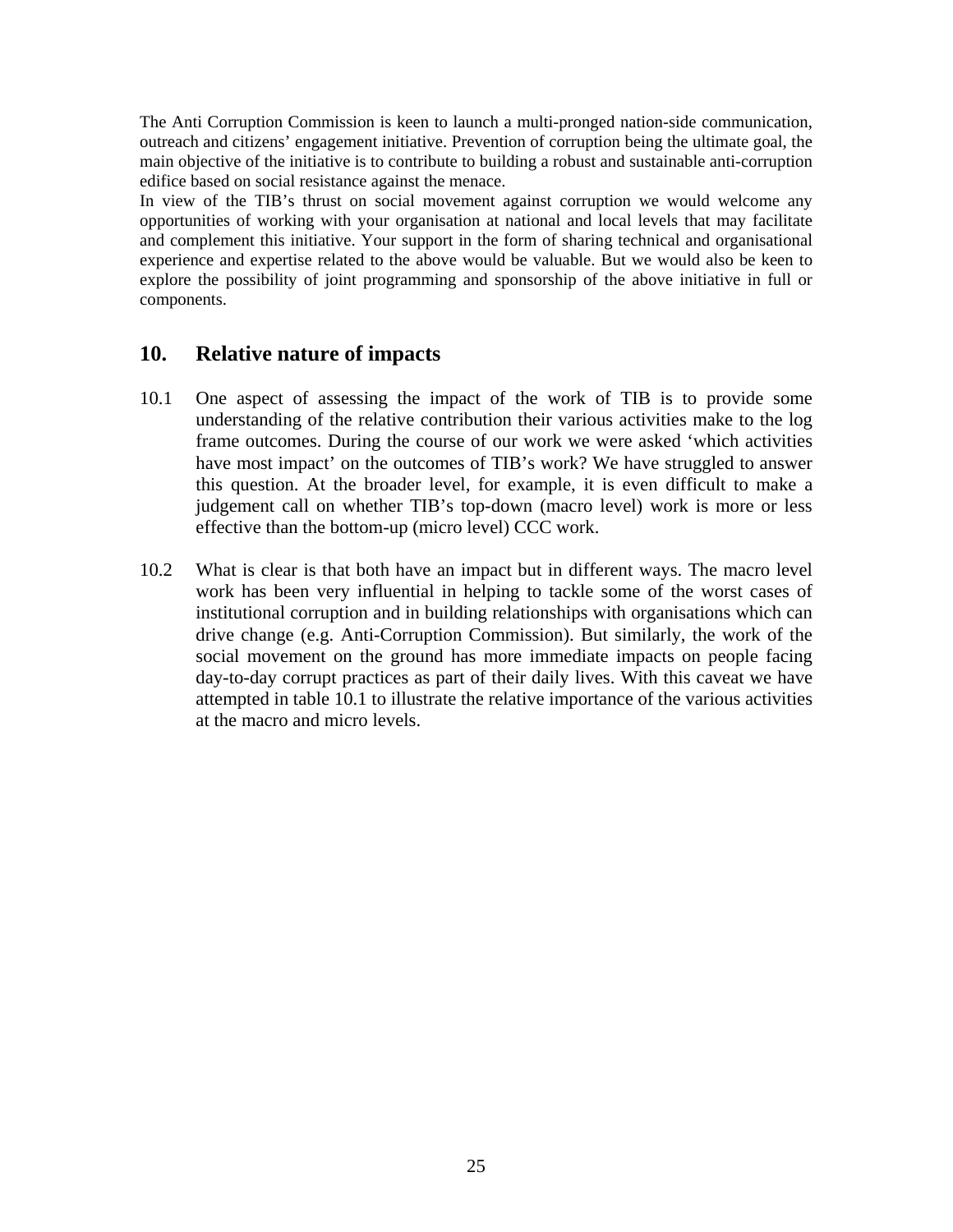| <b>Key TIB/CCC Activities</b>                           | <b>Nature of Impact</b>                                                                                                          | <b>Relative Importance</b>                                                                                                                                                                     |
|---------------------------------------------------------|----------------------------------------------------------------------------------------------------------------------------------|------------------------------------------------------------------------------------------------------------------------------------------------------------------------------------------------|
|                                                         | <b>Micro Level</b>                                                                                                               |                                                                                                                                                                                                |
| Advice and information Desks<br>(fixed and satellite)   | Public face of TIB/CCC on-the-<br>ground activities                                                                              | High, ongoing, wide ranging<br>impact                                                                                                                                                          |
| Report cards                                            | Key instrument in highlighting<br>the deficiencies in public services                                                            | High, issue/sector specific impact<br>- quality of report cards will<br>influence impact                                                                                                       |
| Peoples' theatre groups                                 | Raises awareness, particularly<br>amongst the ultra poor, of their<br>rights and the services offered by<br><b>CCCs</b>          | Immediate but short-term impacts<br>which need follow-up work.<br>Particularly important in targeting<br>the most vulnerable and illiterate                                                    |
| Civic engagement activities                             | Creates high public visibility of<br>the work of CCCs to larger<br>audiences                                                     | Tend to be one-off events and<br>hence impact will vary depending<br>on the nature of the activities.<br>Can be very effective in raising<br>awareness                                         |
| Mothers' gatherings                                     | Encourages mothers as active<br>stakeholders in their children's<br>education                                                    | Medium, ongoing, sector specific<br>impact which depends on the<br>capacity of mothers involved                                                                                                |
| School management committees                            | Demands more active<br>involvement by management<br>committee in the work of the<br>schools                                      | Medium, ongoing, sector specific<br>impact which depends on the<br>capacity of members of the SMC<br>involved                                                                                  |
| Engaging municipalities and<br>face-the-public meetings | Holds to account elected<br>representatives and helps<br>prioritise the most pressing needs<br>of the community                  | Potentially high, ongoing impact<br>activities which require proactive<br>efforts by CCCs to maintain<br>public accountability                                                                 |
|                                                         | <b>Macro Level</b>                                                                                                               |                                                                                                                                                                                                |
| Diagnostic studies/research                             | Key investigative mechanism use<br>to highlight corrupt practices                                                                | High ongoing impact resulting<br>from a strong evidence base used<br>to challenge corrupt institutions<br>and practices                                                                        |
| Parliament Watch                                        | Accountability mechanism for a<br>key pillar of the National<br><b>Integrity System</b>                                          | Long term, less obvious impact,<br>which demands an ongoing<br>vigilance over the institutions of                                                                                              |
| Corruption data base                                    | Captures Bangladesh-wide media<br>reporting of most corrupt<br>practices                                                         | governance<br>Impact is ongoing and around<br>public aware raising. Immediate<br>impacts are difficult to assess as it<br>is about keeping corruption on<br>the policy agenda                  |
| Nationwide household survey                             | Robust evidence on peoples'<br>experiences (rather than<br>perceptions) of corruption<br>throughout Bangladesh                   | High quality data that are used for<br>advocacy purposes. Direct impact<br>is difficult to quantify but<br>longitudinal studies provide<br>evidence of effectiveness in<br>tackling corruption |
| Advocacy and media campaign                             | Uses research and evidence to<br>advocate change with key policy<br>makers and by mobilising public<br>opinion through the media | Impact of advocacy and media<br>campaign tend to be issue<br>specific and ongoing.                                                                                                             |

# **Table 10.1: Relative Impacts of TIB's activities**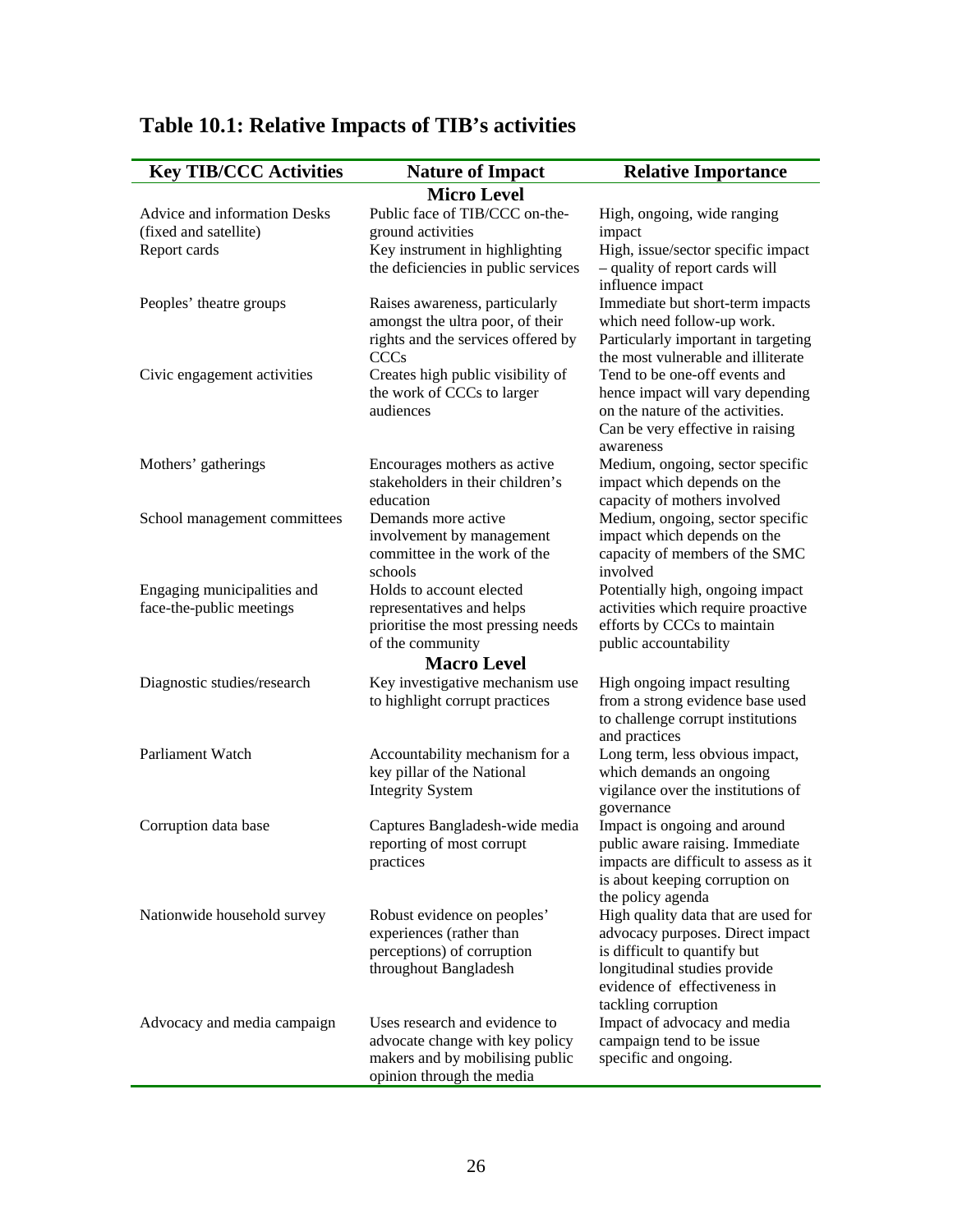10.3 Our judgements in table 10.1 on the relative merits of the various activities of TIB should not be interpreted as a kind of ranking list in which those which are not described as 'high impact' should be cut. Rather, what we have attempted to demonstrate here is that 'the whole of TIB/CCC activities is greater than the sum of the parts.' It would be crude in the extreme to conclude, for example, that because a civic engagement function such as an art competition in a fairly remote CCC district did not immediately impact on tackling corruption in Bangladesh that it was without value. Hence, we would urge caution in the interpretation of table 8.1 and emphasise the subjective nature of the relative importance ascribed to the activities shown.

#### **11. Impact Assessment Findings**

- 11.1 The recent (October 2007) Output to Purpose Review (OPR) completed by DFID staff (Tom Crowards and Zeenat Perveen) on TIB Making Waves concluded that 'a number of output targets have already been met, with over one year of the project still to go. Other targets are well on track to be completed within the project period'. The OPR scored the project at '2' meaning 'good progress towards purpose completion and most outputs have been achieved, particularly the most important ones'. Give the closeness of the OPR to the impact assessment, it is not too surprising to note that we are similarly positive and indeed reinforce in our recommendations some issues already picked up by DFID officials.
- 11.2 It is clear from our work with influential stakeholders in Bangladesh (politicians, NGOs, government officials and media reports) that TIB has become synonymous with the fight against anti-corruption. One interviewee captured this by saying 'TIB is now a brand name against corruption – those who read the newspapers in Bangladesh cannot miss the important work which TIB does in this area'. A key impact is that TIB has placed anti-corruption at the centre of public discourse. This is an important outcome of their work, not only in terms of raising awareness of the issues, but also because of the centrality of anti-corruption to the public policy agenda in Bangladesh.
- 11.3 Allied to the above is both the direct and indirect impacts of the work which TIB has had on institutional and policy reforms. The most obvious (but not an isolated) example in this regard is their influence on reforming the Anti-Corruption Commission. Their diagnostic research study on the Bureau of Anti-Corruption provided evidence of the ineffectiveness of this body and how discredited it was in the eyes of the public. TIB's research and advocacy work raised the demand for an independent alternative and put forward a draft law to the (then) Government for the establishment of the Anti-Corruption Commission. When it was reluctantly set up in November 2004 through the Anti-Corruption Act, it was constrained through financial and administrative limits placed on it by the Government. In addition, the political influence on the selection of the Commissioners failed to secure public confidence in their work. Through TIB's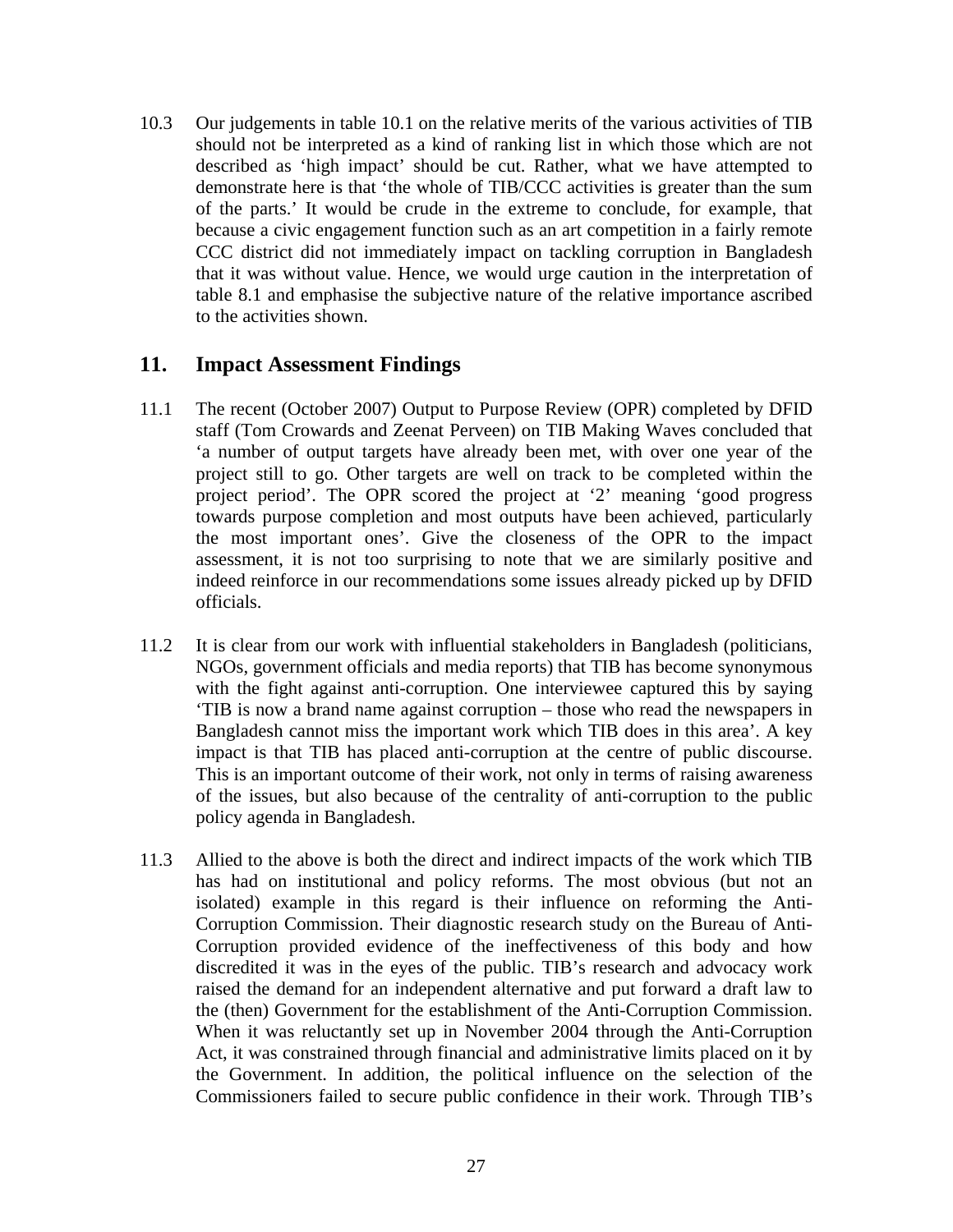advocacy, the Commission was reconstituted in February 2007 with much greater capacity and judicial clout. Other worthy institutional and policy reforms include TIB's research and advocacy work in relation to the Election Commission, Chittagong Port and the Caretaker Government's ratification of the UN Convention on Anti-Corruption.

- 11.4 The institutional changes in the Anti-Corruption Commission catalysed by TIB have led to important legal avenues to tackle corruption which have both substantive and symbolic impacts. Through the Anti-Corruption Act of 2004 the Commission has the powers to enquire into any allegation of corruption on its own initiative or upon an application filed by an aggrieved person. On the basis of this enquiry if, for example, the person is found to own property which is not consistent with his/her sources of income, the law dictates that prison terms ranging from  $3 - 10$  years can be given and the property confiscated. The ACC has already arrested a large number of high profile individuals suspected of involvement in corruption and special tribunals have been established to ensure speedy trails. TIB's work has been significantly influential in creating legal powers whereby corruption has become a punishable offence.
- 11.5 TIB's social movement against corruption at the local level has impacted on both the transparency and accountability of key public services through the 36 Committees of Concerned Citizens (in 34 districts) now in place. The establishment of CCCs has created a mechanism through which the wave of anticorruption sentiment can be channelled to hold government officials to account in their delivery and performance in the core services of health, education and local government. The energy and commitment of these committees was palpable through our case study work. Their capacity to challenge and engage with authorities is testament to the standing with which the committee members have in their local communities. Importantly, the degree of volunteerism associated with this movement is significant. The extent to which can be sustained in the longer term is something which we return to in our recommendations.
- 11.6 An integral element of the fight against corruption at the local level are the activities of the Youth Engagement and Support groups (YES). TIB's work has impacted on the social conscience of young people in Bangladesh. The degree of enthusiasm and youthful vitality we encountered in our field work demonstrated that young people no longer accept that corruption has to be part of their daily lives. YES activities have provided a mechanism through which they can, in a small way, demonstrate their rejection of the status quo. The impact of their work is a key element in the effectiveness of CCCs as a local initiative in fighting corruption.

#### **12. Recommendations**

12.1 Given our findings on the significant impact of the work of TIB, it follows that our first recommendation is that they continue with their current work. The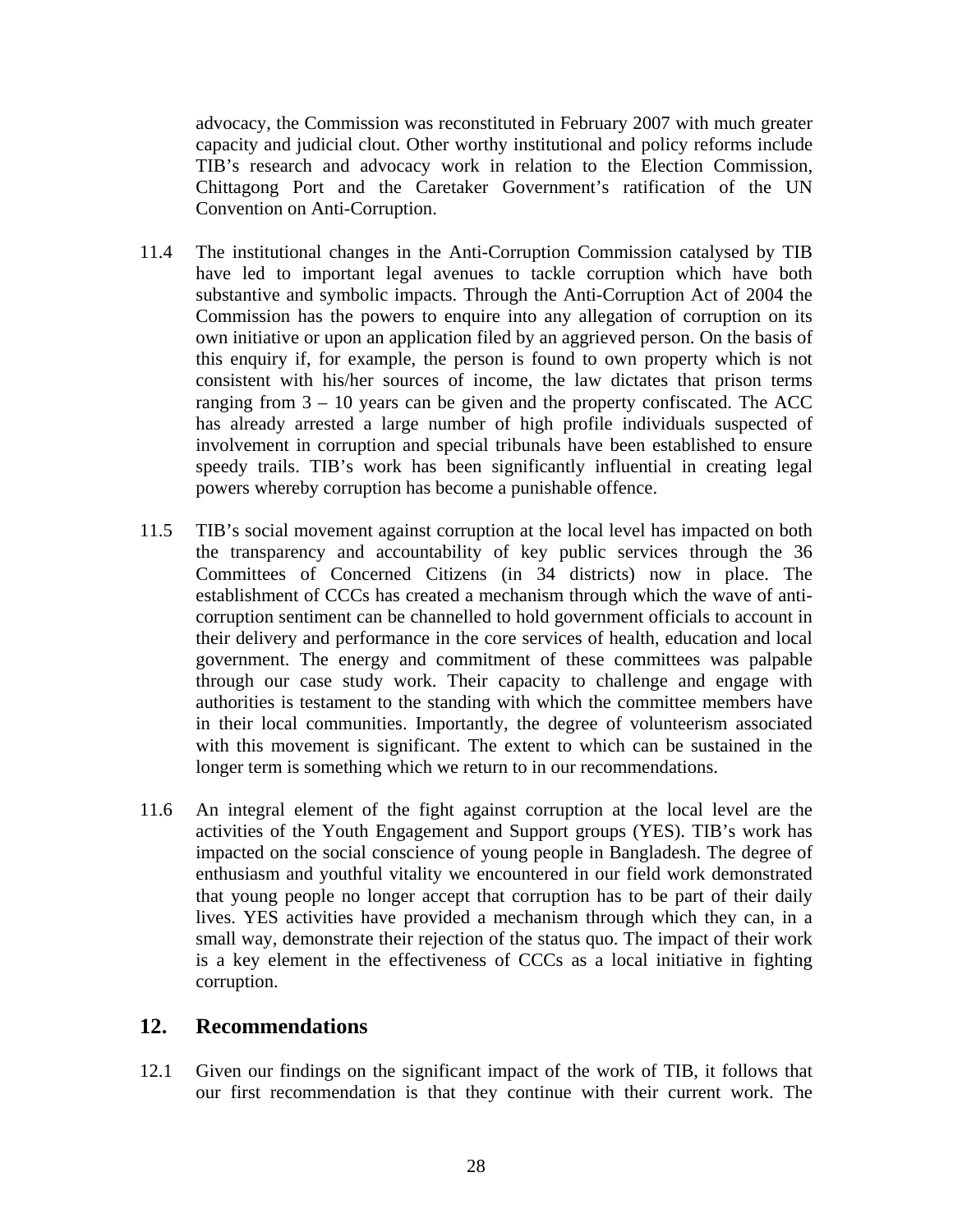important rider to this however is that they do it in a more focussed way. Given TIB's incremental growth, the changing and turbulent political environment in which they operate, it is not surprising that some of their work has been reactive. It is now time to take stock and plan in a more strategic way for the next 4 - 5 years. One important consequence of the impact TIB's work is that it has perpetuated a public demand for its involvement in a more diverse range of activities. For example, we heard during the course of our field work of the need for TIB to extend its remit into areas of land reform, water, banking, the lower judiciary etc. Moreover, TIB itself points to its role in looking at corruption, not only in the public sector but also the NGO and private sectors. Their concentration thus far has been on the public sector with the exception of their most recent report on corruption in NGOs. We recommend against this wider expansion in their portfolio which will leave TIB stretched in terms of its resources and, of necessity, limit its ability to provide depth research, advocacy and engagement with all these sectors. In short, we recommend that TIB 'drill down' rather than scale-up.

- 12.2 Given the above recommendation we suggest a greater emphasis on the work of TIB outside of Dhaka. There have been unanimous calls by all of the CCC convenors and the TIB field staff in the regions that the social movement extend to all 64 districts in Bangladesh. As one interviewee put it 'to raise our voices against corruption the whole of Bangladesh should roar'. The TIB Chair trustees and the Executive Director whom we interviewed expressed the view that they were constantly under pressure from existing convenors of CCCs and activists from other districts to expand their presence throughout Bangladesh. We can see how compelling this argument is for those energised by the concept of a social movement. Realistically however it is clear from our observations in the field that this level of volunteerism cannot be sustained in the medium to long term. It also prompts the question of the precise role of the social movement and how best to use resources efficiently and effectively in the future. We recommend that the primary role of the CCCs should be to assist in the better delivery of public services in health, education and local government within their existing 36 locations, but to deepen and expand their work therein. There is real potential for the CCCs to move beyond their work with an individual hospital, school and local government entity in a Union Parishad or Municipality to neighbouring provision throughout the Upazila/District. This will demand strengthening the capacity of the CCCs and additional resource support (personnel and financial) from the central budget. The alternative is to increase TIB's presence in a phased way (say an increase in the number of CCCs by 50% over the next 4 years). TIB is supportive of this alternative arguing that the Anti-Corruption Commission wants to work with existing CCCs in a complementary way but can only do so in 34 districts.
- 12.3 There is a positive sense of frustration amongst field staff in the CCC areas that they cannot meet the huge demand for the problems (e.g. domestic violence, land disputes) which are presented at their AI desks. To attempt to cater for the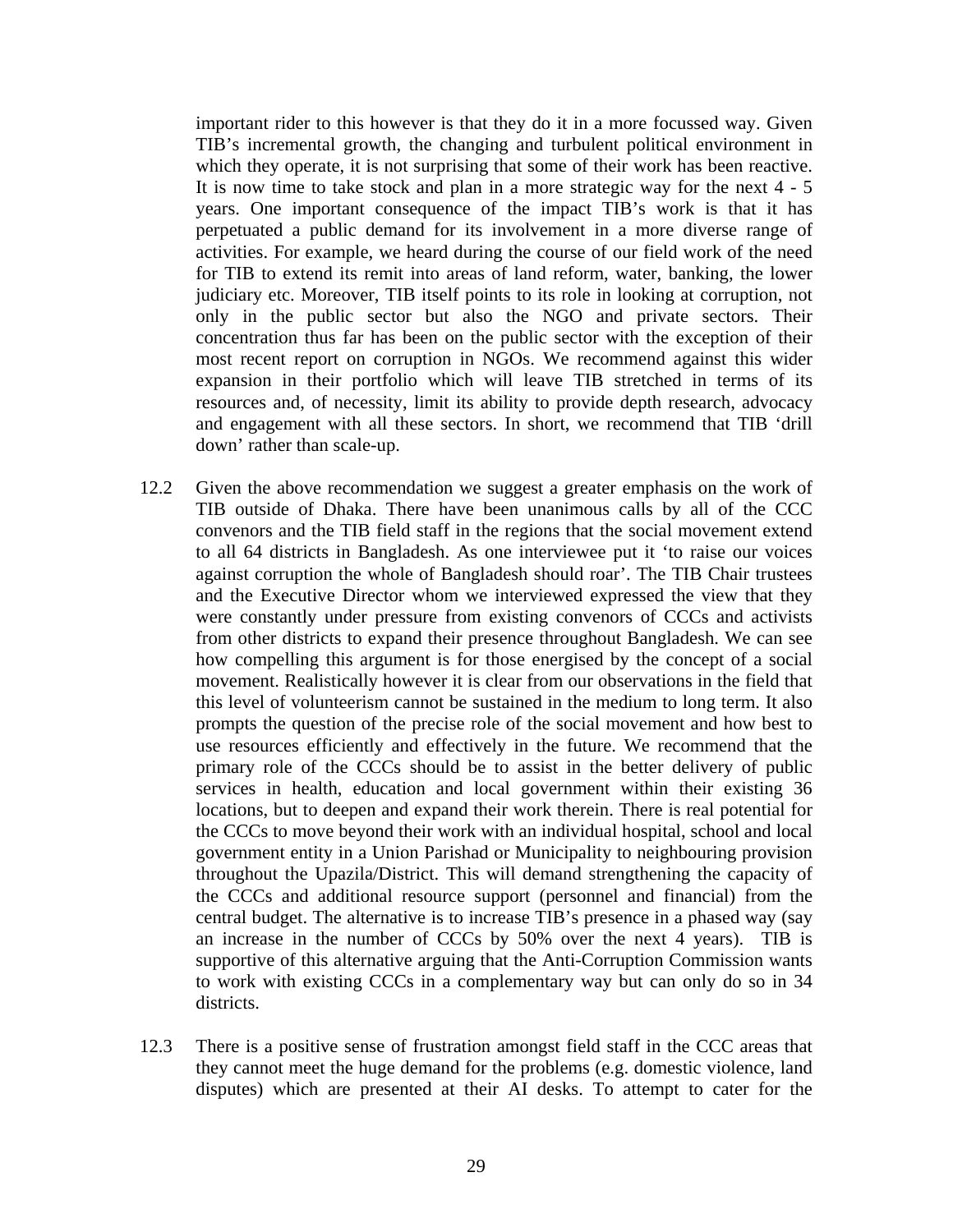diversity of issues would detract from the focus of TIB's work. However, there is clearly scope, in a much more formal way, for TIB to work with its NGO alliance which has a dedicated brief for some of these problems at the local level. We recommend that TIB forge stronger links with existing alliance NGO members and establish relationships with new NGOs most frequently mentioned during our field work in the three areas of local government, health and education. For example on education, CAMPE has a long and proven history of policy advocacy and regularly publishes the Education Watch Report focusing on quality, transparency and accountability issues. The Commonwealth Education Fund and its partners - Action Aid, Oxfam and SCF-UK also focus on improving education services through a number of local organizations. On health for example Health for All network is an alliance for TIB to consider. This year 27 NGOs have come together to collectively demand greater transparency, accountability and responsiveness in local government under the leadership of a local NGO called WAVE. These are examples of alliances already existing for TIB to consider. Inherent in this consideration is the earlier point of TIB identifying its additionality – its competency that it will bring to these alliances. We endorse the collaborations CCCs have established at the local level and recommend that TIB extends institutional support to these collaborations through formal agreements, if necessary.

- 12.4 Given our recommendation on deepening and widening the work of the CCCs within the existing administrative districts, it is clear to us that there is a lack of explicit connection between what is happening at local level and some of the work at the national level (the National Integrity System). Whilst the activities of the CCCs and YES groups are very laudable at the local level, there is a limit to how far they can impact on improving public services because of major under-funding in the health, education and local government sectors. There is a real opportunity for TIB to advocate at the national level for better resources for these core public services. They could do this by using their research, advocacy and engagement in the 36 CCCs as showcase areas where they have made a real difference. Without exception our case studies elicited pleas from professionals working in health, education and local government for more funding. We witnessed examples of two different year group classes being taught in one small class room where teachers gave lessons from opposite ends of the same room, inaudible to their own students and disruptive to the other class. Those hospitals which we visited were overcrowded, understaffed and lacked basic facilities. However effective the work of CCCs is in promoting accountability and awareness raising around corruption, there is a more fundamental problem of resourcing public services. We recommend that TIB connect their CCC field work at the local level to national advocacy campaigning. These should be mutually reinforcing.
- 12.5 The work of TIB has achieved a huge degree of acceptance under the Caretaker Government, including work which cannot, due to its sensitivity, enter the public domain. The challenge for TIB is to gain ongoing acceptance under a political government. There remains ongoing and important work to fulfil at the national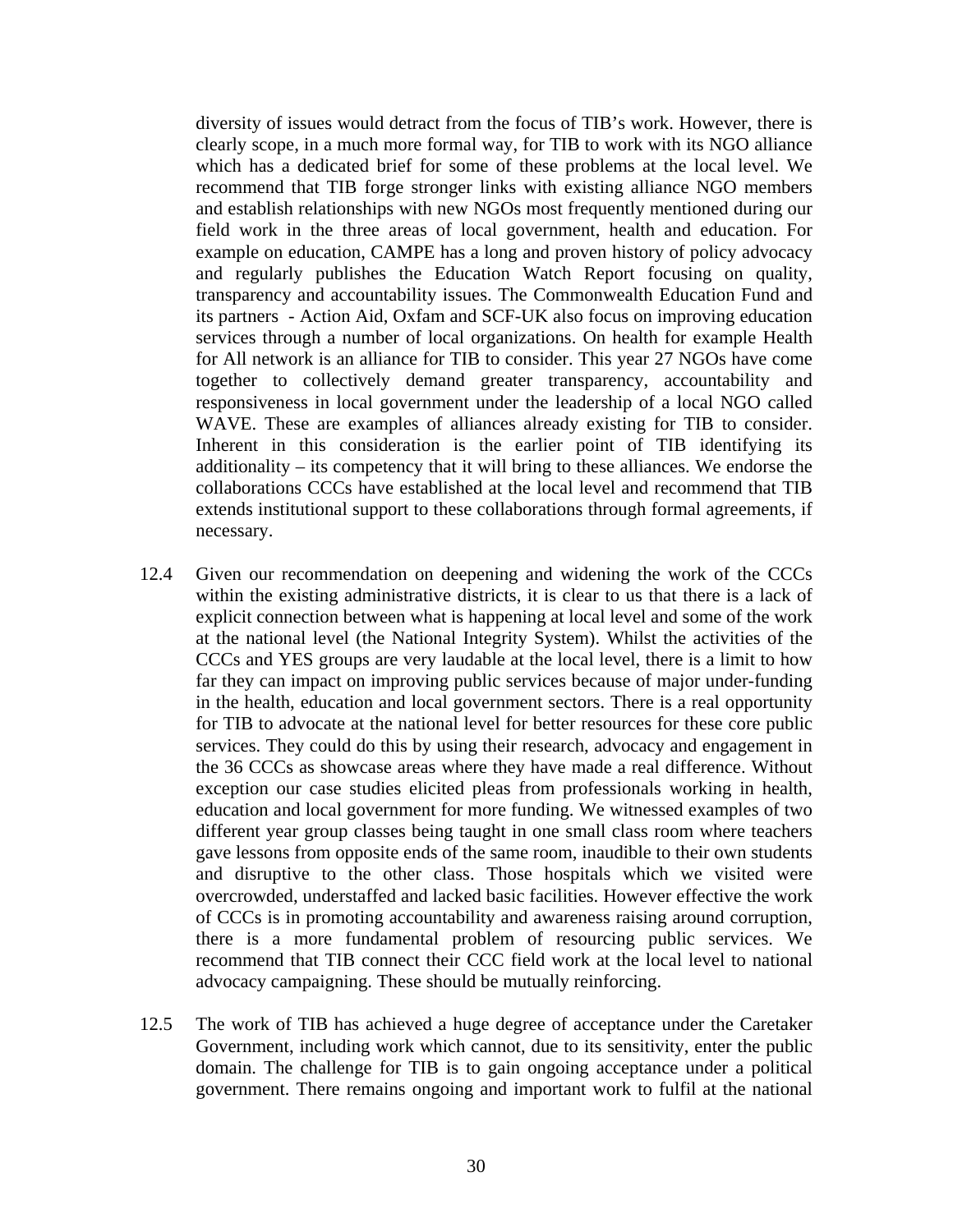level in strengthening the National Integrity System. Examples include the work with the Election Commission, monitoring the government's performance against the standards of UN Convention on Anti-Corruption, working closely with the Anti Corruption Commission and ongoing work to secure an Ombudsman's institution (a Parliamentary Ombudsman with a subdivision of specialist Ombudsmen in health, education and so on). We recommend that TIB's work at the national level continue with particular reference to strengthening the pillars of the National Integrity System. This work should position TIB well in the transition to an elected Government.

- 12.6 There are clearly resource implications associated with our recommendation to deepen and widen TIB's work at the local level. We recognise, for example, that the addition of one TIB officer at the field level translates into 36 additional staff. In addition, there will be a need for logistical and technical support at the field/central levels. Should our recommendation receive support, we feel this will lead to much greater impact in a focussed way at the local level. Further decentralisation of field staff also requires TIB to rethink how best to organise its central resource base of advocacy, civic engagement and research. It may have to consider whether it is more effective to relocate some of these posts to the regions as their work in these areas increases. Staff from Dhaka travelling to the field and those working in the regions use public transport, some over very long distances. TIB should consider whether some alternative arrangements could be put in place to assist staff in carrying out their work.
- 12.7 We were struck by the active role played by YES members in the regions. They are a huge source of energy and commitment to the social movement against corruption. Whilst valuable induction and training activities are already provided to YES members by TIB, there is a need to build their capacity further if work in the regions is to be strengthened. The theatre and satellite AI desk work they perform is high profile awareness raising particularly amongst the illiterate and poor. We recommend further resources be devoted to supporting their work, including the possibility of paying expenses for their volunteer efforts (travel and subsistence). Not only would this acknowledge in a small monetary way their work but it will also act as an incentive for the continuance of their commitment to fight corruption as they become future role models in Bangladesh.
- 12.8 We recommend TIB consider training and orientation on gender issues as that will encourage women into YES leadership roles and the inclusion of gender related issues in the CCC fact sheets. To institutionalise gender mainstreaming, we recommend the development of guiding principles (extrapolated from the TIB gender strategy) to guide the research agenda which will ensure gender disaggregated information in the analysis of issues in TIB's reports. We further recommend that TIB strengthens its support to the CCCs by ensuring the implementation of action plans of CCC gender sub-groups.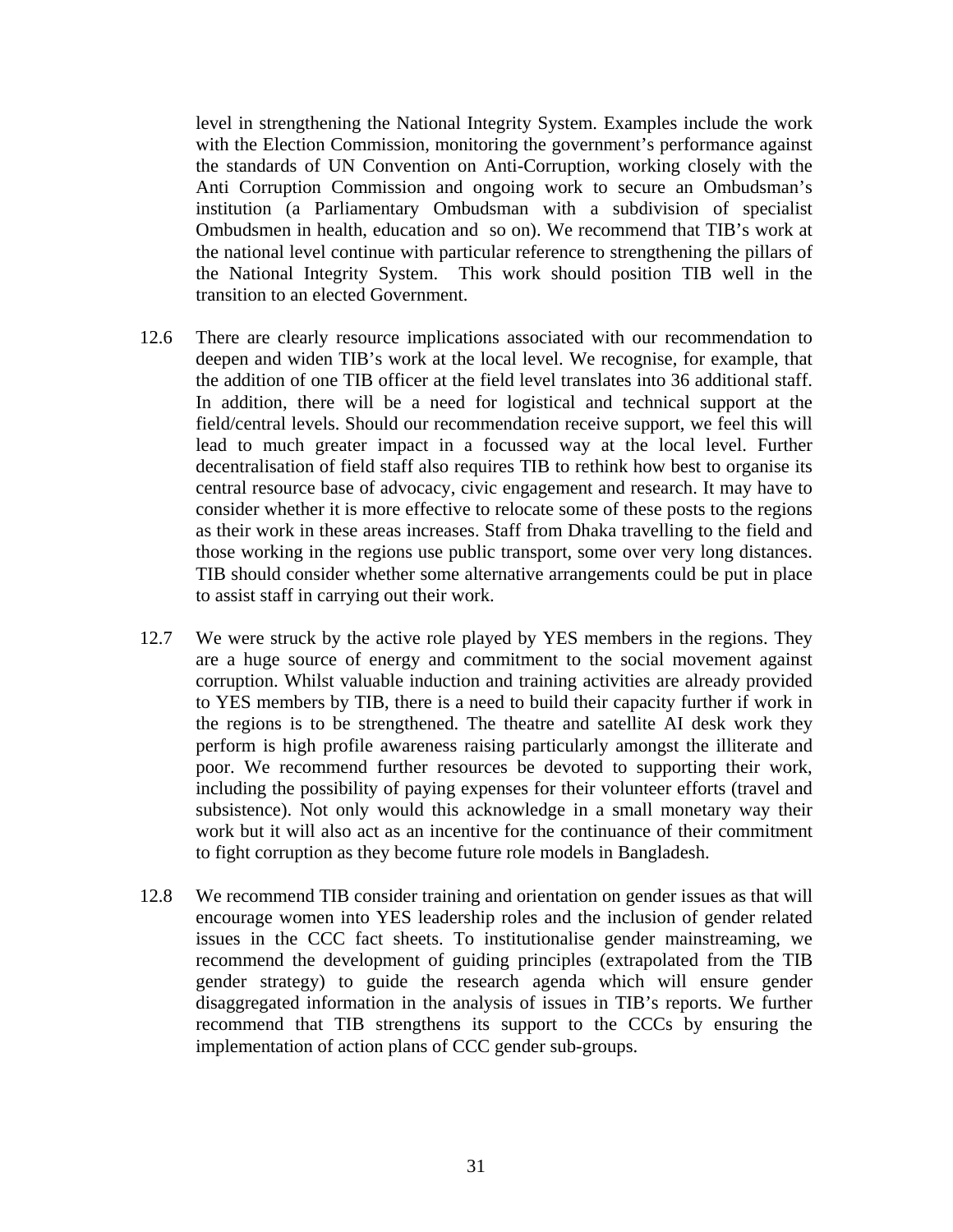- 12.9 TIB and associated CCCs and YES groups are busy entities with lots of activities going on all of the time. What is lacking is an integrated approach to monitoring and evaluating these activities. TIB commissioned a report by an independent  $constant<sup>3</sup>$  on establishing a monitoring and evaluation system which was recently published (October 2007). The report offers very useful guidance to TIB staff in capturing outputs and outcomes from their work, including data collection proforma and a framework for monitoring and evaluation. We recommend that the findings of this report be implemented so that impact analysis becomes an integral and ongoing part of the work of TIB.
- 12.10 At this juncture in the development of TIB, as they consider their strategy over the next 4 – 5 years, the question of sustainability of their activities must feature in their plans. With greater devolution/decentralisation to the regions, sustaining the ongoing work of CCCs will therefore be central to their future strategy. Some ideas have already been considered by trustees. Setting up an endowment fund was one suggestion, but potential private sponsors seemed less attracted to contributing to a fund compared to sponsoring events. TIB must be cautious however about its sources of private sector funding lest they have been derived from ill-gotten gains! They have considered targeting Bangladesh citizens working abroad as a potential source of financial support. Other suggestions include TIB doing work research work on contract for other bodies (ministries, NGOs and the private sector). They have a very skilled research unit which could be commissioned for survey work, for example. Equally, government makes demands on TIB for information on a regular basis which they could consider charging for. We therefore recommend that the issue of sustainability be addressed in the emerging strategy paper.
- 12.11 Finally, and on a personal and subjective note, our assignment gave us the opportunity to work with and evaluate the impact of the activities of TIB. What we witnessed was a group of professionals and volunteers totally dedicated to tacking the insidious and destructive problems of long-term corrupt practices in Bangladesh. We wish them well in this important task at a major juncture in the country's political history.

 $\overline{a}$ 

<sup>&</sup>lt;sup>3</sup> Santi Ranjan Howlader 'Review and Finalisation of Monitoring and Evaluation System of TIB' (6<sup>th</sup> October 2007)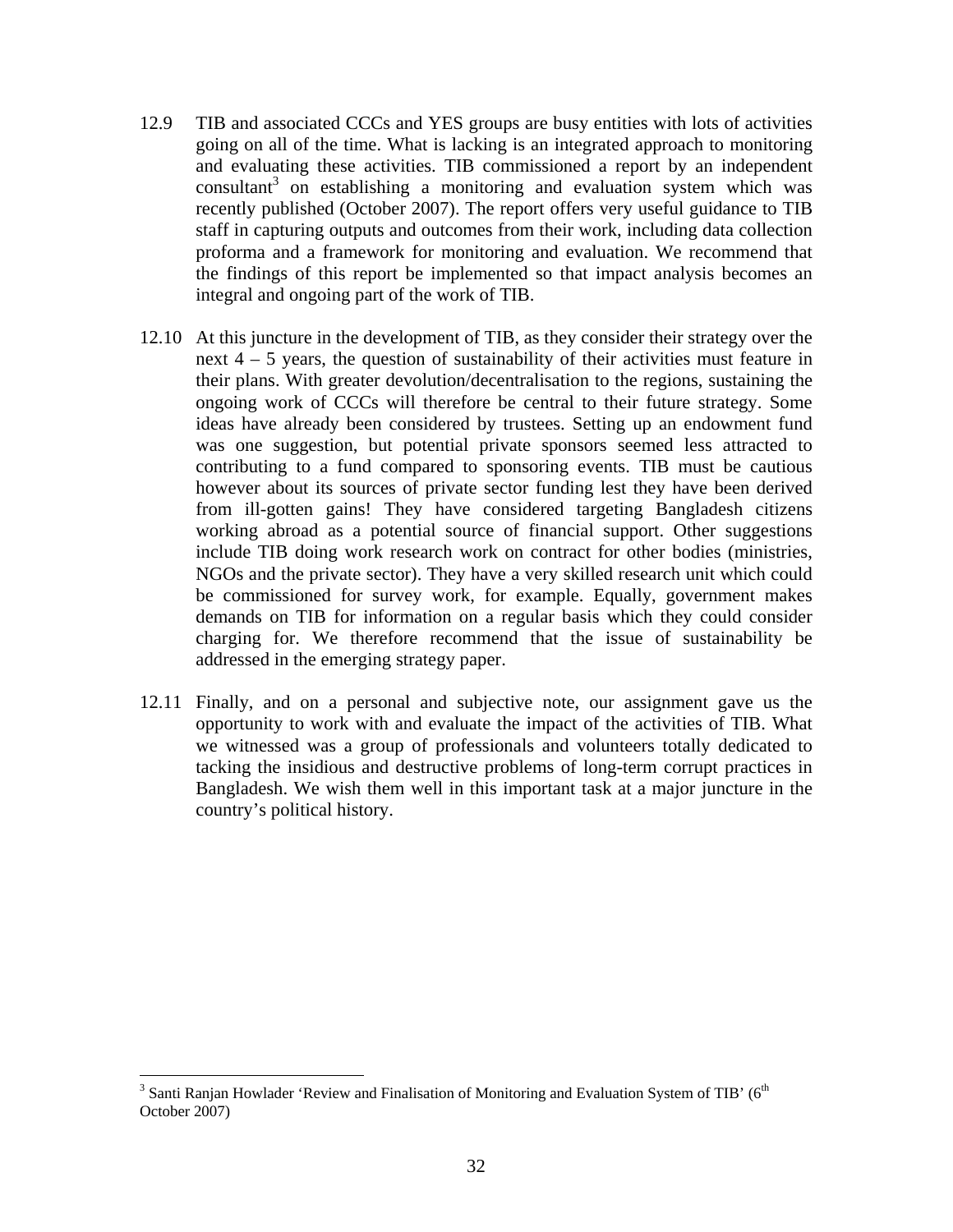**Appendix 1 Impact Assessment Work Plan**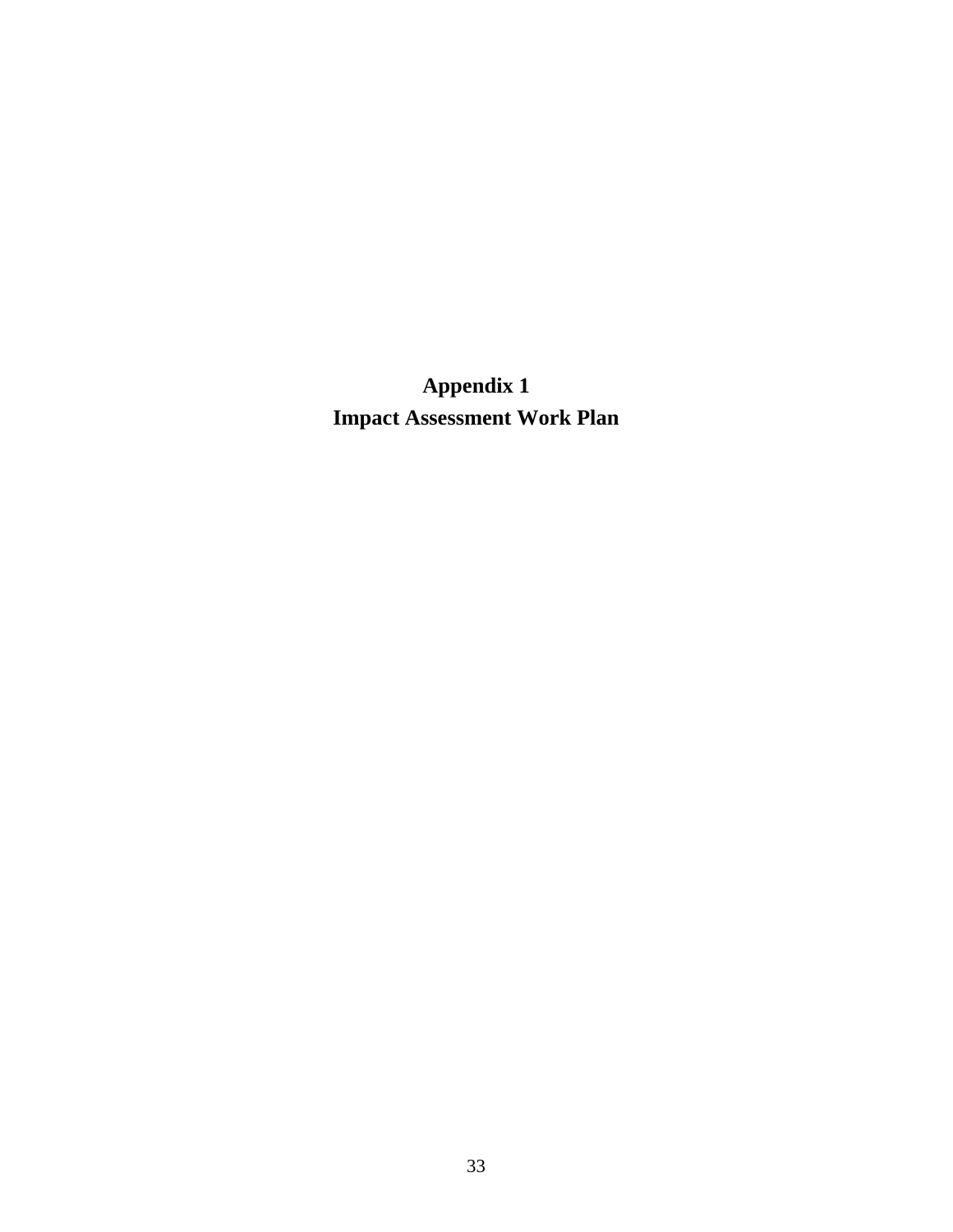## **Transparency International Bangladesh**



## **Impact Assessment of Making Waves Project by DFID**

# **28th October-8th November, 2007**

| Date             | <b>Time</b>                    | Programme                                                    | <b>Venue</b> |  |  |
|------------------|--------------------------------|--------------------------------------------------------------|--------------|--|--|
| 28.10.07,        | $2:00 \text{ pm} - 5:00$       | Meeting with TIB Official's and finalize the schedule        |              |  |  |
| <b>Sunday</b>    | pm                             |                                                              |              |  |  |
| 29.10.07,        | $9:00$ am $-10:45$             | Meeting with DFID                                            |              |  |  |
| <b>Monday</b>    | am                             |                                                              |              |  |  |
|                  | 11:00 am - 1:00                | DAF, CE & YES                                                |              |  |  |
|                  | pm                             |                                                              |              |  |  |
|                  | $2:00$ pm - $3:00$             | Research & AI-Desk                                           |              |  |  |
|                  | pm                             |                                                              |              |  |  |
|                  | $3:00 \text{ pm} - 5:00$<br>pm | Advocacy, Theatre, Policy & Training                         |              |  |  |
| 30.10.07,        | $9:00$ am - $2:00$             | ED, M&E, Gender, A&F, HR                                     |              |  |  |
| <b>Tuesday</b>   | pm                             |                                                              |              |  |  |
|                  | $3:00 \text{ pm} - 4:00$       | Faruq Khan Ex-MP, Awami League                               |              |  |  |
|                  | pm                             |                                                              |              |  |  |
|                  | $4:00 \text{ pm} - 5:00$       | TIB Office                                                   |              |  |  |
|                  | pm                             |                                                              |              |  |  |
| 31.10.07,        | 9:30 am - 10:30                | Rashed Khan Menon Ex-MP, Workers Party                       |              |  |  |
| Wednesday        | am                             |                                                              |              |  |  |
|                  | $11:30$ am $-1:00$             | G. M. Kader Ex-MP, Jatiya Party                              |              |  |  |
|                  | pm                             |                                                              |              |  |  |
|                  | 2:30 pm - 3:30                 | Khushi Kabir, Executive Director, Nijera Kori                |              |  |  |
|                  | pm<br>3:30 pm - 4:30           | Prof. Muzaffer Ahmad, Chairman, TIB                          |              |  |  |
|                  | pm                             |                                                              |              |  |  |
|                  | 4:30 pm - 5:30                 | TIB Office                                                   |              |  |  |
|                  | pm                             |                                                              |              |  |  |
| 01.11.07,        | 9:30 am - 10:30                | Shaheen Anam, Executive Director, Manusher Janno (MJ)        |              |  |  |
| <b>Thursday</b>  | am                             |                                                              |              |  |  |
|                  | 11:00 am -                     | Samson H. Chowdhury, Civil Society                           |              |  |  |
|                  | 11:45 pm<br>12:00 pm - 1:00    | Hafizuddin Khan, NGO Foundation                              |              |  |  |
|                  | pm                             |                                                              |              |  |  |
|                  | $1:30 \text{ pm} - 2:30$       | Dr. Saadat Husain, Chairman, Public Service Commission (PSC) |              |  |  |
|                  | pm                             |                                                              |              |  |  |
|                  | $3:30 \text{ pm} - 4:30$       | Lieutenant General Hassan Mashhud Chowdhury, Chairman, Anti  |              |  |  |
|                  | pm<br>$4:30$ pm $-5:00$        | Corruption Commission (ACC)<br>TIB Office                    |              |  |  |
|                  | pm                             |                                                              |              |  |  |
| 02.11.07, Friday | 9:00 am - 10:00                | Meeting with TIB's Field Staff at Hotel Abakash, Mahakhali,  |              |  |  |
|                  | am                             | Dhaka                                                        |              |  |  |
|                  | 10:30 am - 1:00                | Investigative Journalism Awards at BRAC Centre, Mahakhali,   |              |  |  |
|                  | pm                             | Dhaka                                                        |              |  |  |
|                  |                                |                                                              |              |  |  |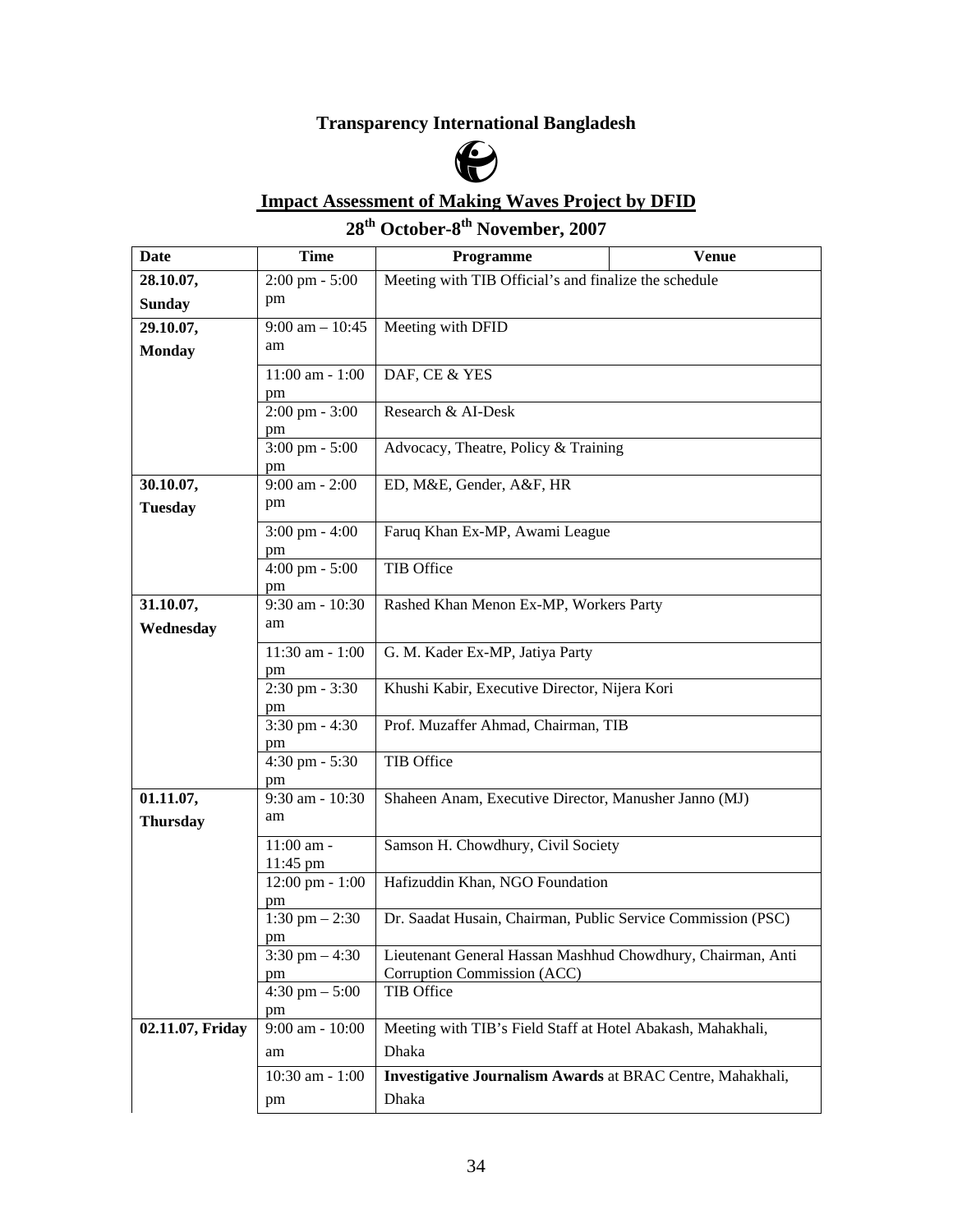| Date             | <b>Time</b>              | Programme<br><b>Venue</b>                                         |                                      |  |  |  |  |  |  |  |
|------------------|--------------------------|-------------------------------------------------------------------|--------------------------------------|--|--|--|--|--|--|--|
|                  | $2:30$ pm $-3:15$        | Meeting with CCC's Conveners at Hotel Abakash, Mahakhali,         |                                      |  |  |  |  |  |  |  |
|                  | pm                       | Dhaka                                                             |                                      |  |  |  |  |  |  |  |
|                  | $3:30$ pm $-5:35$        | Lecture on Corruption: Global Roots, Global Solutions at BRAC     |                                      |  |  |  |  |  |  |  |
|                  | pm                       | Centre, Mahakhali, Dhaka                                          |                                      |  |  |  |  |  |  |  |
| 02.11.07, Friday | 7:30 pm                  | Dinner to meet Dr. Huguette Labelle, Chair, Board of Directors Of |                                      |  |  |  |  |  |  |  |
|                  |                          | Transparency International at Hotel Lake Shore, Gulshan 2, Dhaka  |                                      |  |  |  |  |  |  |  |
| 03.11.07,        | 6:30 am                  | Start for Natore from TIB Office and reach at 11:00 am            |                                      |  |  |  |  |  |  |  |
| Saturday         | 11:30 am -               | Meeting with UP chairman and                                      | Laksmipur UP Office                  |  |  |  |  |  |  |  |
|                  | 12:30 pm                 | local citizens                                                    |                                      |  |  |  |  |  |  |  |
|                  | 12:40 pm - 1:30          | Meeting with health authority and                                 | Natore Sadar Hospital                |  |  |  |  |  |  |  |
|                  | pm                       | visit to Hospital                                                 | premises                             |  |  |  |  |  |  |  |
|                  | $1:30$ pm $- 2:00$       | Lunch at Natore                                                   |                                      |  |  |  |  |  |  |  |
|                  | pm                       |                                                                   |                                      |  |  |  |  |  |  |  |
|                  | $2:00 \text{ pm} - 2:45$ | Meeting with health watch group                                   | CCC office, Natore                   |  |  |  |  |  |  |  |
|                  | pm                       |                                                                   |                                      |  |  |  |  |  |  |  |
|                  | $3:00 \text{ pm} - 4:00$ | Meeting with Mothers, SMC                                         | Musirunnesa Govt. Pri.               |  |  |  |  |  |  |  |
|                  | pm                       | members, Teachers at Primary                                      | School, Natore                       |  |  |  |  |  |  |  |
|                  |                          | School                                                            |                                      |  |  |  |  |  |  |  |
|                  | $4:15$ pm $-5:00$        | Meeting with victims of                                           | CCC Office, Natore                   |  |  |  |  |  |  |  |
|                  | pm                       | corruption (Land)                                                 |                                      |  |  |  |  |  |  |  |
|                  | 5:00 pm - 5:30           | Meeting with YES members                                          | CCC office, Natore                   |  |  |  |  |  |  |  |
|                  | pm                       |                                                                   |                                      |  |  |  |  |  |  |  |
|                  | 5:30 pm - 6:00           | Meeting with CCC members                                          | CCC office, Natore                   |  |  |  |  |  |  |  |
|                  | pm                       |                                                                   |                                      |  |  |  |  |  |  |  |
|                  | $6:00$ pm                | Start for Rajshahi and reach at 7:00 pm Dinner and night halt at  |                                      |  |  |  |  |  |  |  |
|                  |                          | Rajshahi                                                          |                                      |  |  |  |  |  |  |  |
| 04.11.07,        | 8:00 am                  | Start for Chapai Nawabganj and reach at 9:00 am                   |                                      |  |  |  |  |  |  |  |
| <b>Sunday</b>    | 9:00 am - 10:00          | Meeting with Municipal authority                                  | Chapai Nawabganj Municipal           |  |  |  |  |  |  |  |
|                  | am                       |                                                                   | Office                               |  |  |  |  |  |  |  |
|                  | 10:30 am -               | Meeting with Mothers of students                                  | <b>Bidirpur Govt. Primary School</b> |  |  |  |  |  |  |  |
|                  | 11:30 am                 |                                                                   |                                      |  |  |  |  |  |  |  |
|                  | 12:00 am -               | Meeting with service recipients of                                | CCC Office, Chapai                   |  |  |  |  |  |  |  |
|                  | 12:30 pm                 | Sadar Hospital                                                    | Nawabganj                            |  |  |  |  |  |  |  |
|                  | $1:00 \text{ pm} - 2:00$ | Meeting with hospital authority                                   | Chapai Nawabganj Sadar               |  |  |  |  |  |  |  |
|                  | pm                       | and hospital Visit                                                | Hospital                             |  |  |  |  |  |  |  |
|                  | $2:00 \text{ pm} - 3:00$ | Meeting with CCC and YES                                          | CCC Office, Chapai                   |  |  |  |  |  |  |  |
|                  | pm                       | followed by lunch                                                 | Nawabganj                            |  |  |  |  |  |  |  |
|                  | $3:00 \text{ pm}$        | Start for Rajshahi and reach at 4:00 pm                           |                                      |  |  |  |  |  |  |  |
|                  | $4:30$ pm $-5:30$        | Meeting with local citizens (cross                                | CCC Office, Rajshahi                 |  |  |  |  |  |  |  |
|                  | pm                       | section of people)                                                |                                      |  |  |  |  |  |  |  |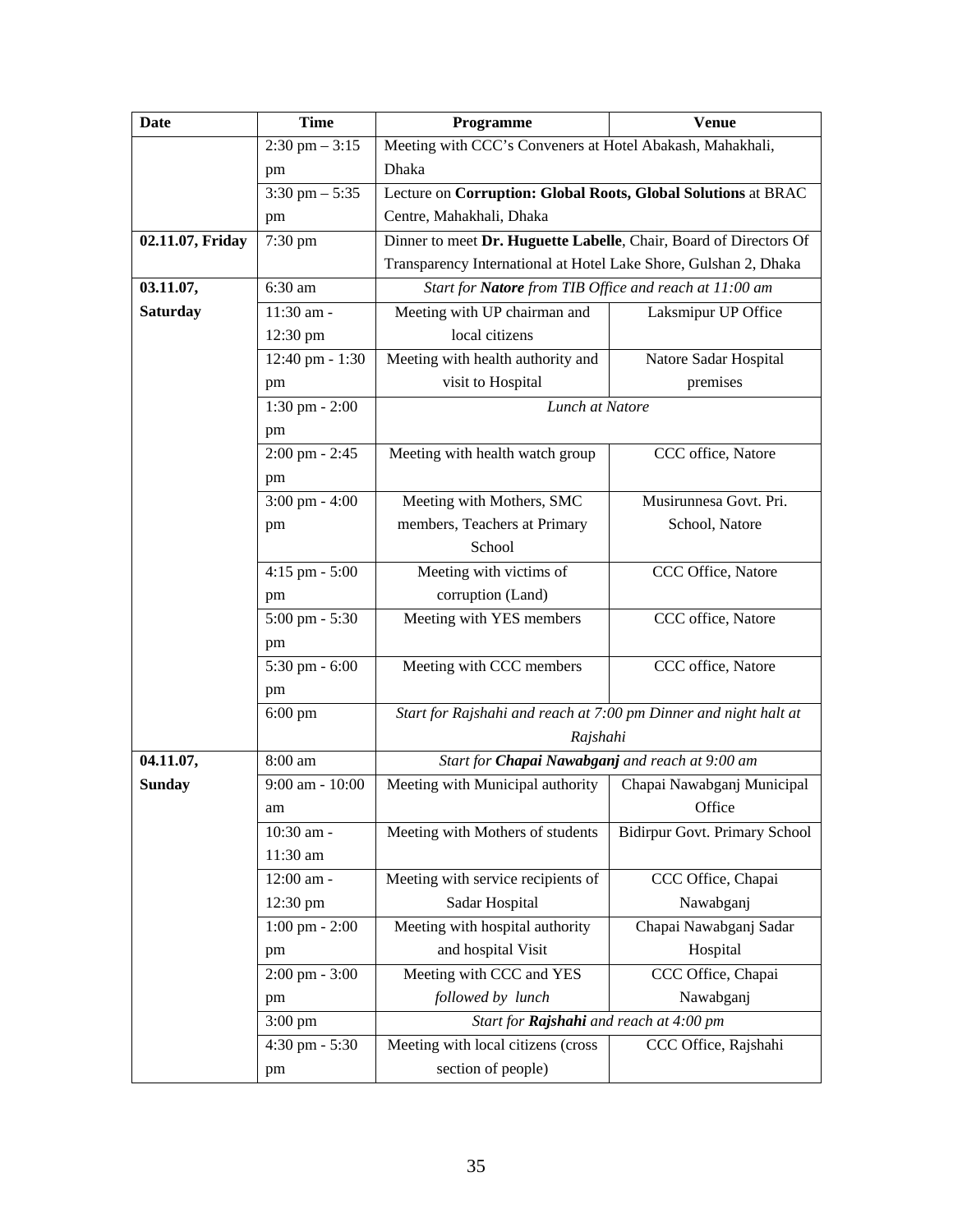| Date            | <b>Time</b>              | Programme                                                       | <b>Venue</b>              |
|-----------------|--------------------------|-----------------------------------------------------------------|---------------------------|
|                 | $6:00 \text{ pm} - 7:00$ | Meeting with CCC and YES                                        | CCC Office, Rajshahi      |
|                 | pm                       | members                                                         |                           |
| 05.11.07,       | $7:00$ am                | Start for Naogaon and reach at 9:00 am                          |                           |
| <b>Monday</b>   | $9:00$ am - 12:00        | Meeting with different school and                               | Naogaon                   |
|                 | pm                       | hospital authority, local citizens                              |                           |
|                 | $12:00 \text{ pm}$       | Start for Dhaka and reach at 08:00 pm with a half an hour lunch |                           |
|                 |                          | break on the way                                                |                           |
|                 |                          |                                                                 |                           |
| <b>Date</b>     | <b>Time</b>              | Programme                                                       | <b>Venue</b>              |
| 06.11.07,       | $10:00$ am               | Start for Gazipur and reach at 11:00 am                         |                           |
| <b>Tuesday</b>  | $11:00$ am $-$           | Meeting with Municipal body                                     | Municipal Office, Gazipur |
|                 | $12:30$ am               |                                                                 |                           |
|                 | $1:00 \text{ pm} - 2:00$ | Meeting with CCC and YES                                        | CCC Office, Gazipur       |
|                 | pm                       | members followed by lunch                                       |                           |
|                 | $2:00 \text{ pm}$        | Start for Dhaka and reach at 3:00 pm                            |                           |
|                 | 4.00 pm                  | <b>Staff briefing TIB</b>                                       |                           |
|                 | 8.00pm                   | Dinner with donors and DFID                                     |                           |
| 07.11.07,       | $9:00 \text{ am} - 5:00$ | Report/Outstanding issues and writing draft report              |                           |
| Wednesday       | pm                       |                                                                 |                           |
| 08.11.07,       | $9:00 \text{ am} - 5:00$ | Present Draft IA 2007 Report                                    |                           |
| <b>Thursday</b> | pm                       |                                                                 |                           |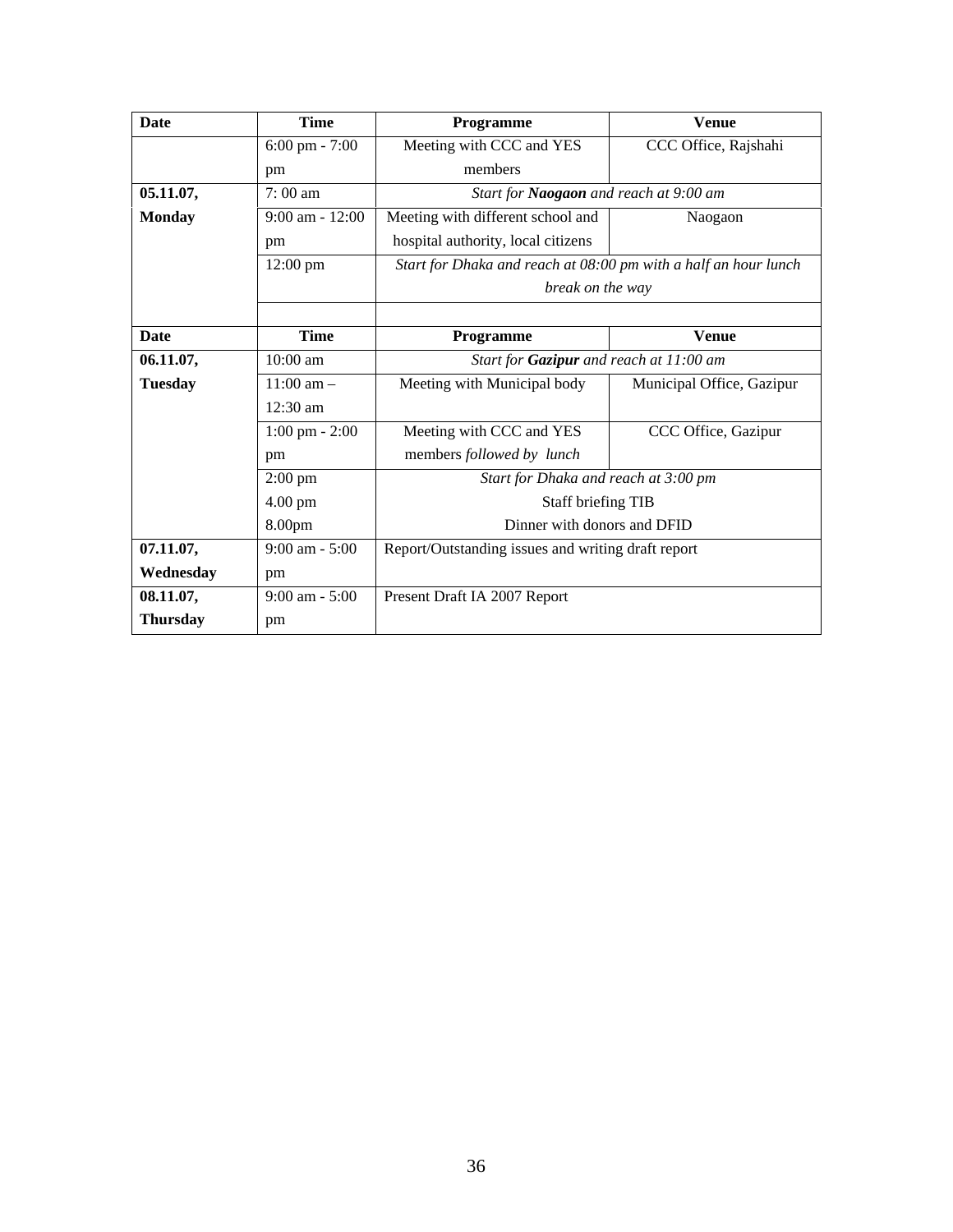# **Appendix 2**

### **Transparency International Bangladesh 2007 Budget**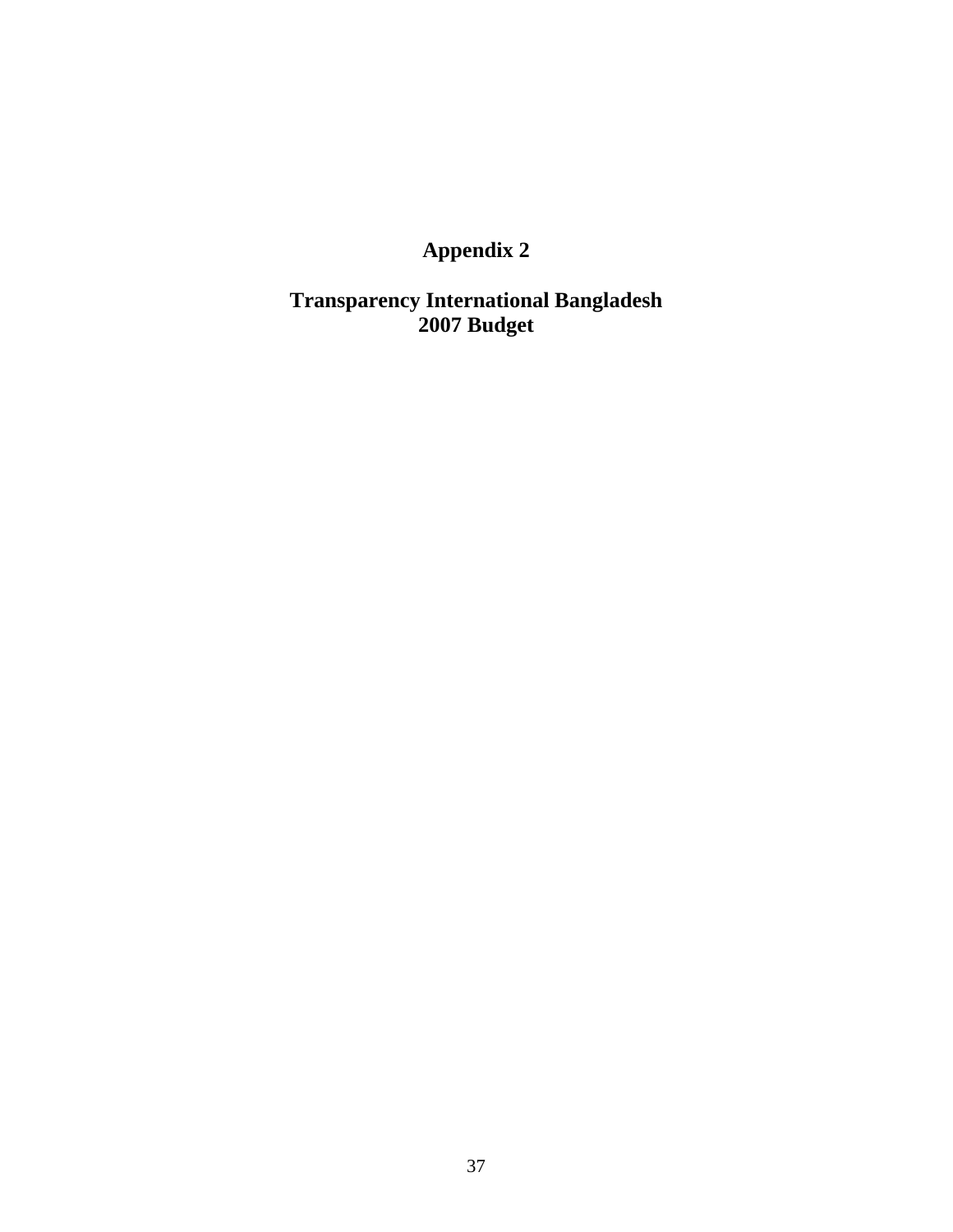## **Transparency International Bangladesh**

**Making Waves Programme**

*Total Budget and Expenditure for the year 2007*

| <b>Expenditure Heads</b>                   | <b>Budget</b> | <b>Expenditure</b> | <b>Remarks</b>               |
|--------------------------------------------|---------------|--------------------|------------------------------|
|                                            | Jan to Dec 07 | Jan to Sep 07      |                              |
|                                            |               |                    |                              |
| <b>Comittees of Concerned Citizens</b>     | 46,691,000    | 29,329,993         | 100% field based budget      |
|                                            |               |                    |                              |
| <b>Advice &amp; Information Centre</b>     | 7,349,000     | 3,040,405          | 100% field based budget      |
|                                            |               |                    |                              |
| <b>Advocacy &amp; Campaigning</b>          | 24,149,000    | 12,927,910         | 50% related to field support |
|                                            |               |                    |                              |
| <b>Research &amp; Documentation Centre</b> | 14,332,000    | 11,550,285         | 50% related to field support |
|                                            |               |                    |                              |
| <b>Dhaka Cost Centre</b>                   | 34,708,000    | 24, 263, 515       | 40% related to field support |
|                                            |               |                    |                              |
| <b>GRAND TOTAL (BDT)</b>                   | 127,229,000   | 81,112,108         |                              |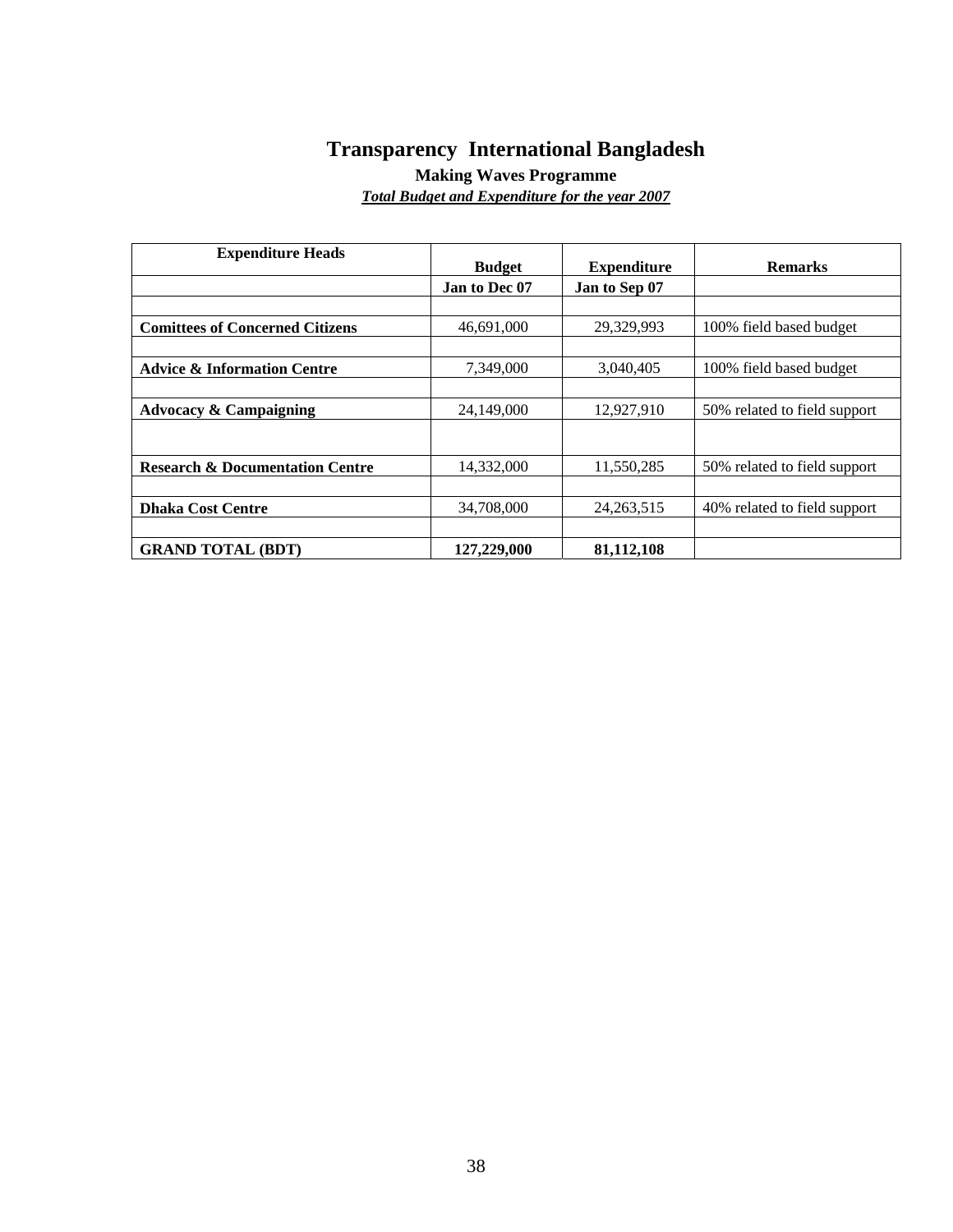# **Appendix 3**

# **Transparency International Bangladesh**

**CCC Activities: 2003 - 2007**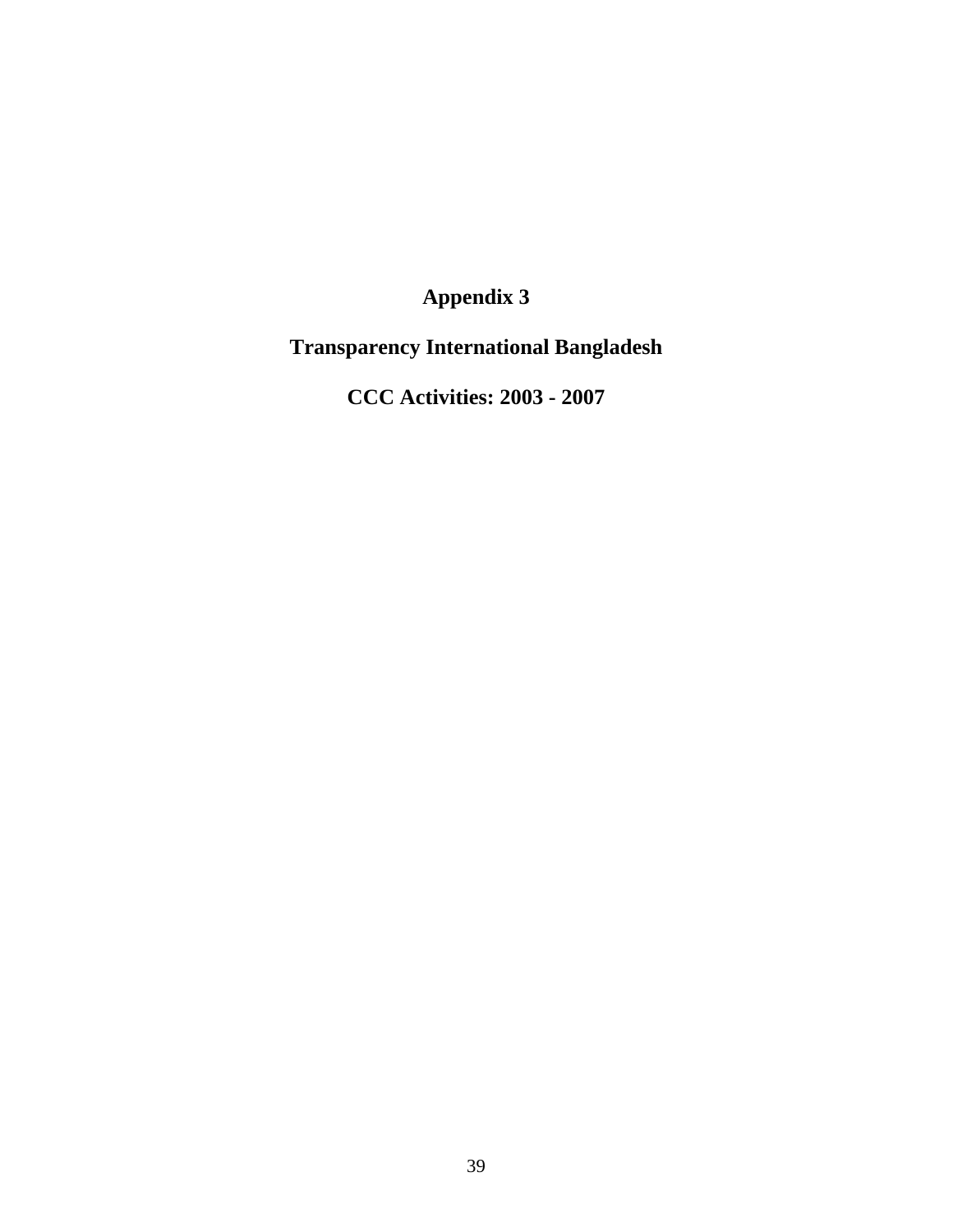#### **Transparency International Bangladesh**

| <b>Basic information</b>                     | CCC ACUVILLES: Duration: January 2003-November 2007 | <b>Issue based information</b>   |                         |
|----------------------------------------------|-----------------------------------------------------|----------------------------------|-------------------------|
| Area covered                                 | <b>Frequency</b><br>6 div. and 34 dist.             | <b>Issue 1: P. Education</b>     | <b>Frequency</b>        |
|                                              |                                                     |                                  |                         |
| <b>Total no of CCCs</b>                      | 36                                                  | Issue selected in CCCs           | 36<br>$16*$             |
| CCC member total<br>CCC member male          | 483                                                 | RC release on PE                 |                         |
|                                              | 364 (76%                                            | RC release on PE pending         | 15                      |
| CCC member female                            | 119 (24%)                                           | SMC meeting                      | 83                      |
| No of YES group (including theatre)          | 36                                                  | Mothers gathering                | 44                      |
| YES member total                             | 1211                                                | Consultation meeting             | 14                      |
| YES member male                              | 920 (76%)                                           | Prepare leaflet on education     | 8                       |
| YES member female                            | 291 (24%)                                           | Changes occurred at CCCs         | 20                      |
| No. of Theatre group                         | 34                                                  | <b>Issue 2: Health</b>           |                         |
| Total member of theatre                      | $510$ (appr)                                        | Issue selected in CCCs           | 36                      |
| No of cultural group                         | 3                                                   | RC release on health total       | 21                      |
| No of Swajon group                           | 3                                                   | RC on health pending             | 15                      |
| Number of Swajon member total                | 125                                                 | Sat-AI-Desk on health issue      | 25                      |
| Swajon member male                           | 97(77.6%)                                           | Prepare leaflet on health        | 19                      |
| Swajon member female                         | 28 (22.4%)                                          | Changes occurred at CCCs         | 19                      |
| No of YES friends group                      | 3                                                   | <b>Issue 3: Local government</b> |                         |
| Total number YES friends                     | 186                                                 | Report card on LG release        | 19                      |
| <b>Civic Engagement through</b>              | 50000 (appr.)                                       | Report card on LG pending        | $\mathfrak{2}$          |
| concert, oath taking, art                    |                                                     | Face the public on LG            | 82                      |
| debate and essay competition                 |                                                     | Prepare leaflet on LG            | 9                       |
| and in partnership with various institutions |                                                     | Changes occurred at CCCs         | 14                      |
| No of AI-Desk established                    | 36                                                  | Others:                          |                         |
| AI-Desk user total                           | 7122                                                | Seminar                          | 38                      |
| AI-Desk user male                            | 6029                                                | Workshop                         | 20                      |
| AI-Desk user female                          | 1093                                                | Round table                      | $\overline{7}$          |
| Total no. of Sat. AI-Desk conducted          | 209                                                 | Dialogue                         | 126                     |
| Sat. AI-Desk user total                      | 28345                                               | Consultation meeting             | 14                      |
| Sat-AI-Desk user male                        | 20728 (73%)                                         | Publications                     | 20                      |
| Sat AI-Desk user female                      | 7423 (27%)                                          |                                  |                         |
| Area specific fact sheets total              | 41                                                  |                                  |                         |
| Total leaflet/vajpatro                       | 84                                                  |                                  |                         |
| <b>Sub-Committee</b>                         | <b>Frequency</b>                                    | <b>Sub-Committee</b>             | <b>Frequency</b>        |
| Education                                    | 22                                                  | Appointment                      | 5                       |
| Health                                       | 20                                                  | Report card                      | 5                       |
| <b>UP</b>                                    | 14                                                  | Environment                      | $\mathbf{1}$            |
| Municipality/city corporation                | 6                                                   | Publication                      | 6                       |
| Land                                         | 9                                                   | Planning/implementation          | 4                       |
| YES (Volunteer and theatre)                  | 35                                                  | Police Administration            | 1                       |
| Gender                                       | 35                                                  | Students affairs activity        | 1                       |
| AI-Desk                                      | 16                                                  | Finance                          | 11                      |
| Procurement                                  | 27                                                  | Network                          | $\overline{c}$          |
| Sustainability                               | $\boldsymbol{2}$                                    | Day observance                   | $\overline{\mathbf{3}}$ |
| Secondary education                          | $\overline{c}$                                      | Disability                       | 1                       |
|                                              |                                                     |                                  |                         |

#### **CCC Activities: Duration: January 2003-November 2007**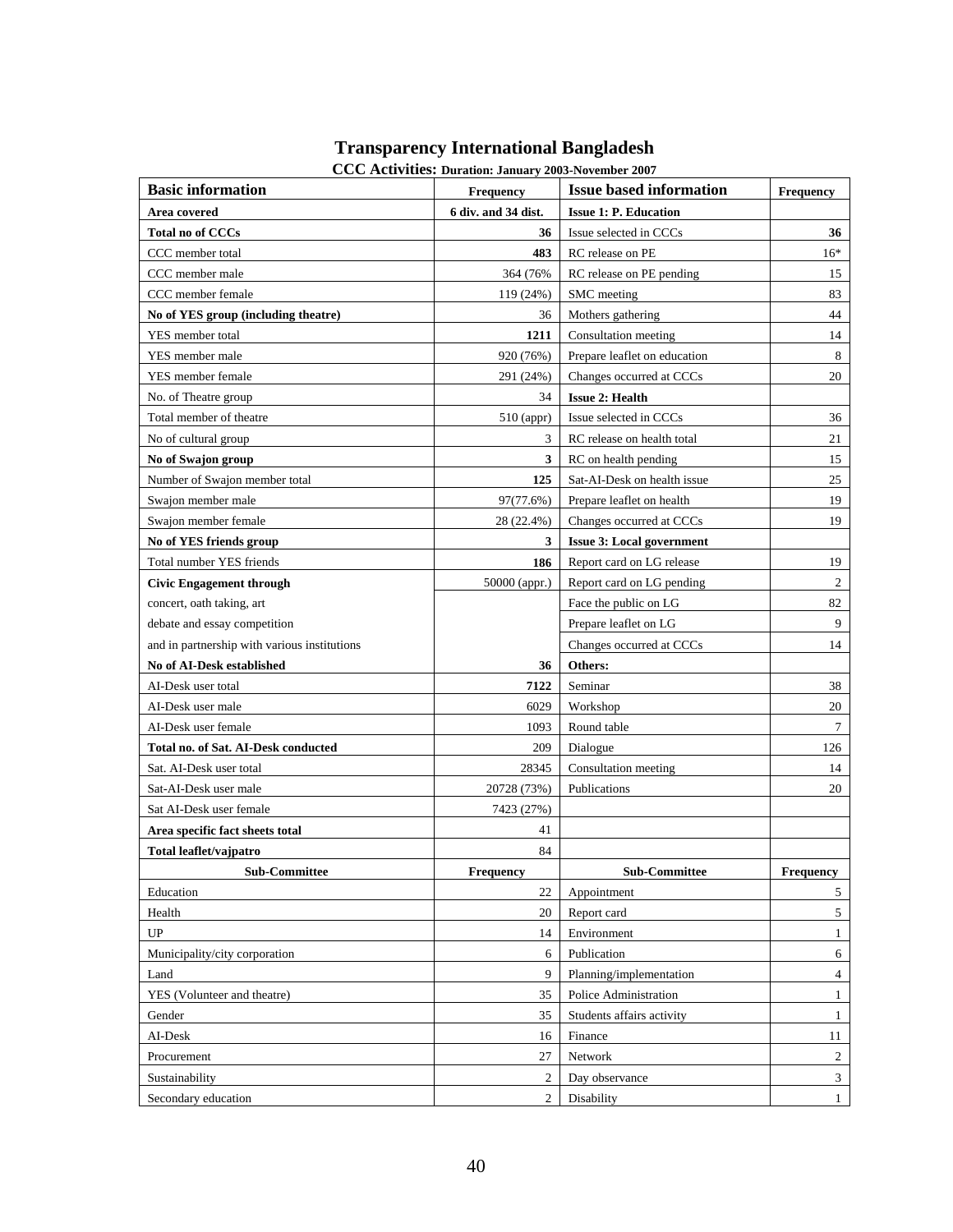**Abbreviations:** RC= Report card, LG = Local Government, PE = Primary Education, UP = Union Parishad CCC = Committee of Concerned Citizens, YES= Youth Engagement and Support, *Swajon* = Citizens for Transparency AI-Desk= Advice and Information Desk, Sat. AI-Desk = Satellite AI-Desk, SMC= School Management Committee \* Another 6 Report cards were released in 2006 in greater Mymensingh - CCCs are still working on these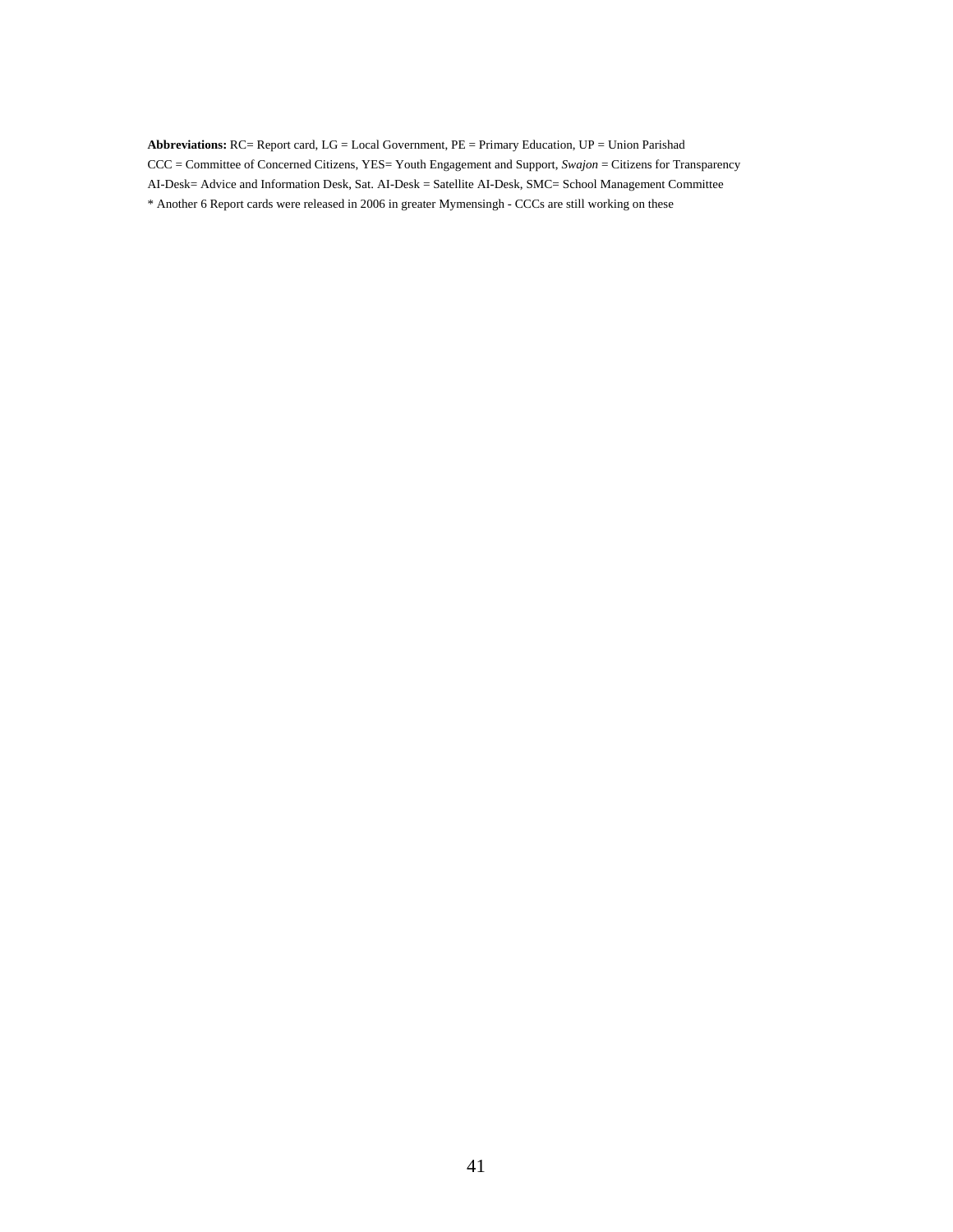# **Appendix 4**

**Impact Changes in Health, Education and Local Government**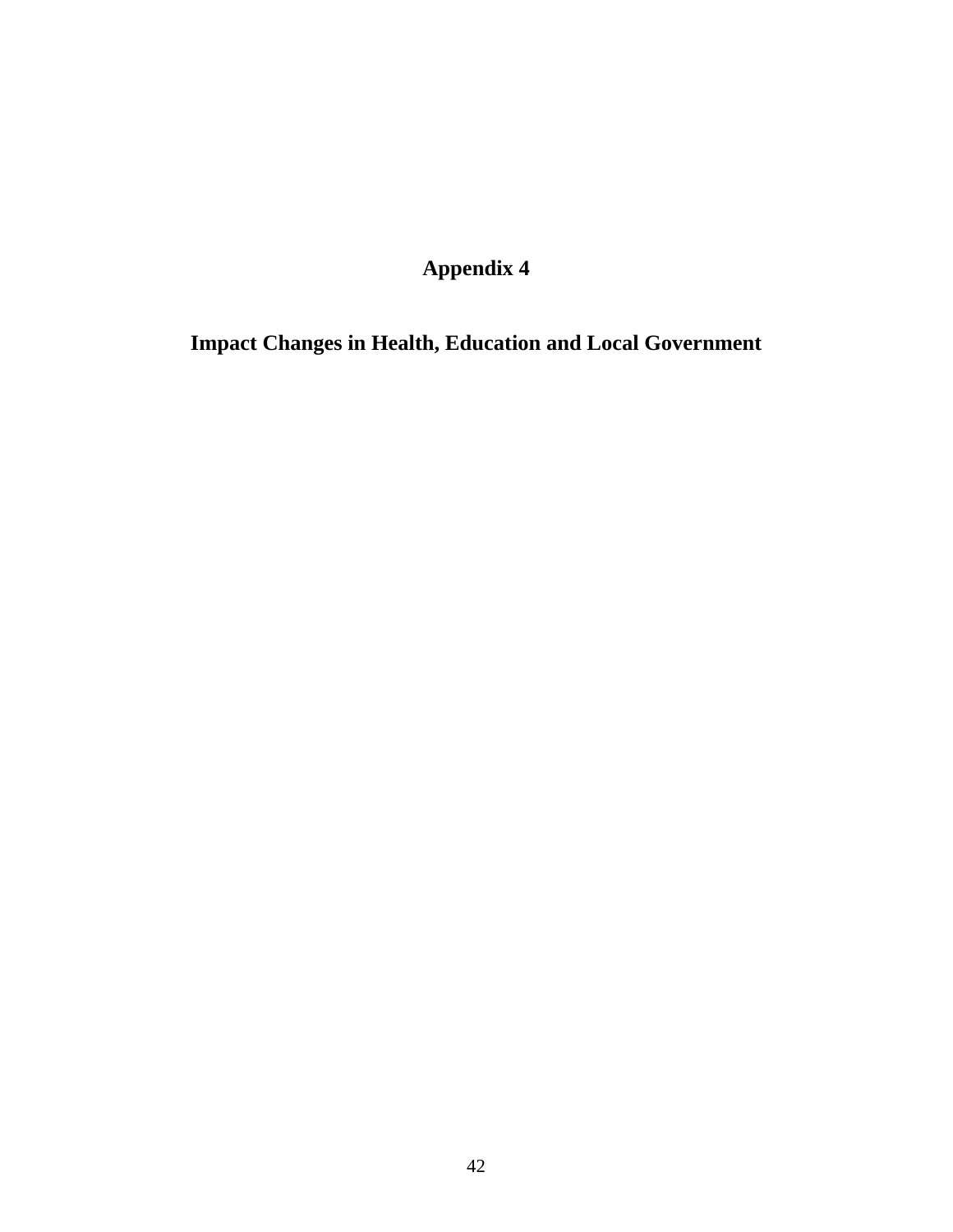|         | Measurable changes in the Health Sector                                                                                                           |                                                       |                                   |                                     |                            |                                                                  |                             |                            |                                         |                                                                                                                                                       |  |  |  |
|---------|---------------------------------------------------------------------------------------------------------------------------------------------------|-------------------------------------------------------|-----------------------------------|-------------------------------------|----------------------------|------------------------------------------------------------------|-----------------------------|----------------------------|-----------------------------------------|-------------------------------------------------------------------------------------------------------------------------------------------------------|--|--|--|
|         | Measurable change in 9 CCC areas and projection, if TIB continues to replicate this activity and practice in one health centre in each of 36 CCCs |                                                       |                                   |                                     |                            |                                                                  |                             |                            |                                         |                                                                                                                                                       |  |  |  |
|         | Note: a) Figures are estimates only, b) Only 5 variables considered out of 15.                                                                    |                                                       |                                   |                                     |                            |                                                                  |                             |                            |                                         |                                                                                                                                                       |  |  |  |
| Sl. No. | Name of<br>Hospital/<br><b>Health centre</b>                                                                                                      | <b>Service</b>                                        |                                   | <b>Amount/Frequency of services</b> | <b>Savings</b><br>per unit | Approximate<br>number of<br>beneficiaries/<br>users per<br>month | <b>Savings</b><br>per month | <b>Savings per</b><br>year | Projection of<br>savings for 7<br>years | <b>Remarks</b>                                                                                                                                        |  |  |  |
|         |                                                                                                                                                   |                                                       | <b>Before CCC</b><br>intervention | <b>After CCC</b><br>intervention    |                            |                                                                  |                             |                            |                                         |                                                                                                                                                       |  |  |  |
|         | Kushtia General                                                                                                                                   | Out door ticket                                       |                                   |                                     |                            |                                                                  |                             |                            |                                         |                                                                                                                                                       |  |  |  |
|         | Hospital                                                                                                                                          | fee                                                   | 4.40                              | 5.00                                | 0.60                       | 400                                                              | 6,240.00                    | 74,880.00                  | 599,040.00                              |                                                                                                                                                       |  |  |  |
|         |                                                                                                                                                   | In door<br>admission fee                              | 7.70                              | 8.00                                | 0.30                       | 120                                                              | 936.00                      | 11,232.00                  | 89,856.00                               |                                                                                                                                                       |  |  |  |
|         |                                                                                                                                                   | No. of patient<br>attended by<br>Doctors              | 200                               | 300                                 | 5.00                       | 100                                                              | 13,000.00                   | 156,000.00                 | 1,248,000.00                            | Before<br>intervention<br>Doctors attend<br>50% out door<br>patient in a day.<br>Doctor attendance<br>of outdoor patient<br>increased 75% in a<br>day |  |  |  |
|         |                                                                                                                                                   | Distributed<br>medicine (in<br>Taka)                  | 0.60                              | 1.00                                | 0.40                       | 400                                                              | 4,160.00                    | 49,920.00                  | 399,360.00                              |                                                                                                                                                       |  |  |  |
|         |                                                                                                                                                   | Pathological<br>facilities (X-Ray<br>charged in Taka) | 90.00                             | 62.50                               | 27.50                      | 24                                                               | 17,160.00                   | 205,920.00                 | 1,647,360.00                            |                                                                                                                                                       |  |  |  |
| 2       | Rangpur<br>Medical College<br>Hospital                                                                                                            | Out door ticket<br>fee                                | 5.50                              | 6.00                                | 0.50                       | 750                                                              | 9,750.00                    | 117,000.00                 | 936,000.00                              |                                                                                                                                                       |  |  |  |
|         |                                                                                                                                                   | In door<br>admission fee                              | 7.70                              | 8.00                                | 0.30                       | 1000                                                             | 7,800.00                    | 93,600.00                  | 748,800.00                              |                                                                                                                                                       |  |  |  |
|         |                                                                                                                                                   | No. of patient<br>attended by<br>Doctors              | 450                               | 548                                 | 5.00                       | 98                                                               | 12,675.00                   | 152,100.00                 | 1,216,800.00                            | Before<br>intervention<br>Doctors attend<br>60% out door<br>patient in a day.<br>Doctor attendance                                                    |  |  |  |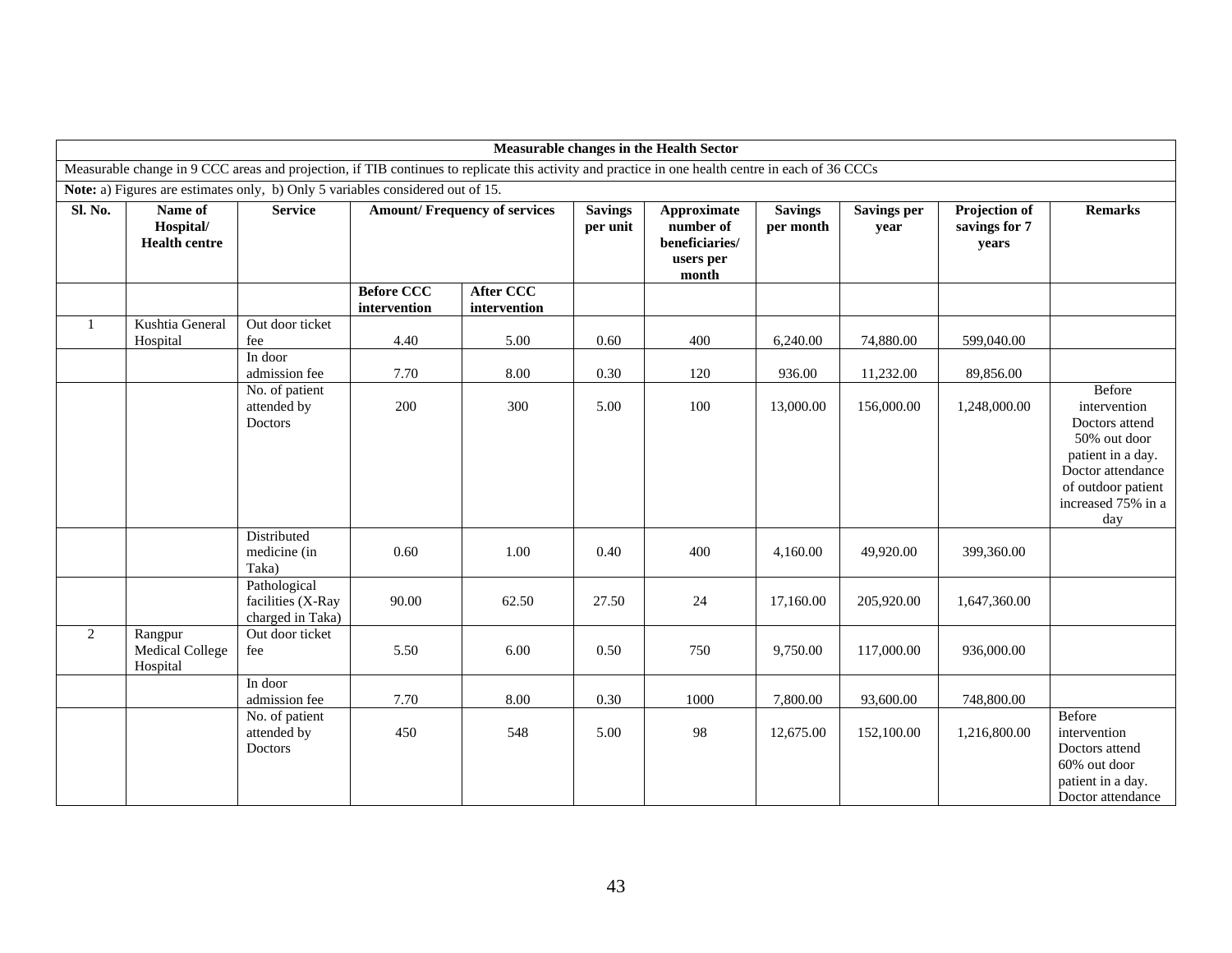|                |                          |                                                       |        |       |       |        |           |            |              | of outdoor patient<br>increased 73% in a<br>day                                                                                                       |
|----------------|--------------------------|-------------------------------------------------------|--------|-------|-------|--------|-----------|------------|--------------|-------------------------------------------------------------------------------------------------------------------------------------------------------|
|                |                          | Distributed<br>medicine (in<br>Taka)                  | 0.50   | 1.00  | 0.50  | 750    | 9,750.00  | 117,000.00 | 936,000.00   |                                                                                                                                                       |
|                |                          | Pathological<br>facilities (X-Ray<br>charged in Taka) | 115.00 | 62.50 | 52.50 | 45     | 61,425.00 | 737,100.00 | 5,896,800.00 |                                                                                                                                                       |
| 3              | Chapai Sadar<br>Hospital | Out door ticket<br>fee                                | 4.40   | 5.00  | 0.60  | 450    | 7,020.00  | 84,240.00  | 673,920.00   |                                                                                                                                                       |
|                |                          | In door<br>admission fee                              | 7.70   | 8.00  | 0.30  | 100    | 780.00    | 9,360.00   | 74,880.00    |                                                                                                                                                       |
|                |                          | No. of patient<br>attended by<br>Doctors              | 225    | 360   | 5.00  | 135    | 17,550.00 | 210,600.00 | 1,684,800.00 | Before<br>intervention<br>Doctors attend<br>50% out door<br>patient in a day.<br>Doctor attendance<br>of outdoor patient<br>increased 80% in a<br>day |
|                |                          | Distributed<br>medicine (in<br>Taka)                  | 0.50   | 1.00  | 0.50  | 450    | 5,850.00  | 70,200.00  | 561,600.00   |                                                                                                                                                       |
|                |                          | Pathological<br>facilities (X-Ray<br>charged in Taka) | 95.00  | 62.50 | 32.50 | $27\,$ | 22,815.00 | 273,780.00 | 2,190,240.00 |                                                                                                                                                       |
| $\overline{4}$ | Natore Sadar<br>Hospital | Out door ticket<br>fee                                | 4.40   | 5.00  | 0.60  | 450    | 7,020.00  | 84,240.00  | 673,920.00   |                                                                                                                                                       |
|                |                          | In door<br>admission fee                              | 7.70   | 8.00  | 0.30  | 130    | 1,014.00  | 12,168.00  | 97,344.00    |                                                                                                                                                       |
|                |                          | No. of patient<br>attended by<br>Doctors              | 225    | 360   | 5.00  | 135    | 17,550.00 | 210,600.00 | 1,684,800.00 |                                                                                                                                                       |
|                |                          | Distributed<br>medicine (in<br>Taka)                  | 0.60   | 1.00  | 0.40  | 450    | 4,680.00  | 56,160.00  | 449,280.00   |                                                                                                                                                       |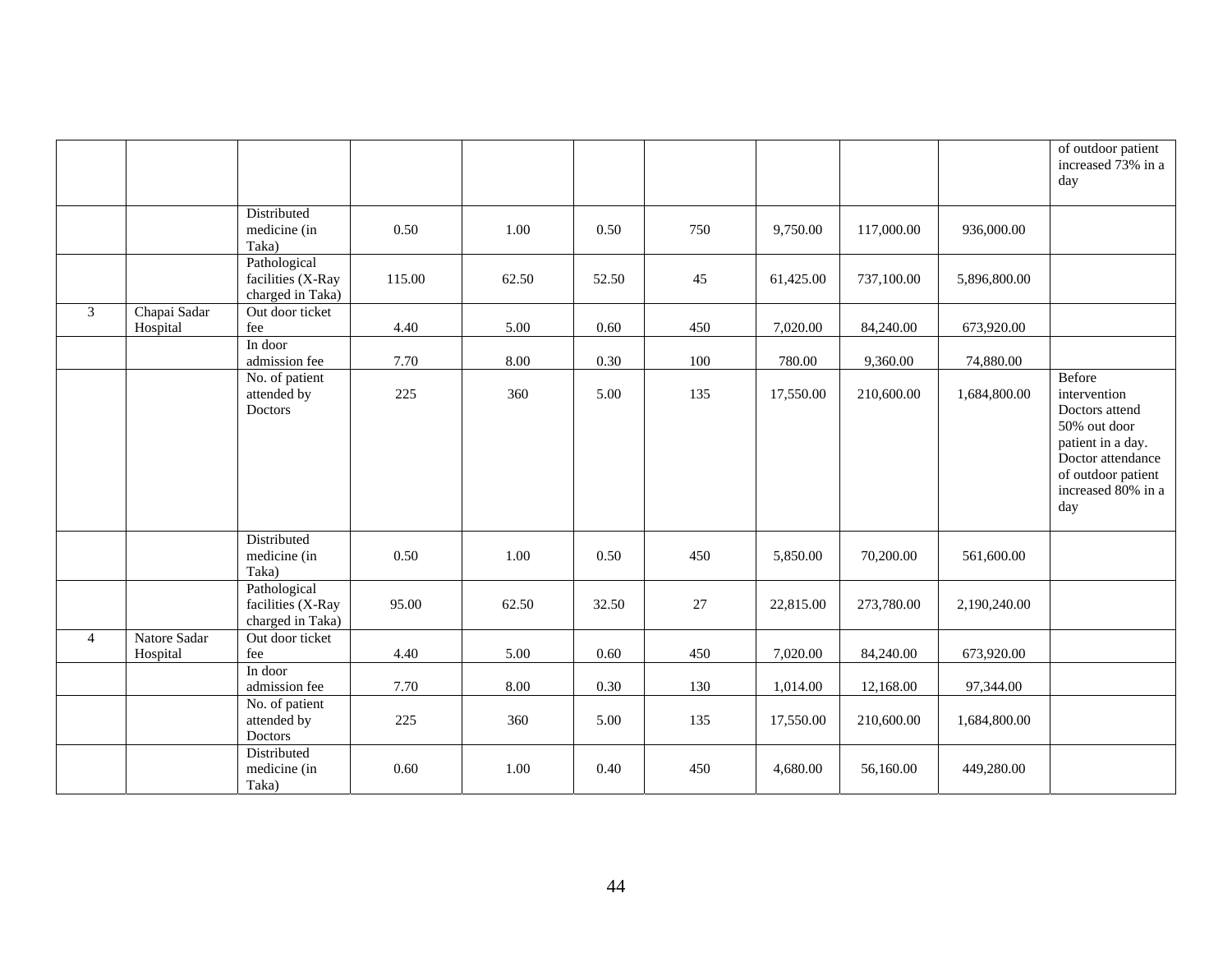|                |                           | Pathological<br>facilities (X-Ray<br>charged in Taka) | 90.00  | 62.50 | 27.50 | 32  | 22,880.00 | 274,560.00 | 2,196,480.00 |                                                                                                                                                       |
|----------------|---------------------------|-------------------------------------------------------|--------|-------|-------|-----|-----------|------------|--------------|-------------------------------------------------------------------------------------------------------------------------------------------------------|
| 5 <sup>5</sup> | Jessore Sadar<br>Hospital | Out door ticket<br>fee                                | 4.40   | 5.00  | 0.60  | 450 | 7,020.00  | 84,240.00  | 673,920.00   |                                                                                                                                                       |
|                |                           | In door<br>admission fee                              | 7.70   | 8.00  | 0.30  | 250 | 1,950.00  | 23,400.00  | 187,200.00   |                                                                                                                                                       |
|                |                           | No. of patient<br>attended by<br>Doctors              | 248    | 338   | 5.00  | 90  | 11,700.00 | 140,400.00 | 1,123,200.00 | Before<br>intervention<br>Doctors attend<br>55% out door<br>patient in a day.<br>Doctor attendance<br>of outdoor patient<br>increased 75% in a<br>day |
|                |                           | Distributed<br>medicine (in<br>Taka)                  | 0.55   | 1.00  | 0.45  | 29  | 339.30    | 4,071.60   | 32,572.80    |                                                                                                                                                       |
|                |                           | Pathological<br>facilities (X-Ray<br>charged in Taka) | 100.00 | 62.50 | 37.50 | 35  | 34,125.00 | 409,500.00 | 3,276,000.00 |                                                                                                                                                       |
| 6              | Khulna Sadar<br>Hospital  | Out door ticket<br>fee                                | 4.40   | 5.00  | 0.60  | 451 | 7,035.60  | 84,427.20  | 675,417.60   |                                                                                                                                                       |
|                |                           | In door<br>admission fee                              | 7.70   | 8.00  | 0.30  | 330 | 2,574.00  | 30,888.00  | 247,104.00   |                                                                                                                                                       |
|                |                           | No. of patient<br>attended by<br>Doctors              | 271    | 338   | 5.00  | 68  | 8,794.50  | 105,534.00 | 844,272.00   | Before<br>intervention<br>Doctors attend<br>60% out door<br>patient in a day.<br>Doctor attendance<br>of outdoor patient<br>increased 75% in a<br>day |
|                |                           | Distributed<br>medicine (in<br>Taka)                  | 0.50   | 1.00  | 0.50  | 451 | 5,863.00  | 70,356.00  | 562,848.00   |                                                                                                                                                       |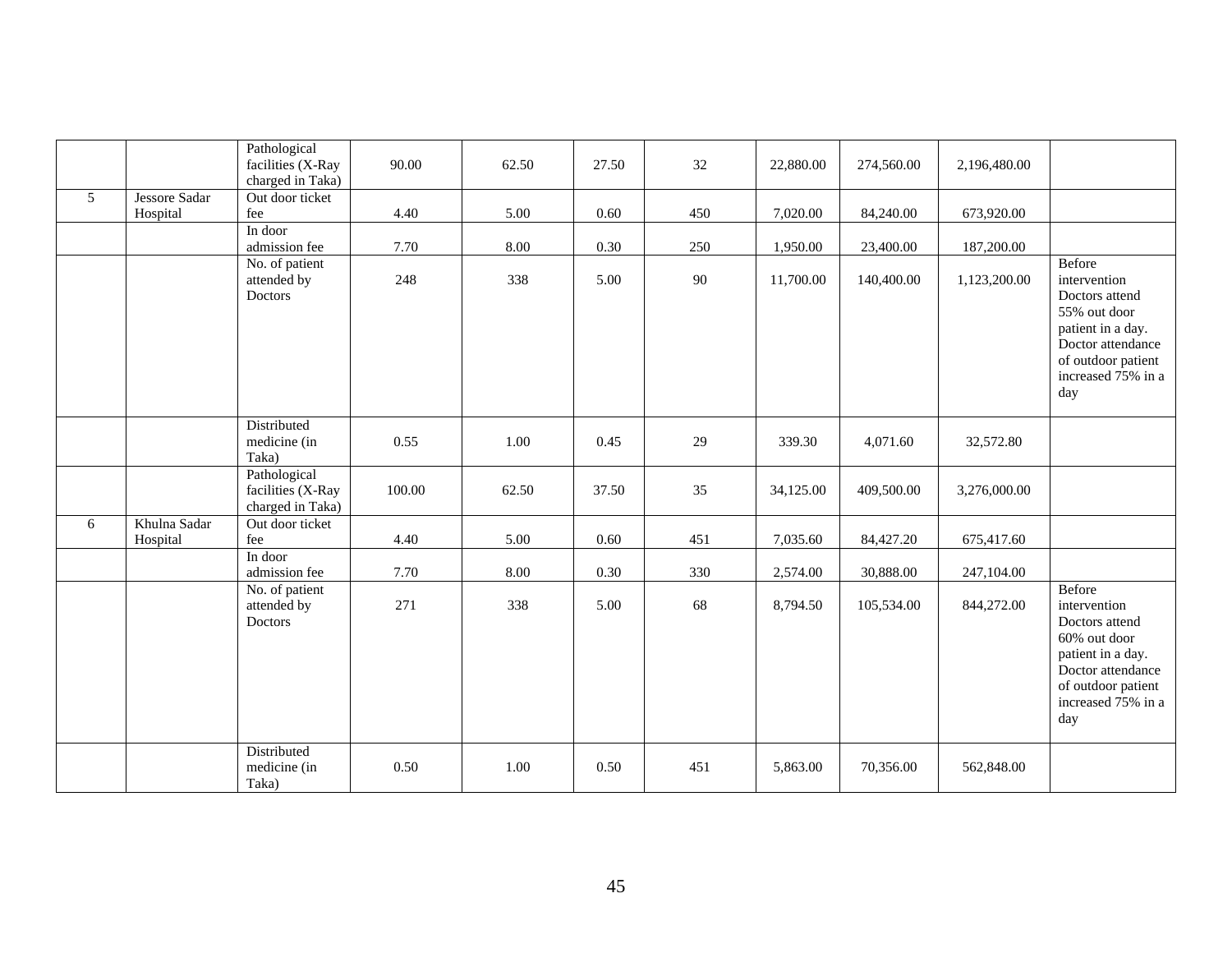|                 |                                   | Pathological<br>facilities (X-Ray<br>charged in Taka) | 87.50 | 62.50 | 25.00 | 38  | 24,700.00 | 296,400.00 | 2,371,200.00 |                                                                                                                                                       |
|-----------------|-----------------------------------|-------------------------------------------------------|-------|-------|-------|-----|-----------|------------|--------------|-------------------------------------------------------------------------------------------------------------------------------------------------------|
| $7\overline{ }$ | Satkhira Sadar<br>Hospital        | Out door ticket<br>fee                                | 4.40  | 5.00  | 0.60  | 420 | 6,552.00  | 78,624.00  | 628,992.00   |                                                                                                                                                       |
|                 |                                   | In door<br>admission fee                              | 7.70  | 8.00  | 0.30  | 120 | 936.00    | 11,232.00  | 89,856.00    |                                                                                                                                                       |
|                 |                                   | No. of patient<br>attended by<br>Doctors              | 298   | 352   | 5.00  | 54  | 7,035.60  | 84,427.20  | 675,417.60   | Before<br>intervention<br>Doctors attend<br>66% out door<br>patient in a day.<br>Doctor attendance<br>of outdoor patient<br>increased 78% in a<br>day |
|                 |                                   | Distributed<br>medicine (in<br>Taka)                  | 0.45  | 1.00  | 0.55  | 420 | 6,006.00  | 72,072.00  | 576,576.00   |                                                                                                                                                       |
|                 |                                   | Pathological<br>facilities (X-Ray<br>charged in Taka) | 97.50 | 62.50 | 35.00 | 32  | 29,120.00 | 349,440.00 | 2,795,520.00 |                                                                                                                                                       |
| 8               | <b>Bagerhat Sadar</b><br>Hospital | Out door ticket<br>fee                                | 4.40  | 5.00  | 0.60  | 460 | 7,176.00  | 86,112.00  | 688,896.00   |                                                                                                                                                       |
|                 |                                   | In door<br>admission fee                              | 7.70  | 8.00  | 0.30  | 152 | 1,185.60  | 14,227.20  | 113,817.60   |                                                                                                                                                       |
|                 |                                   | No. of patient<br>attended by<br>Doctors              | 276   | 345   | 5.00  | 69  | 8,970.00  | 107,640.00 | 861,120.00   | Before<br>intervention<br>Doctors attend<br>60% out door<br>patient in a day.<br>Doctor attendance<br>of outdoor patient<br>increased 75% in a<br>day |
|                 |                                   | Distributed<br>medicine (in<br>Taka)                  | 0.55  | 1.00  | 0.45  | 460 | 5,382.00  | 64,584.00  | 516,672.00   |                                                                                                                                                       |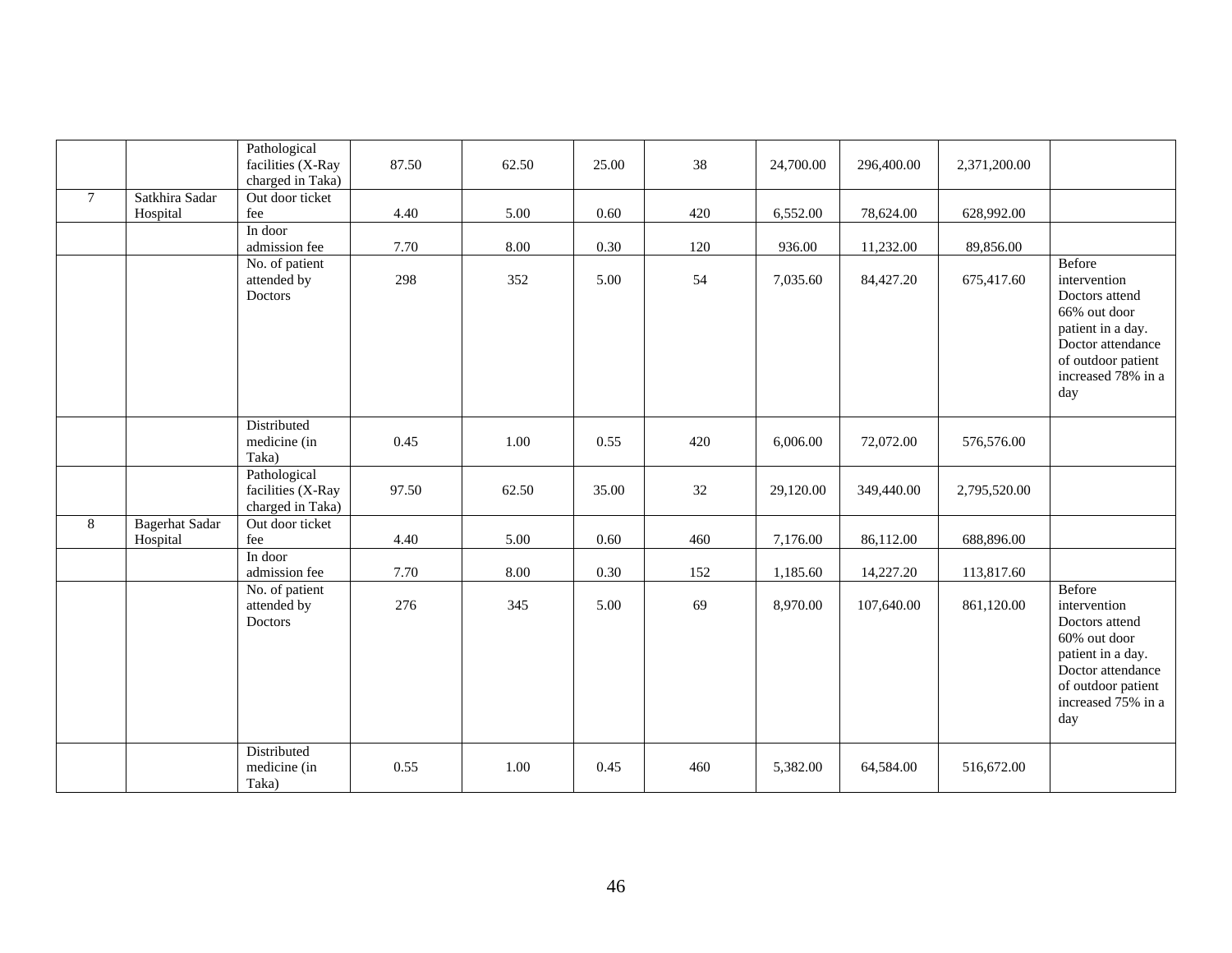|              |                           | Pathological<br>facilities (X-Ray<br>charged in Taka) | 95.00          | 62.50  | 32.50  | 29             | 24,505.00  | 294,060.00                                | 2,352,480.00   |                                                                                                                                                       |
|--------------|---------------------------|-------------------------------------------------------|----------------|--------|--------|----------------|------------|-------------------------------------------|----------------|-------------------------------------------------------------------------------------------------------------------------------------------------------|
| 9            | Rajbari Sadar<br>Hospital | Out door ticket<br>fee                                | 4.40           | 5.00   | 0.60   | 430            | 6,708.00   | 80,496.00                                 | 643,968.00     |                                                                                                                                                       |
|              |                           | In door<br>admission fee                              | 7.70           | 8.00   | 0.30   | 145            | 1,131.00   | 13,572.00                                 | 108,576.00     |                                                                                                                                                       |
|              |                           | No. of patient<br>attended by<br>Doctors              | 280            | 344    | 5.00   | 65             | 8,385.00   | 100,620.00                                | 804,960.00     | Before<br>intervention<br>Doctors attend<br>65% out door<br>patient in a day.<br>Doctor attendance<br>of outdoor patient<br>increased 80% in a<br>day |
|              |                           | Distributed<br>medicine (in<br>Taka)                  | 0.50           | 1.00   | 0.50   | 430            | 5,590.00   | 67,080.00                                 | 536,640.00     |                                                                                                                                                       |
|              |                           | Pathological<br>facilities (X-Ray<br>charged in Taka) | 90.00          | 62.50  | 27.50  | $30\,$         | 21,450.00  | 257,400.00                                | 2,059,200.00   |                                                                                                                                                       |
| <b>Total</b> |                           |                                                       | $\blacksquare$ | $\sim$ | $\sim$ | $\blacksquare$ | 417,367.60 | 5,008,411.20                              | 40,067,289.60  |                                                                                                                                                       |
|              |                           |                                                       |                |        |        |                |            | <b>For 36</b><br>Health<br><b>Centres</b> | 160,269,158.40 |                                                                                                                                                       |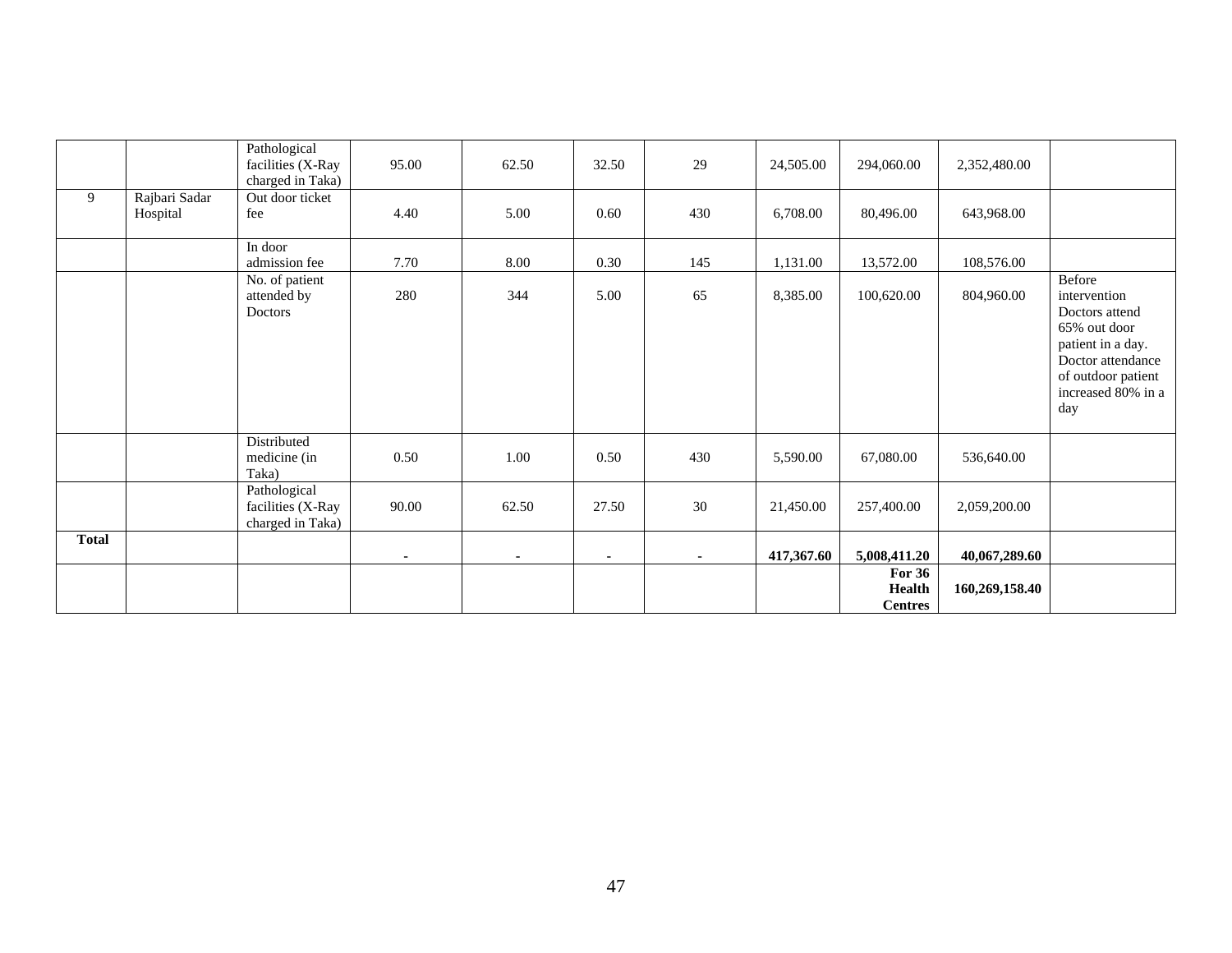|            |                                                         |                                             |                                                                                |                                                                                                                                                      |                            | <b>Measurable Changes in Education Sector</b>                    |                             |                            |                                         |                                                                                                                                                                                                                                                                                                                                                              |                |                                                    |
|------------|---------------------------------------------------------|---------------------------------------------|--------------------------------------------------------------------------------|------------------------------------------------------------------------------------------------------------------------------------------------------|----------------------------|------------------------------------------------------------------|-----------------------------|----------------------------|-----------------------------------------|--------------------------------------------------------------------------------------------------------------------------------------------------------------------------------------------------------------------------------------------------------------------------------------------------------------------------------------------------------------|----------------|----------------------------------------------------|
|            |                                                         |                                             |                                                                                | Measurable change in 9 CCC areas and projection, if TIB continues to replicate this activity and practice in one education centre in each of 36 CCCs |                            |                                                                  |                             |                            |                                         |                                                                                                                                                                                                                                                                                                                                                              |                |                                                    |
|            |                                                         |                                             | Note: a) Figures are estimates only, b) Only 5 variables considered out of 11. |                                                                                                                                                      |                            |                                                                  |                             |                            |                                         |                                                                                                                                                                                                                                                                                                                                                              |                |                                                    |
| Sl.<br>No. | Name of<br><b>Education</b><br>centre/<br><b>School</b> | <b>Service</b>                              | <b>Amount/Frequency of services</b><br><b>After CCC</b><br><b>Before CCC</b>   |                                                                                                                                                      | <b>Savings</b><br>per unit | Approximate<br>number of<br>beneficiaries/<br>users per<br>month | <b>Savings</b><br>per month | <b>Savings</b><br>per year | Projection of<br>savings for 7<br>years |                                                                                                                                                                                                                                                                                                                                                              | <b>Remarks</b> |                                                    |
|            |                                                         |                                             | intervention                                                                   | intervention                                                                                                                                         |                            |                                                                  |                             |                            |                                         |                                                                                                                                                                                                                                                                                                                                                              |                |                                                    |
| 1          | Jafarganj<br>Govt. Primary<br>School,<br>Rangpur        | Student<br>Enrolment<br>(No.)               | 325                                                                            | 367                                                                                                                                                  | 42                         | 367                                                              | 3                           | 1,101.00                   | 8,808.00                                | Unauthorised Tk. 3 collected<br>from each student before<br>intervention                                                                                                                                                                                                                                                                                     |                |                                                    |
|            |                                                         | Student<br>attendance<br>(No.)              | 276                                                                            | 352                                                                                                                                                  | 76                         | 76                                                               | 490                         | 37,274.30                  | 298,194.40                              | Student attendance increased from<br>85% to 96%. * Savings estimated<br>@ \$7 per head, which is the<br>minimum allocation rate for<br>primary education.<br>Unauthorized Tk. 5 collected<br>from each student for receiving<br>books before intervention<br>No. of student getting stipend<br>increased from 25% to 36%. Now<br>49 new student get stipend. |                |                                                    |
|            |                                                         | Free text<br>books<br>distribution<br>(No.) | 325                                                                            | 367                                                                                                                                                  | 42                         | 367                                                              | 5                           | 1,835.00                   | 14,680.00                               |                                                                                                                                                                                                                                                                                                                                                              |                |                                                    |
|            |                                                         | Stipend (No.<br>of recipient)               | 81                                                                             | 132                                                                                                                                                  | 51                         | 51                                                               | 100                         | 5,087.00                   | 40,696.00                               |                                                                                                                                                                                                                                                                                                                                                              |                |                                                    |
|            |                                                         | Examination<br>fee (Taka)                   | Class I & II is<br>Tk. 10 and<br>Class III to V<br>Tk. 20                      | Class I & II is<br>Tk. 5 and Class<br>III to V Tk. 15                                                                                                | 5                          | 367                                                              | 5                           | 5505.00                    | 44040.00                                | CCC<br>Class I<br>$\&$ II<br>intervent<br>(No.<br>ion<br>of<br>studen<br>t)<br>127<br>Before<br>142<br>After<br>Student appeared 3 times for                                                                                                                                                                                                                 |                | Class III to<br>V(No. of<br>student)<br>198<br>225 |
|            |                                                         |                                             |                                                                                |                                                                                                                                                      |                            |                                                                  |                             |                            |                                         | examination in a year                                                                                                                                                                                                                                                                                                                                        |                |                                                    |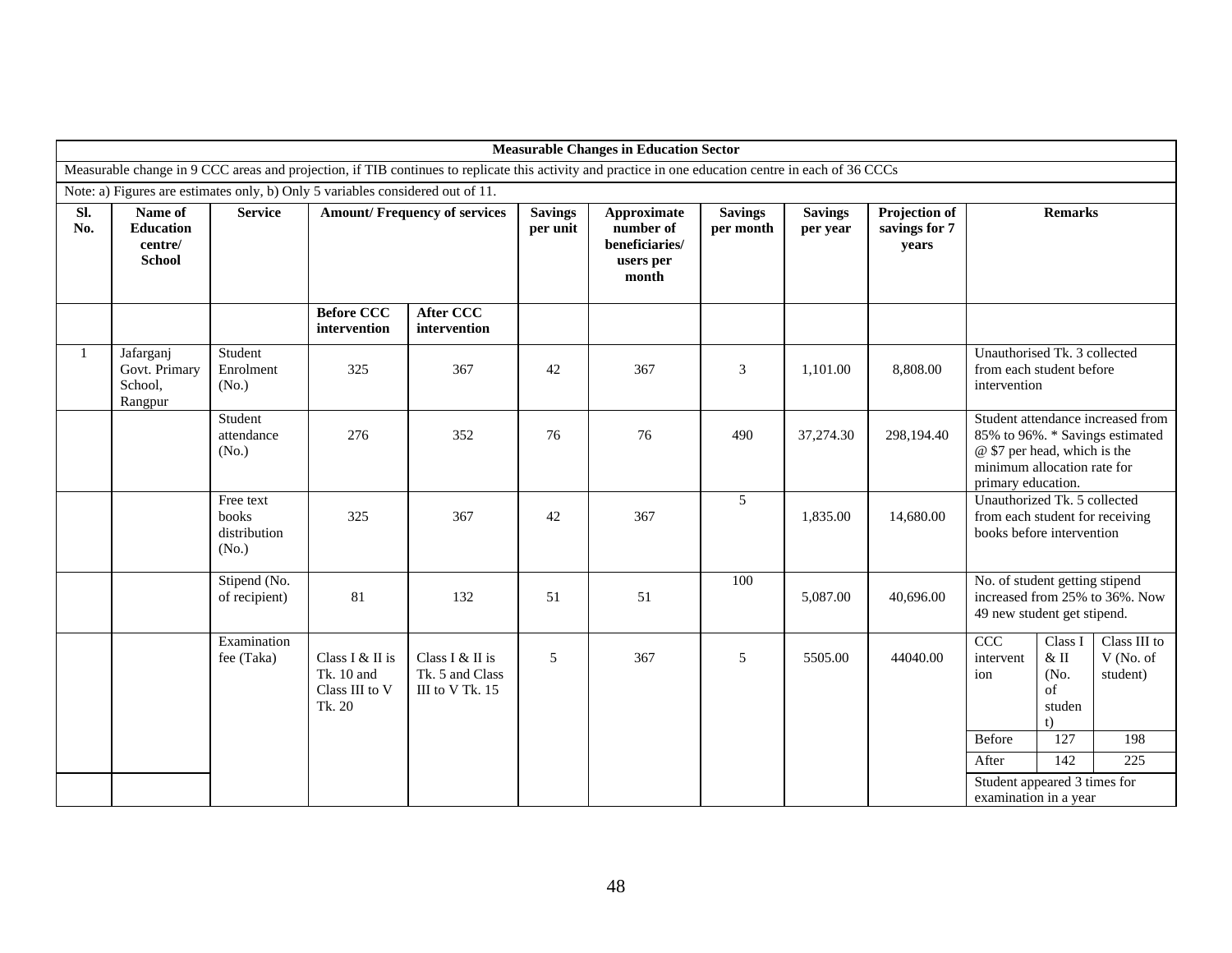| 2 | Bharaura<br>Govt. Primary<br>School,<br>Sunamganj       | Student<br>Enrollment<br>(No.)                     | 281                                                      | 321                                                   | 40  | 321  | $\overline{4}$ | 1,284.00   | 10,272.00  |                                                                                                                                                                                                                                       | Unauthorized Tk. 4 collected<br>from each student before<br>intervention                     |                                         |  |
|---|---------------------------------------------------------|----------------------------------------------------|----------------------------------------------------------|-------------------------------------------------------|-----|------|----------------|------------|------------|---------------------------------------------------------------------------------------------------------------------------------------------------------------------------------------------------------------------------------------|----------------------------------------------------------------------------------------------|-----------------------------------------|--|
|   |                                                         | Student<br>attendance<br>(No.)                     | 197                                                      | 273                                                   | 76  | 76   | 490            | 37,313.50  | 298,508.00 | Student attendance increased from<br>70% to 85%. * Savings estimated<br>@ \$7 per head, which is the<br>minimum allocation rate for<br>primary education.                                                                             |                                                                                              |                                         |  |
|   |                                                         | Free text<br><b>books</b><br>distribution<br>(No.) | 281                                                      | 321                                                   | 40  | 321  | 3              | 963.00     | 7,704.00   |                                                                                                                                                                                                                                       | Unauthorized 3 Tk. collected<br>from each student for receiving<br>books before intervention |                                         |  |
|   |                                                         | Stipend (No.<br>of recipient)                      | 79                                                       | 125                                                   | 47  | 47   | 100            | 4,651.00   | 37,208.00  | No. of student getting stipend<br>increased from 28% to 39%. Now<br>47 new student get stipend                                                                                                                                        |                                                                                              |                                         |  |
|   |                                                         | Examination<br>fee (Taka)                          | Class I & II is<br>Tk. 8 and<br>Class III to V<br>Tk. 15 | Class I & II is<br>Tk. 5 and Class<br>III to V Tk. 12 | 5   | 321  | 5              | 4815.00    | 38520.00   | CCC<br>intervent<br>ion                                                                                                                                                                                                               | Class I<br>$\&$ II<br>(No. of)<br>student                                                    | Class III to<br>$V$ (No. of<br>student) |  |
|   |                                                         |                                                    |                                                          |                                                       |     |      |                |            |            | Before                                                                                                                                                                                                                                | 110                                                                                          | $\overline{171}$                        |  |
|   |                                                         |                                                    |                                                          |                                                       |     |      |                |            |            | After                                                                                                                                                                                                                                 | 118                                                                                          | 203                                     |  |
|   |                                                         |                                                    |                                                          |                                                       |     |      |                |            |            | Student appeared 3 times for<br>examination in a year                                                                                                                                                                                 |                                                                                              |                                         |  |
| 3 | West<br>Chandana<br>Govt. Primary<br>School,<br>Gazipur | Student<br>Enrollment<br>(No.)                     | 850                                                      | 1000                                                  | 150 | 1000 | $\overline{7}$ | 7,000.00   | 56,000.00  | Unauthorized 10 Tk. collected<br>from each student before<br>intervention<br>Student attendance increased from<br>55% to 70%. * Savings estimated<br>@ \$7 per head, which is the<br>minimum allocation rate for<br>primary education |                                                                                              |                                         |  |
|   |                                                         | Student<br>attendance<br>(No.)                     | 468                                                      | 700                                                   | 233 | 233  | 490            | 113,925.00 | 911,400.00 |                                                                                                                                                                                                                                       |                                                                                              |                                         |  |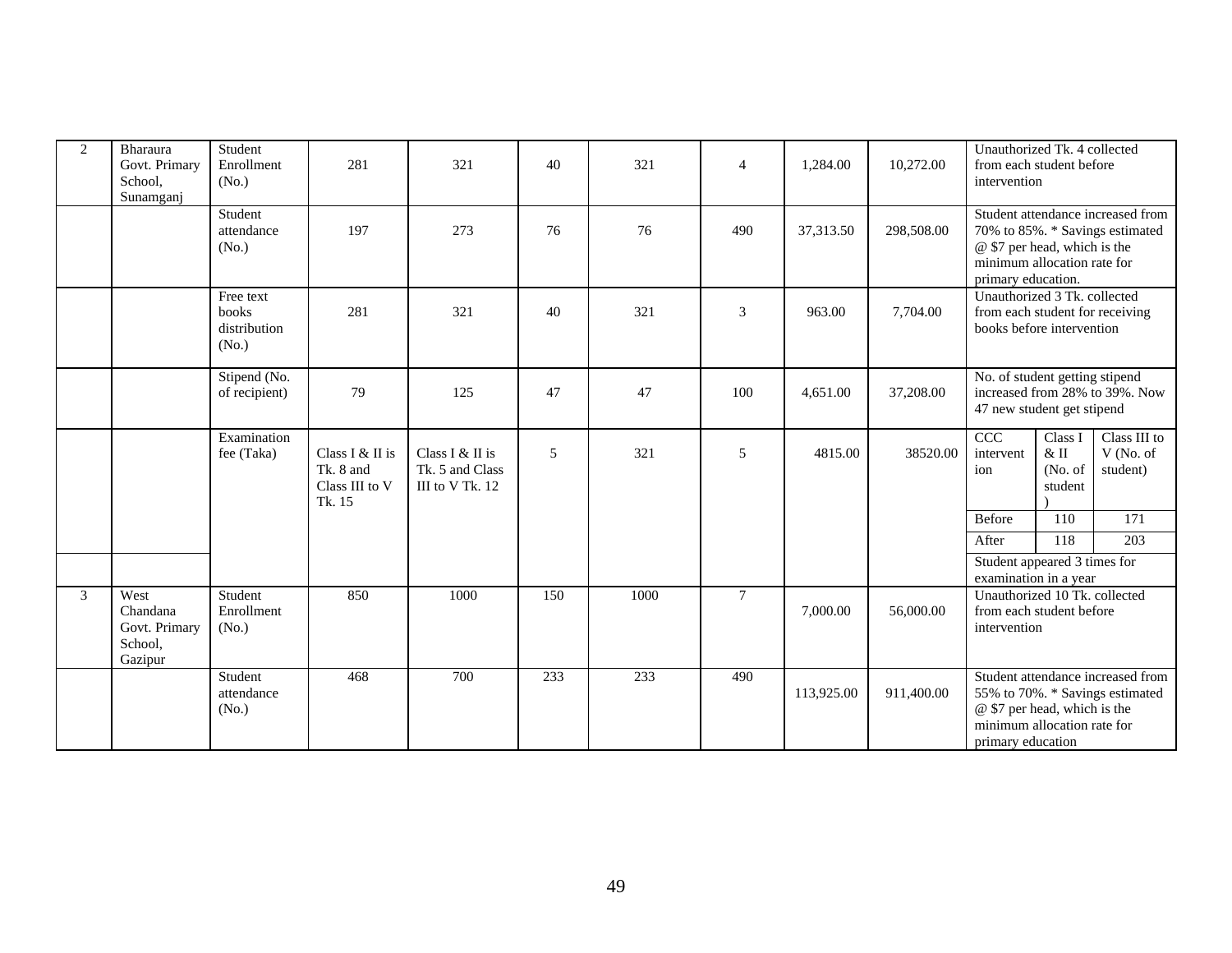|                |                                                   | Free text<br>books<br>distribution<br>(No.)             | 850                                                      | 1000                                                  | 150              | 1000 | $5\overline{)}$ | 5,000.00  | 40,000.00  | Unauthorized 5 Tk. collected<br>from each student for receiving<br>books before intervention    |                                                                                                 |                                                                      |
|----------------|---------------------------------------------------|---------------------------------------------------------|----------------------------------------------------------|-------------------------------------------------------|------------------|------|-----------------|-----------|------------|-------------------------------------------------------------------------------------------------|-------------------------------------------------------------------------------------------------|----------------------------------------------------------------------|
|                |                                                   | Stipend (No.<br>of recipient)                           | 230                                                      | 380                                                   | 151              | 151  | 100             | 15,050.00 | 120,400.00 |                                                                                                 | No. of student getting stipend<br>increased from 27% to 38%. Now<br>68 new student get stipend. |                                                                      |
|                |                                                   | Examination<br>fee (Taka)                               | Class I & II is<br>Tk. 8 and<br>Class III to V<br>Tk. 15 | Class I & II is<br>Tk. 5 and Class<br>III to V Tk. 12 | 3                | 1000 | 5               | 15000.00  | 120000.00  | CCC<br>intervent<br>ion<br>Before                                                               | Class I &<br>II (No. of<br>student)<br>380                                                      | Class III<br>to V<br>(No. of<br>student)<br>470                      |
|                |                                                   |                                                         |                                                          |                                                       |                  |      |                 |           |            | After<br>Student appeared 3 times for<br>examination in a year                                  | 455                                                                                             | 545                                                                  |
| $\overline{4}$ | Baulai Govt.<br>Primary<br>School,<br>Kishoreganj | Student<br>Enrolment<br>(No.)                           | 520                                                      | 575                                                   | 55               | 575  | 3               | 1,725.00  | 13,800.00  |                                                                                                 | Unauthorized 3 Tk. collected<br>from each student before<br>intervention                        |                                                                      |
|                |                                                   | Student<br>attendance<br>(No.)                          | 286                                                      | 391                                                   | $\overline{105}$ | 105  | 490             | 51,450.00 | 411,600.00 | primary education                                                                               | @ \$7 per head, which is the<br>minimum allocation rate for                                     | Student attendance increased from<br>55% to 68%. * Savings estimated |
|                |                                                   | Free text<br>books<br>distribution<br>(N <sub>0</sub> ) | 520                                                      | 575                                                   | 55               | 575  | $\overline{4}$  | 2,300.00  | 18,400.00  |                                                                                                 | Unauthorized 4 Tk. collected<br>from each student for receiving<br>books before intervention    |                                                                      |
|                |                                                   | Stipend (No.<br>of recipient)                           | 130                                                      | 207                                                   | 77               | 77   | 100             | 7,700.00  | 61,600.00  | No. of student getting stipend<br>increased from 25% to 36%. Now<br>77 new student get stipend. |                                                                                                 |                                                                      |
|                |                                                   | Examination<br>fee (Taka)                               | Class I & II is<br>Tk. 8 and<br>Class III to V<br>Tk. 15 | Class I & II is<br>Tk. 5 and Class<br>III to V Tk. 12 | 5                | 575  | 5               | 8625.00   | 69000.00   | CCC<br>intervent<br>ion                                                                         | Class I<br>$\&$ II<br>(No.<br>of<br>studen<br>t)                                                | Class III to<br>$V$ (No. of<br>student)                              |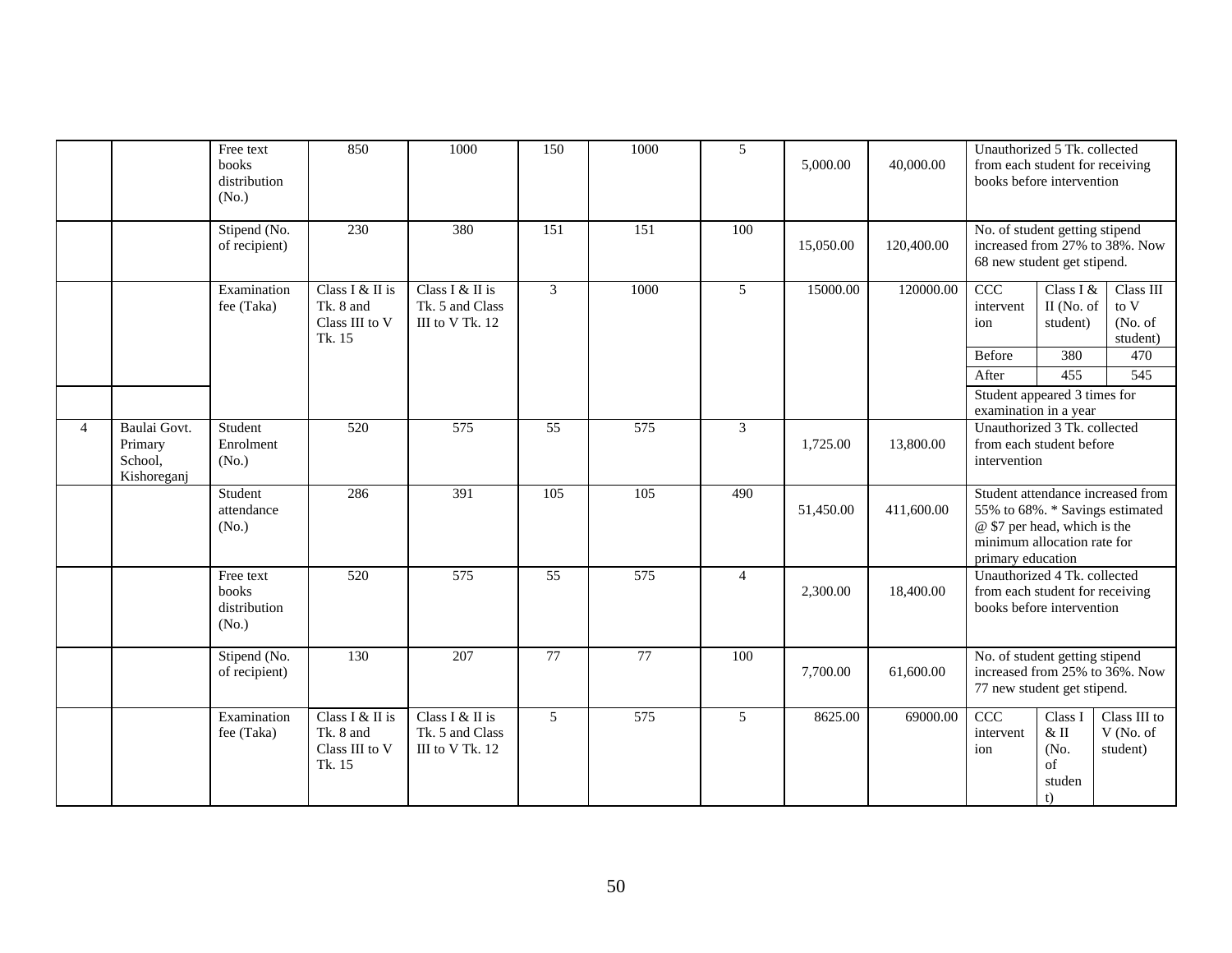|              |                        |                              |                          |                 |                 |                 |                |                  |               | Before                                                       | 277        | 243                               |
|--------------|------------------------|------------------------------|--------------------------|-----------------|-----------------|-----------------|----------------|------------------|---------------|--------------------------------------------------------------|------------|-----------------------------------|
|              |                        |                              |                          |                 |                 |                 |                |                  |               | After                                                        | 297        | $\overline{278}$                  |
|              |                        |                              |                          |                 |                 |                 |                |                  |               | Student appeared 3 times for                                 |            |                                   |
|              |                        |                              |                          |                 |                 |                 |                |                  |               | examination in a year                                        |            |                                   |
| 5            | North<br>Govindi Govt. | Student<br>Enrolment         | 282                      | 326             | 44              | 326             | $\overline{4}$ | 1,304.00         | 10,432.00     | Unauthorized 4 Tk. collected<br>from each student before     |            |                                   |
|              | Primary                | (No.)                        |                          |                 |                 |                 |                |                  |               | intervention                                                 |            |                                   |
|              | School,                |                              |                          |                 |                 |                 |                |                  |               |                                                              |            |                                   |
|              | Chandpur               |                              |                          |                 |                 |                 |                |                  |               |                                                              |            |                                   |
|              |                        | Student                      | 169                      | 245             | $\overline{75}$ | $\overline{75}$ | 490            |                  |               |                                                              |            | Student attendance increased from |
|              |                        | attendance<br>(No.)          |                          |                 |                 |                 |                | 36,897.00        | 295,176.00    | @ \$7 per head, which is the                                 |            | 60% to 75%. * Savings estimated   |
|              |                        |                              |                          |                 |                 |                 |                |                  |               | minimum allocation rate for                                  |            |                                   |
|              |                        |                              |                          |                 |                 |                 |                |                  |               | primary education.                                           |            |                                   |
|              |                        | Free text                    | 282                      | 326             | 44              | 326             | 6              |                  |               | Unauthorized 6 Tk. collected                                 |            |                                   |
|              |                        | <b>books</b><br>distribution |                          |                 |                 |                 |                | 1,956.00         | 15,648.00     | from each student for receiving<br>books before intervention |            |                                   |
|              |                        | (No.)                        |                          |                 |                 |                 |                |                  |               |                                                              |            |                                   |
|              |                        |                              |                          |                 |                 |                 |                |                  |               |                                                              |            |                                   |
|              |                        | Stipend (No.                 | 62                       | 111             | 49              | 49              | 100            |                  |               | No. of student getting stipend                               |            |                                   |
|              |                        | of recipient)                |                          |                 |                 |                 |                | 4,880.00         | 39,040.00     | increased from 22% to 34%. Now                               |            |                                   |
|              |                        |                              |                          |                 |                 |                 |                |                  |               | 49 new student get stipend.                                  |            |                                   |
|              |                        | Examination                  | Class I & II is          | Class I & II is | 5               | 326             | 5              | 4890.00          | 39120.00      | CCC                                                          | Class I    | Class III to                      |
|              |                        | fee (Taka)                   | Tk. 10 and               | Tk. 5 and Class |                 |                 |                |                  |               | intervent                                                    | $\&$ II    | V (No. of                         |
|              |                        |                              | Class III to V<br>Tk. 20 | III to V Tk. 15 |                 |                 |                |                  |               | ion                                                          | (No.<br>of | student)                          |
|              |                        |                              |                          |                 |                 |                 |                |                  |               |                                                              | studen     |                                   |
|              |                        |                              |                          |                 |                 |                 |                |                  |               |                                                              | $th$       |                                   |
|              |                        |                              |                          |                 |                 |                 |                |                  |               | Before                                                       | 135        | $\overline{147}$                  |
|              |                        |                              |                          |                 |                 |                 |                |                  |               | After                                                        | 153        | 173                               |
|              |                        |                              |                          |                 |                 |                 |                |                  |               | Student appeared 3 times for                                 |            |                                   |
| <b>Total</b> |                        |                              |                          |                 |                 |                 |                |                  |               | examination in a year                                        |            |                                   |
|              |                        |                              |                          |                 |                 |                 |                | 377,530.80       | 3,020,246.40  |                                                              |            |                                   |
|              |                        |                              |                          |                 |                 |                 |                | <b>For 36</b>    |               | * Source: JSTOR (South Asian                                 |            |                                   |
|              |                        |                              |                          |                 |                 |                 |                | <b>Education</b> | 21,745,774.08 | Journal Storage)                                             |            |                                   |
|              |                        |                              |                          |                 |                 |                 |                | <b>Centres</b>   |               |                                                              |            |                                   |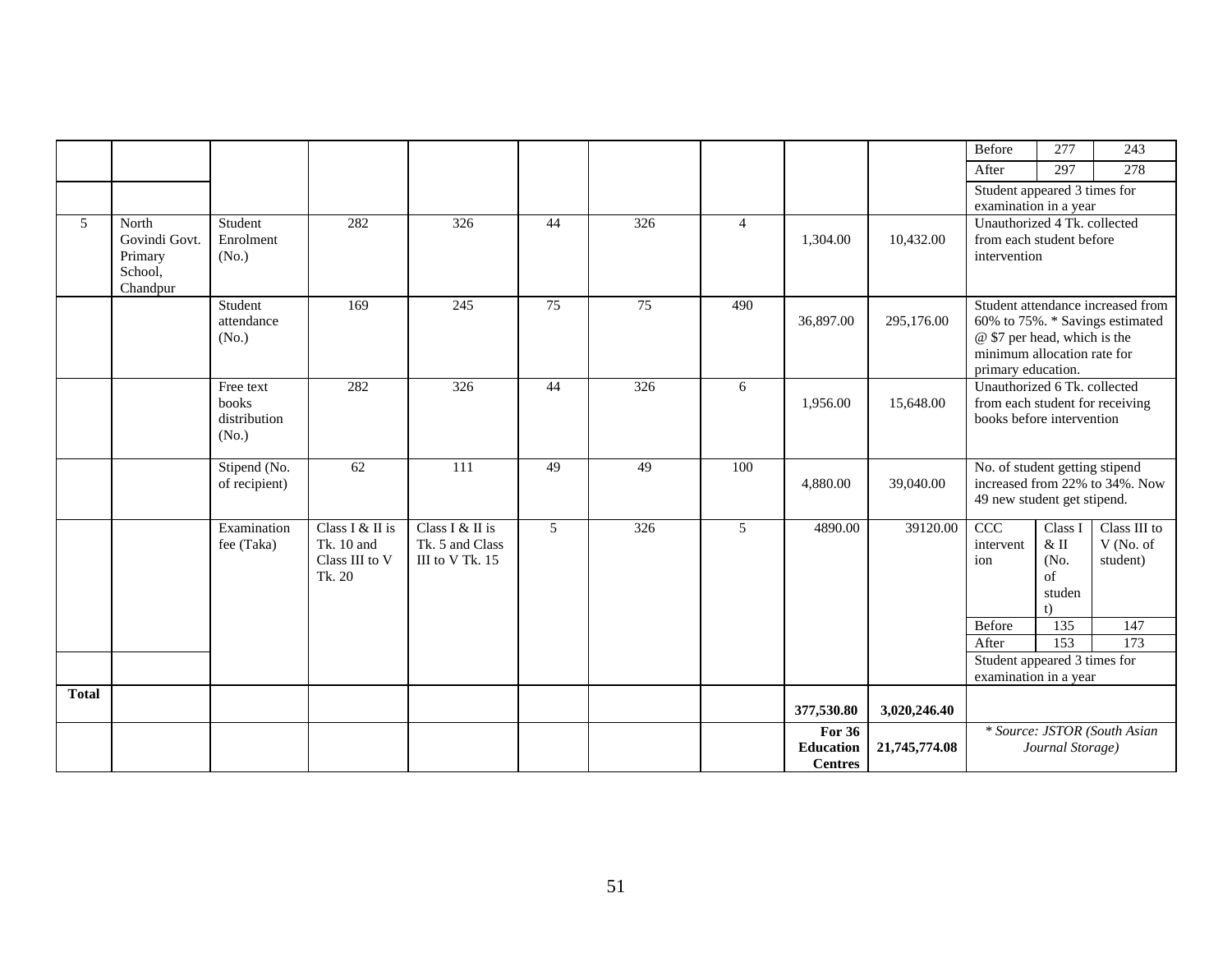| <b>Transparency International Bangladesh</b> |                                                      |                                                    |                                   |                                                                                |                            |                                                                  |                             |                                                                                                                                                                  |                                      |                                                                             |  |
|----------------------------------------------|------------------------------------------------------|----------------------------------------------------|-----------------------------------|--------------------------------------------------------------------------------|----------------------------|------------------------------------------------------------------|-----------------------------|------------------------------------------------------------------------------------------------------------------------------------------------------------------|--------------------------------------|-----------------------------------------------------------------------------|--|
|                                              |                                                      |                                                    |                                   |                                                                                |                            | <b>Measurable Change in Local Government Institutions</b>        |                             |                                                                                                                                                                  |                                      |                                                                             |  |
|                                              |                                                      |                                                    |                                   |                                                                                |                            |                                                                  |                             | Measurable change in 9 CCC areas and projection, if TIB continues to replicate this activity and practice in one Local Government institution in each of 36 CCCs |                                      |                                                                             |  |
|                                              |                                                      |                                                    |                                   | Note: a) Figures are estimates only, b) Only 5 variables considered out of 17. |                            |                                                                  |                             |                                                                                                                                                                  |                                      |                                                                             |  |
| Sl.<br>No.                                   | Name of<br>Local<br>Government<br><b>Institution</b> | <b>Service</b>                                     |                                   | <b>Amount/Frequency of</b><br>services                                         | <b>Savings</b><br>per unit | Approximate<br>number of<br>beneficiaries/<br>users per<br>month | <b>Savings per</b><br>month | <b>Savings per</b><br>year                                                                                                                                       | Projection of<br>savings for 7 years | <b>Remarks</b>                                                              |  |
|                                              |                                                      |                                                    | <b>Before CCC</b><br>intervention | <b>After CCC</b><br>intervention                                               |                            |                                                                  |                             |                                                                                                                                                                  |                                      |                                                                             |  |
|                                              | <b>Baulai</b> Union<br>Parishad,<br>Kishoreganj      | Nationality<br>certificate<br>(Cost of<br>service) | 20.00                             | 10.00                                                                          | 10.00                      | 260                                                              | 2,600.00                    | 31,200.00                                                                                                                                                        | 249,600.00                           |                                                                             |  |
|                                              |                                                      | Death<br>registration<br>(Charge)                  | 100.00                            | 30.00                                                                          | 70.00                      | $\overline{4}$                                                   | 280.00                      | 3,360.00                                                                                                                                                         | 26,880.00                            |                                                                             |  |
|                                              |                                                      | Tax<br>collection                                  | 380,000.00                        | 450,000.00                                                                     | $\overline{\phantom{a}}$   | $\sim$                                                           | $\overline{\phantom{a}}$    | 70,000.00                                                                                                                                                        | 560,000.00                           | 34,653 population get<br>benefited                                          |  |
|                                              |                                                      | VGF/VGF<br>Cards (No.)                             | 200                               | 230                                                                            | $\overline{30}$            | 180                                                              | 3,240,000.00                | 38,880,000.00                                                                                                                                                    | 311,040,000.00                       | Every card holder received<br>Tk. 600 & average family<br>size is 6 members |  |
|                                              |                                                      | Trade<br>license                                   | 40,000.00                         | 60,000.00                                                                      | $\overline{a}$             | $\sim$                                                           |                             | 20,000.00                                                                                                                                                        | 160,000.00                           | 34,653 population get<br>benefited                                          |  |
| 2                                            | Gazipur<br>Pourashava,<br>Gazipur                    | Nationality<br>certificate<br>(Cost of<br>service) | 30.00                             | 20.00                                                                          | 10.00                      | 600                                                              | 6,000.00                    | 72,000.00                                                                                                                                                        | 576,000.00                           |                                                                             |  |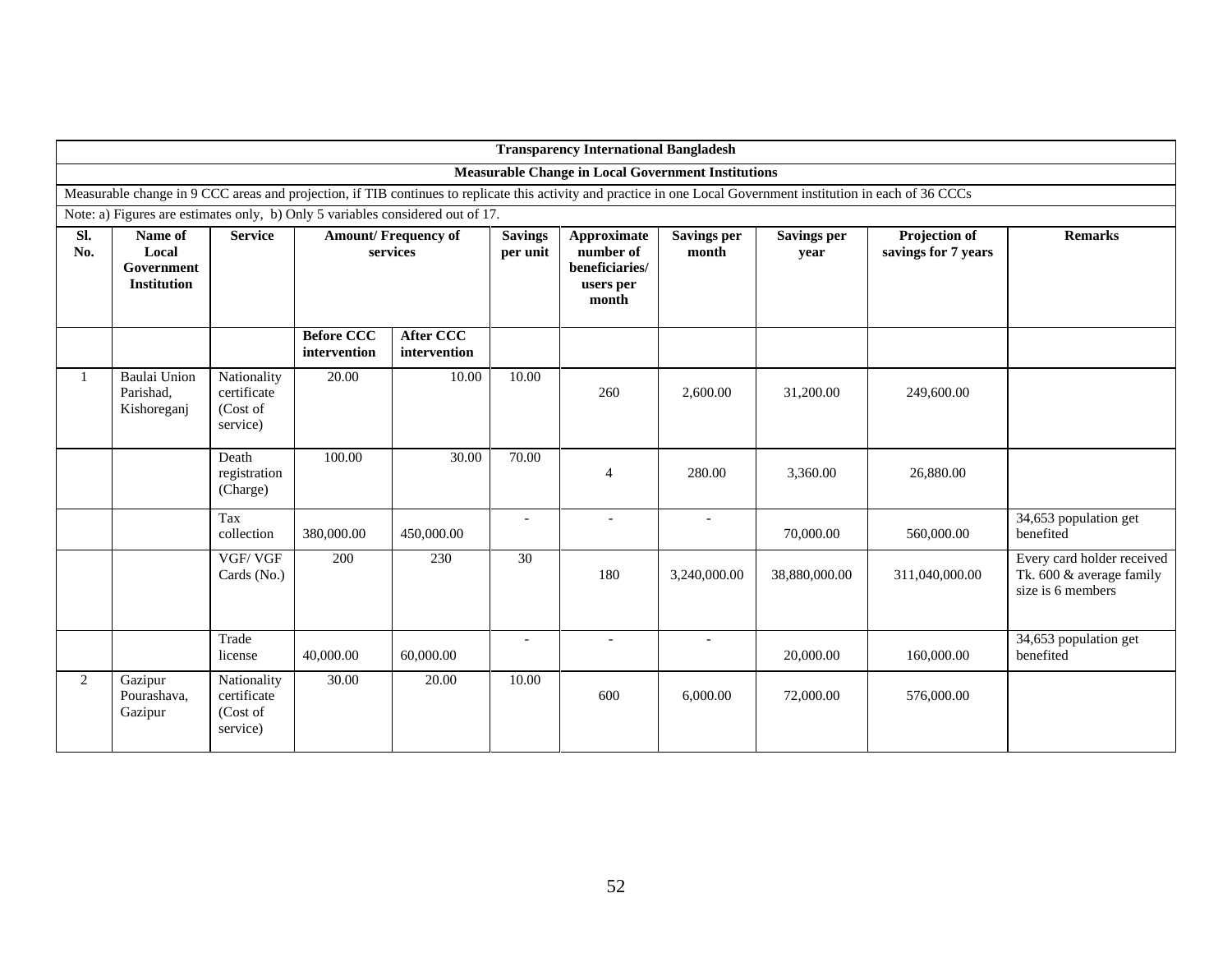|                |                                                  | Death<br>registration<br>charged                   | 550.00          | 400.00        | 150.00          | 8      | 1,200.00                 | 14,400.00     | 115,200.00     |                                                                             |
|----------------|--------------------------------------------------|----------------------------------------------------|-----------------|---------------|-----------------|--------|--------------------------|---------------|----------------|-----------------------------------------------------------------------------|
|                |                                                  | Tax<br>collection                                  | 10,090,000.00   | 20,050,000.00 | $\overline{a}$  | $\sim$ | $\sim$                   | 9,960,000.00  | 79,680,000.00  | 265,419 population get<br>benefited                                         |
|                |                                                  | VGF/VGF<br>Cards (No.)                             |                 |               | $\sim$          |        | $\overline{a}$           |               |                | No provision for VGD/<br>VGF card distribution                              |
|                |                                                  | Trade<br>license                                   | 380,000.00      | 450,000.00    | $\overline{a}$  |        | $\overline{a}$           | 70,000.00     | 560,000.00     | 265,419 population get<br>benefited                                         |
| $\mathfrak{Z}$ | Machhihata<br>Union<br>Parishad,<br>Brahmanbaria | Nationality<br>certificate<br>(Cost of<br>service) | 20.00           | 10.00         | 10.00           | 160    | 1,600.00                 | 19,200.00     | 153,600.00     |                                                                             |
|                |                                                  | Death<br>registration<br>charged                   | 50.00           | 30.00         | 20.00           | 3      | 60.00                    | 720.00        | 5,760.00       |                                                                             |
|                |                                                  | Tax<br>collection                                  | 230,000.00      | 280,000.00    | $\overline{a}$  |        | $\sim$                   | 50,000.00     | 400,000.00     | 34,422 population get<br>benefited                                          |
|                |                                                  | VGF/VGF<br>Cards (No.)                             | $\overline{90}$ | 117           | $\overline{27}$ | 162    | 2,624,400.00             | 31,492,800.00 | 251,942,400.00 | Every card holder received<br>Tk. 600 & average family<br>size is 6 members |
|                |                                                  | Trade<br>license                                   | 32,000.00       | 48,000.00     | $\overline{a}$  | $\sim$ | $\overline{\phantom{a}}$ | 16,000.00     | 128,000.00     | 34,422 population get<br>benefited                                          |
| $\overline{4}$ | Kushtia<br>Pourashava,<br>Kushtia                | Nationality<br>certificate<br>(Cost of<br>service) | 11.00           | 10.00         | 1.00            | 210    | 210.00                   | 2,520.00      | 20,160.00      |                                                                             |
|                |                                                  | Death<br>registration<br>charged                   | 100.00          | 30.00         | 70.00           | 6      | 420.00                   | 5,040.00      | 40,320.00      |                                                                             |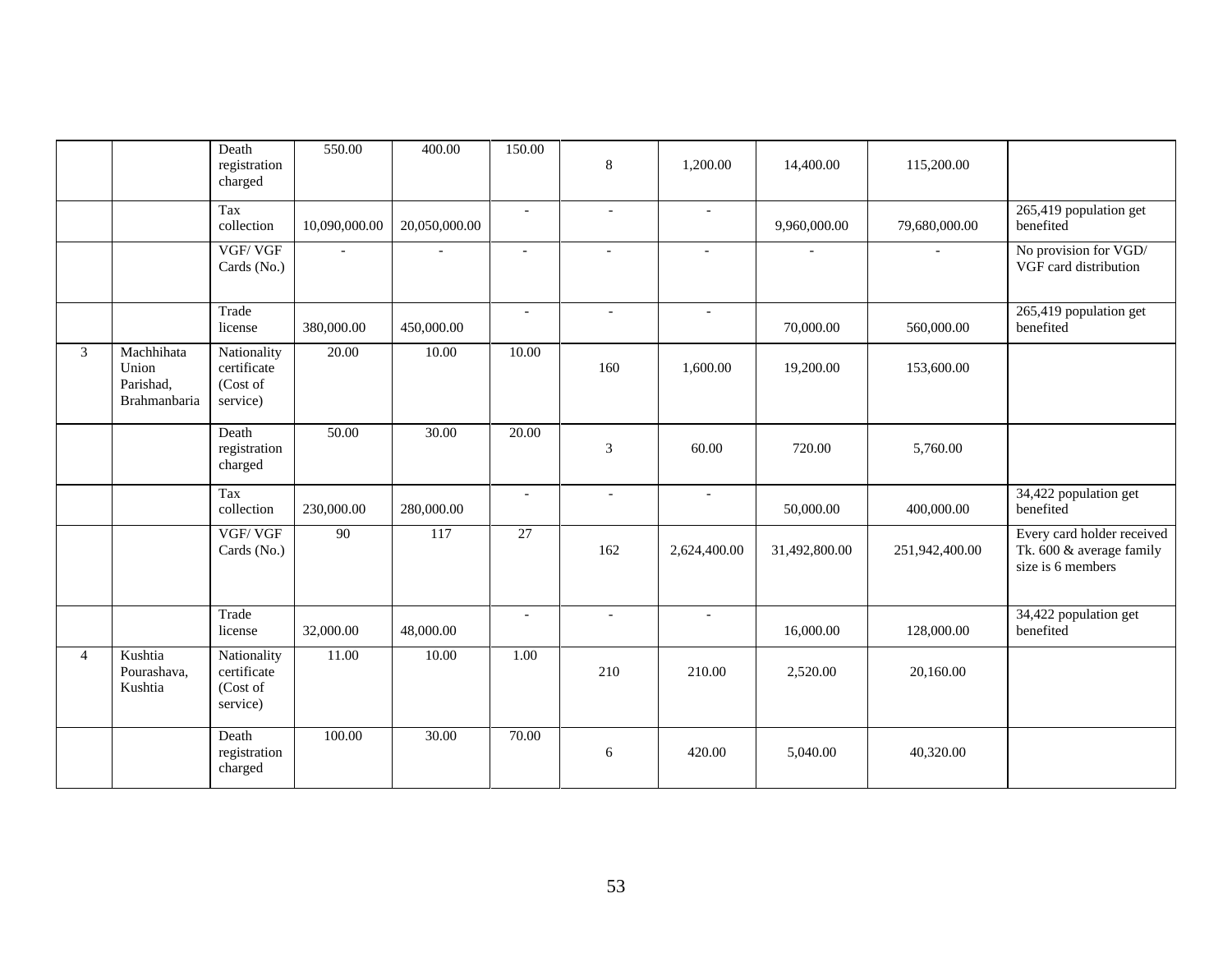|              |                                              | Tax<br>collection                                  | 250,000.00 | 320,000.00 | $\overline{\phantom{a}}$ | $\overline{\phantom{a}}$ | $\overline{\phantom{a}}$  | 70,000.00                                         | 560,000.00         | 20,402 population get<br>benefited                                          |
|--------------|----------------------------------------------|----------------------------------------------------|------------|------------|--------------------------|--------------------------|---------------------------|---------------------------------------------------|--------------------|-----------------------------------------------------------------------------|
|              |                                              | VGF/VGF<br>Cards (No.)                             | 100        | 150        | $\overline{50}$          | 300                      | 9,000,000.00              | 108,000,000.00                                    | 864,000,000.00     | Every card holder received<br>Tk. 600 & average family<br>size is 6 members |
|              |                                              | Trade<br>license                                   | 700,000.00 | 742,000.00 | $\overline{\phantom{a}}$ | $\sim$                   | $\sim$                    | 42,000.00                                         | 336,000.00         | 20402 population get<br>benefited                                           |
| 5            | Ranagachha<br>Union<br>Parishad,<br>Jamalpur | Nationality<br>certificate<br>(Cost of<br>service) | 20.00      | 10.00      | 10.00                    | 80                       | 800.00                    | 9,600.00                                          | 76,800.00          |                                                                             |
|              |                                              | Death<br>registration<br>charged                   | 100.00     | 30.00      | 70.00                    | 3                        | 210.00                    | 2,520.00                                          | 20,160.00          |                                                                             |
|              |                                              | Tax<br>collection                                  | 39,490.00  | 62,005.00  | $\overline{\phantom{a}}$ | $\overline{\phantom{a}}$ | $\sim$                    | 22,515.00                                         | 180,120.00         | 31,554 population get<br>benefited                                          |
|              |                                              | VGF/VGF<br>Cards (No.)                             | 267        | 500        | 233                      | 1,398                    | 195,440,400.0<br>$\Omega$ | 2,345,284,800.0<br>$\Omega$                       | 18,762,278,400.00  | Every card holder received<br>Tk. 600 & average family<br>size is 6 members |
|              |                                              | Trade<br>license                                   | 5,000.00   | 13,200.00  | $\overline{\phantom{a}}$ | $\sim$                   | $\overline{\phantom{a}}$  | 8,200.00                                          | 65,600.00          | 31,554 population get<br>benefited                                          |
| <b>Total</b> |                                              |                                                    |            |            |                          |                          | 210,318,180.0<br>$\bf{0}$ | 2,534,146,875.0                                   | 20,273,175,000.00  |                                                                             |
|              |                                              |                                                    |            |            |                          |                          |                           | For 36 Local<br>Government<br><b>Institutions</b> | 145,966,860,000.00 |                                                                             |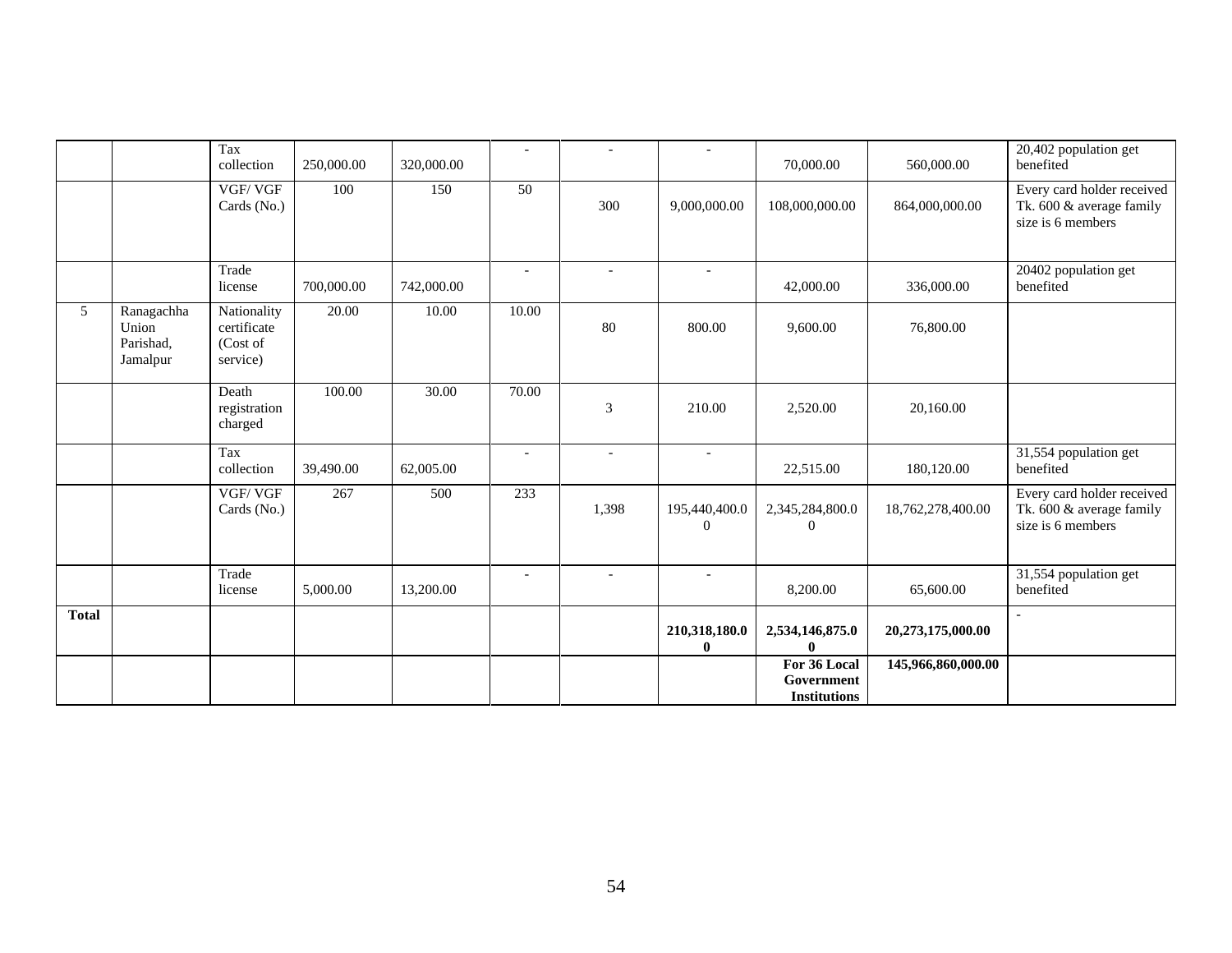**Appendix 5** 

**Good News Case Study**